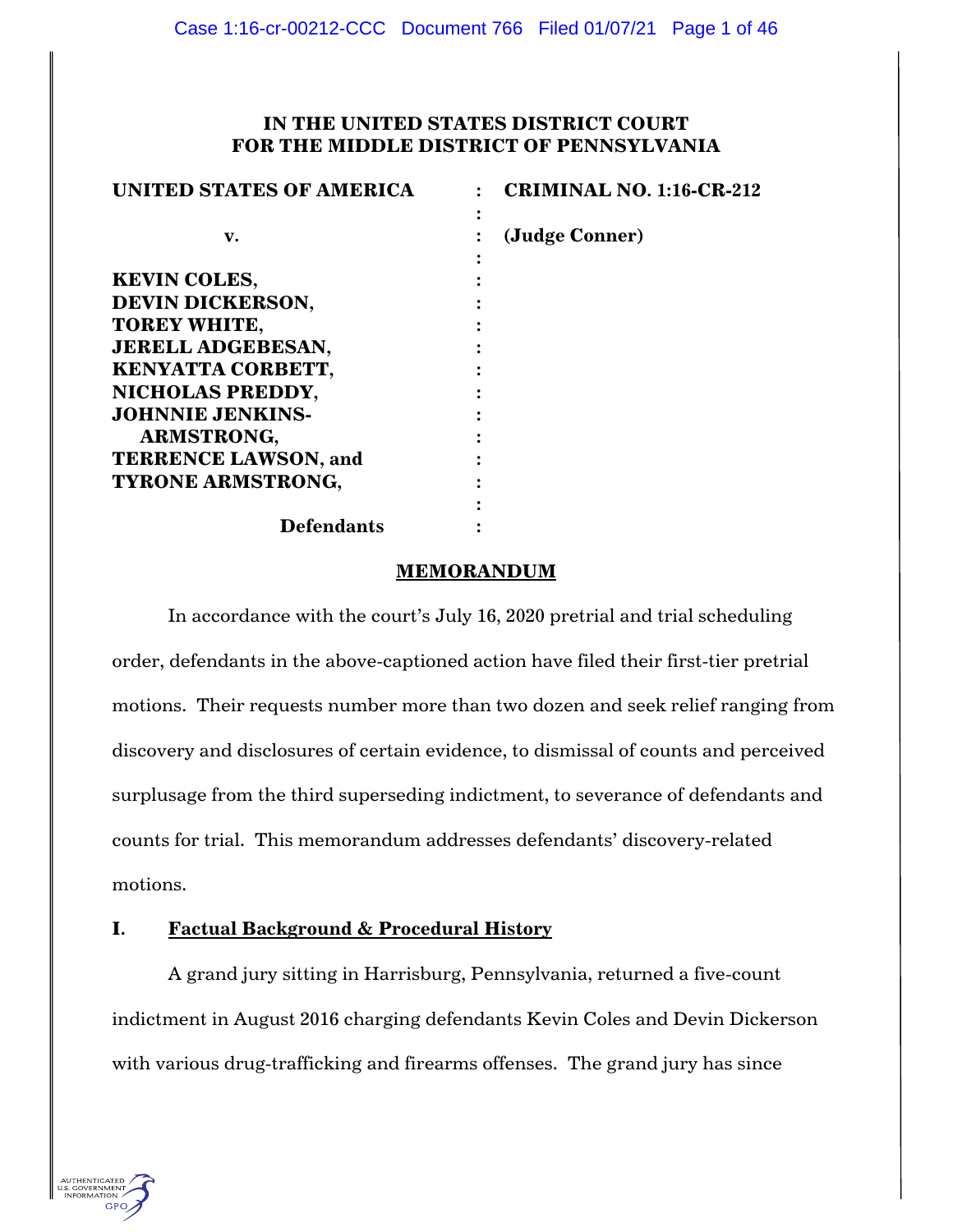# Case 1:16-cr-00212-CCC Document 766 Filed 01/07/21 Page 2 of 46

returned three superseding indictments. The first, returned April 12, 2018, added a sixth charge against Coles and Dickerson. The grand jury then returned a second superseding indictment on December 20, 2018, adding 16 counts, including several capital charges, and nine new defendants: Torey White, Christopher Johnson, Jerell Adgebesan, Kenyatta Corbett, Michael Buck, Nicholas Preddy, Johnnie Jenkins-Armstrong, Terrance Lawson, and Tyrone Armstrong. We promptly assigned learned capital counsel to each death-penalty-eligible defendant (Coles, Dickerson, White, Johnson, Adgebesan, Corbett, Buck, and Jenkins-Armstrong) in accordance with 18 U.S.C. § 3005.

We convened a telephonic conference on March 15, 2019, to discuss pretrial scheduling. We appointed a coordinating discovery attorney at defendants' request, set a discovery deadline, and established February 3, 2020, as the government's deadline to provide notice of intent to seek the death penalty pursuant to 18 U.S.C. § 3593(a). We later imposed a status-report requirement, tasking the government to file reports at 45-day intervals concerning, *inter alia*, the status of discovery and whether the government had made an initial decision not to seek the death penalty as to any eligible defendant.

The grand jury returned a third superseding indictment on January 29, 2020. That indictment, *inter alia*, added a new capital charge against the deathpenalty-eligible defendants, (see Doc. 499 at 24); added a new noncapital charge against those defendants and Preddy, (id. at 18-19); and added Preddy to all new and existing capital counts, making him death-penalty-eligible for the first time, (id.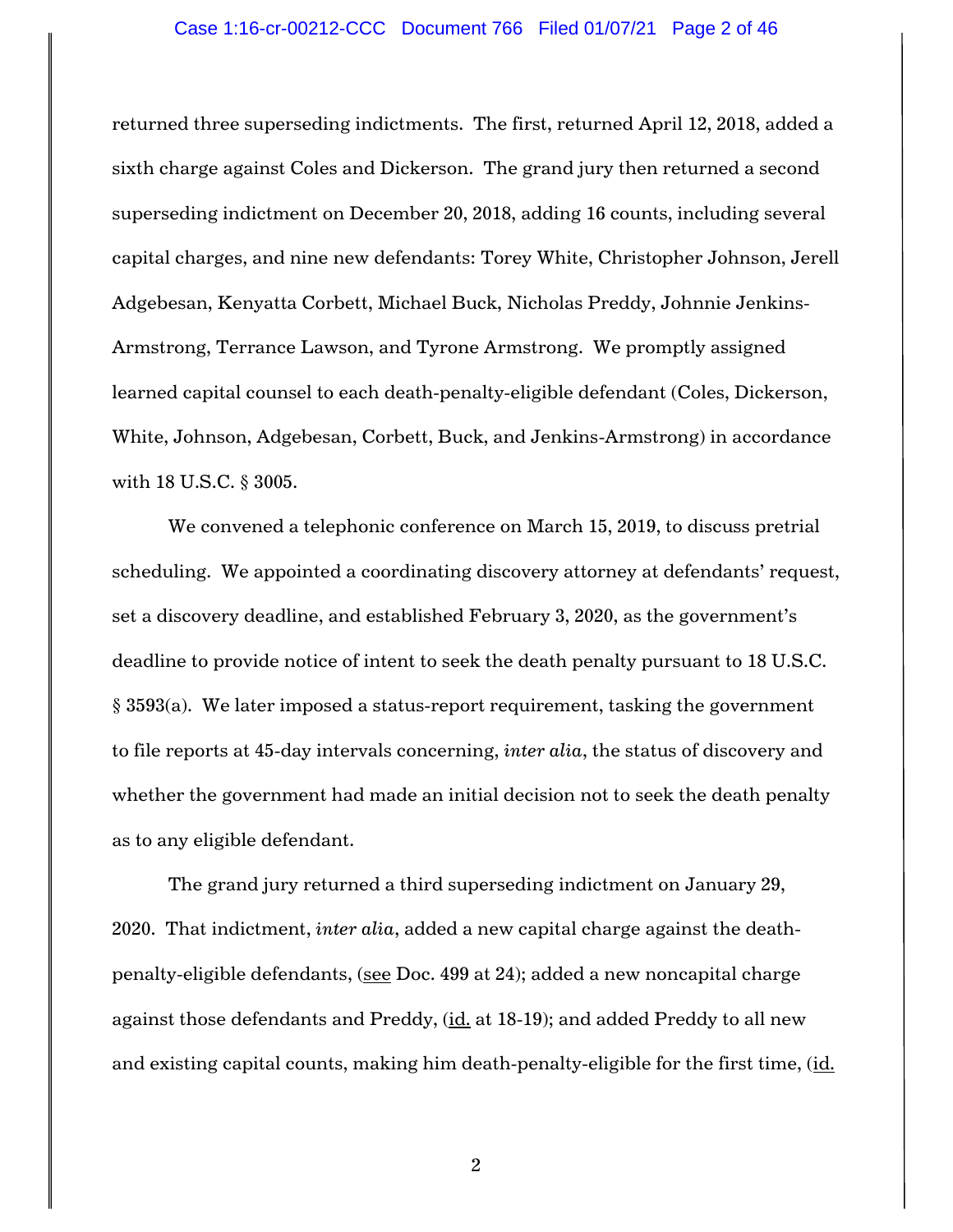at 12-17, 20-23). The third superseding indictment charges defendants in 22 counts,

as follows $^{\rm l}$ :

 $\overline{\phantom{a}}$ 

- Count One: conspiracy to commit Hobbs Act robbery in violation of 18 U.S.C. § 1951(a) and Pinkerton v. United States, 328 U.S. 640 (1946), against Coles, Dickerson, White, Adgebesan, Corbett, Preddy, and Jenkins-Armstrong;
- Count Two: Hobbs Act robbery, and aiding and abetting same, in violation of 18 U.S.C. § 1951(a) and 18 U.S.C. § 2, against Coles, Dickerson, White, Adgebesan, Corbett, Preddy, and Jenkins-Armstrong;
- Counts Three, Four, and Five: using, brandishing, and discharging a firearm during and in relation to a crime of violence (Hobbs Act robbery and killing a witness) resulting in the deaths of Phillip Jackson, Brandon Cole, and Wendy Chaney, $^2$  respectively, and aiding and abetting same, in violation of 18 U.S.C. § 924(c) and (j) and 18 U.S.C. § 2, against Coles, Dickerson, White, Adgebesan, Corbett, Preddy, and Jenkins-Armstrong;
- Count Six: conspiracy to use, brandish, and discharge a firearm during and in relation to a crime of violence (Hobbs Act robbery and killing a witness) resulting in the death of Chaney, in violation of 18 U.S.C.  $\S 924(c)$ , (j), and (o), against Coles, Dickerson, White, Adgebesan, Corbett, Preddy, and Jenkins-Armstrong;

 $^1$  Johnson and Buck have both entered guilty pleas and are not included in the below list of pending charges. Johnson pled guilty to Counts One, Three, Four, Five, Six, Seven, Eight, Nine, Ten, and Twenty of the second superseding indictment. (See Doc. 480). Buck pled guilty to Count One of the third superseding indictment and to a one-count felony information charging him with using and discharging a firearm during and in relation to a crime of violence under Section  $924(c)$ . (See Doc. 642). Corbett has signed a plea agreement in which he agrees to plead guilty to Count One of the third superseding indictment and to a Section 924(c) information. (See Doc. 707). A change of plea hearing is scheduled for February 9, 2021. (See Doc. 749).

 $2^2$  The third superseding indictment uses two different spellings for this victim's last name, switching between "Chaney" and "Cheney." We use "Chaney" in this memorandum, which we understand to be the correct spelling.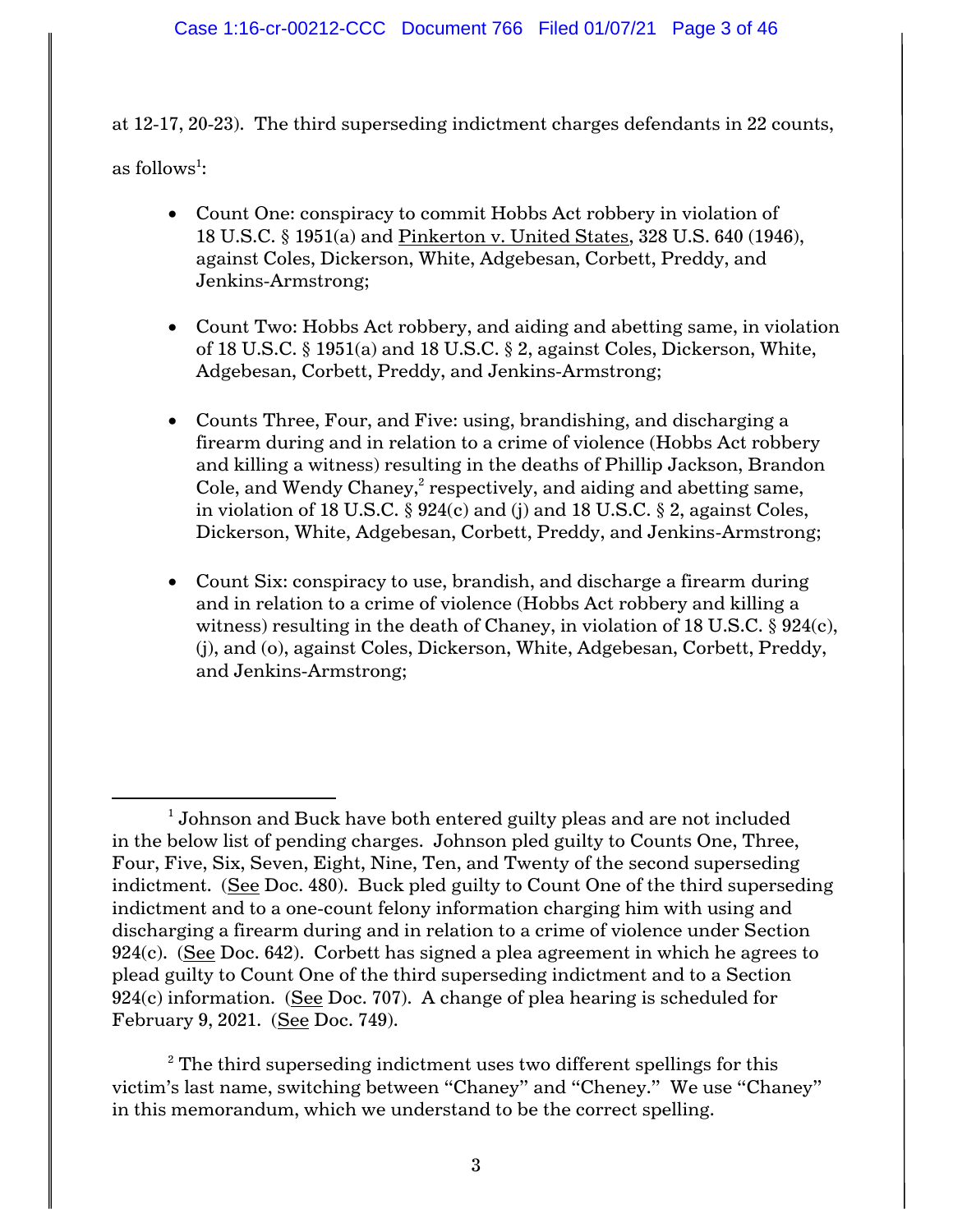- Count Seven: conspiracy to commit murder for hire in violation of 18 U.S.C. § 1958 and Pinkerton, against Coles, Dickerson, White, Adgebesan, Corbett, Preddy, and Jenkins-Armstrong;
- Counts Eight, Nine, and Ten: murder of witnesses (Chaney, Jackson, and Cole, respectively), and aiding and abetting same, in violation of 18 U.S.C. § 1512(a)(1)(C) and 18 U.S.C. § 2, against Coles, Dickerson, White, Adgebesan, Corbett, Preddy, and Jenkins-Armstrong;
- Count Eleven: conspiracy to murder witnesses (Chaney, Jackson, and Cole) in violation of 18 U.S.C. § 1512(k), against Coles, Dickerson, White, Adgebesan, Corbett, Preddy, and Jenkins-Armstrong;
- Count Twelve: conspiracy to distribute and possess with intent to distribute 1,000 grams and more of a mixture and substance containing a detectable amount of heroin, in violation of 21 U.S.C. § 846, against Corbett and Adgebesan;
- Count Thirteen: possession with intent to distribute heroin, and aiding and abetting same, in violation of 21 U.S.C.  $\S$  841(a)(1) and 18 U.S.C.  $\S$  2, against Corbett and Adgebesan;
- Count Fourteen: conspiracy to distribute and possess with intent to distribute at least 100 grams of a mixture and substance containing a detectable amount of heroin, and at least 28 grams of a mixture and substance containing a detectable amount of cocaine base and cocaine HCL, in violation of 21 U.S.C. § 846, against Coles and Dickerson;
- Counts Fifteen and Sixteen: possession with intent to distribute a mixture and substance containing a detectable amount of heroin, and a mixture and substance containing a detectable amount of both cocaine HCL and cocaine base, and aiding and abetting same, in violation of 21 U.S.C. § 841(a)(1) and 18 U.S.C. § 2, against Coles and Dickerson, respectively;
- Count Seventeen: possession with intent to distribute a mixture and substance containing a detectable amount of heroin and a mixture and substance containing a detectable amount of cocaine base, and aiding and abetting same, in violation of 21 U.S.C.  $\S$  841(a)(1) and 18 U.S.C.  $\S$  2, against Coles and Dickerson;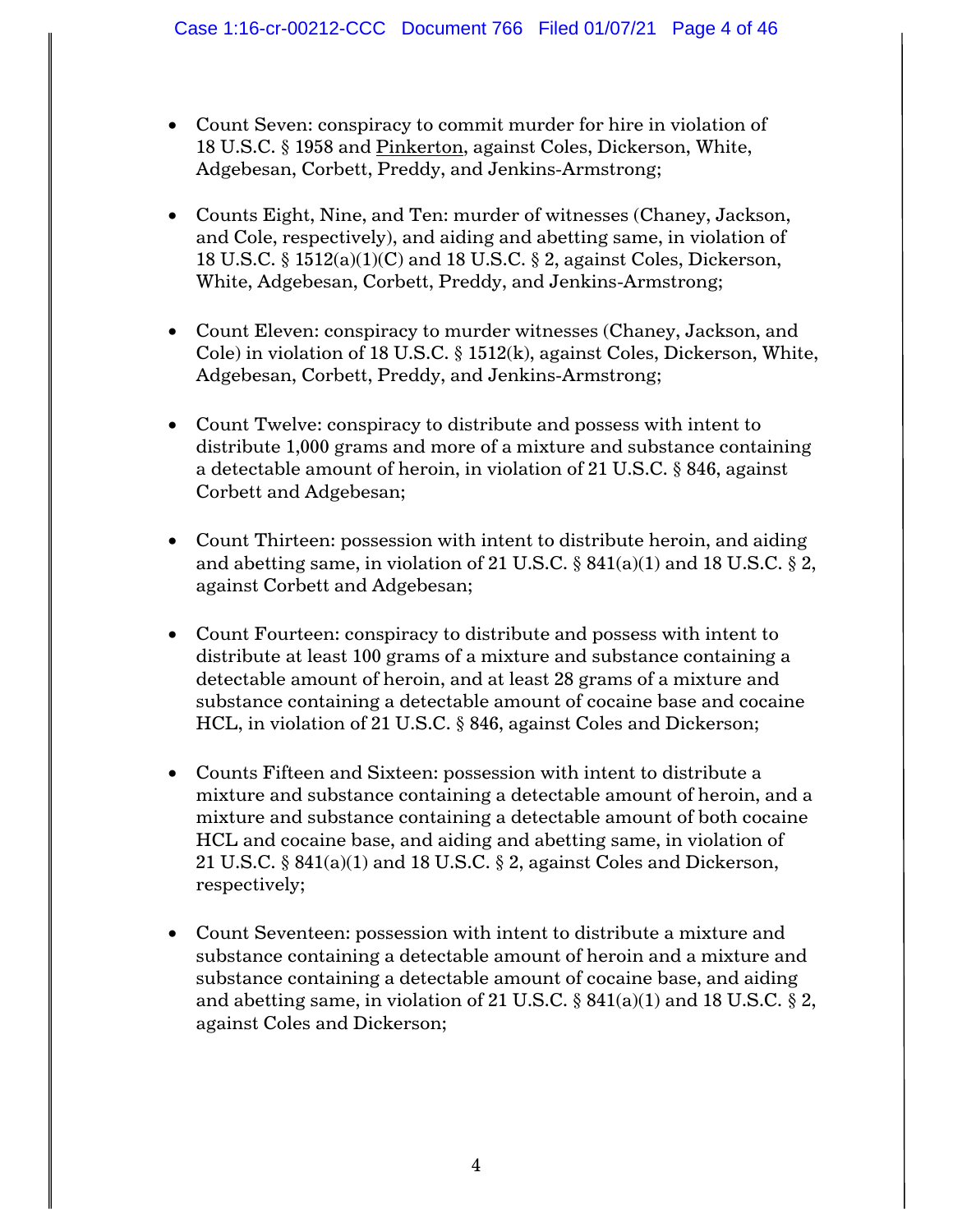- Count Eighteen: distribution of a mixture and substance containing a detectable amount of heroin resulting in serious bodily injury, and aiding and abetting same, in violation of 21 U.S.C.  $\S$  841(a)(1) and (b)(1)(C) and 18 U.S.C. § 2, against Coles and Dickerson;
- Count Nineteen: possession of firearms in furtherance of a drugtrafficking crime as alleged in Counts Fourteen through Eighteen, and aiding and abetting same, in violation of 18 U.S.C.  $\S$  924(c)(1), 18 U.S.C. § 2, and Pinkerton, against Coles and Dickerson;
- Count Twenty: conspiracy to murder a witness (codefendant Adgebesan) in violation of 18 U.S.C. § 1512(k), against Preddy, Jenkins-Armstrong, Lawson, and Armstrong;
- Count Twenty-One: attempted murder of a witness (codefendant Adgebesan) in violation of 18 U.S.C.  $\S$  1512(a)(1)(A) and (C), against Preddy, Jenkins-Armstrong, Lawson, and Armstrong; and
- Count Twenty-Two: accessory after the fact with respect to Hobbs Act robbery and murder, in violation of 18 U.S.C. § 3, against Lawson and Armstrong.

(See Doc. 499 at 8-41). We appointed learned counsel for Preddy shortly after the third superseding indictment was returned.

On June 4, 2020, following two concurred-in extensions of its Section 3593(a) deadline, the government notified defendants and the court that it would not seek the death penalty as to any eligible defendant. We held a telephonic conference on June 22, 2020, to discuss pretrial and trial scheduling and the propriety of retaining learned counsel given the government's election. After hearing from counsel, we issued a memorandum and order authorizing the formerly death-penalty-eligible defendants to continue with two attorneys. We then entered a pretrial and trial scheduling order which established four tiers of pretrial motions: non-fact-based motions (to sever, to dismiss, for bill of particulars, and concerning discovery), due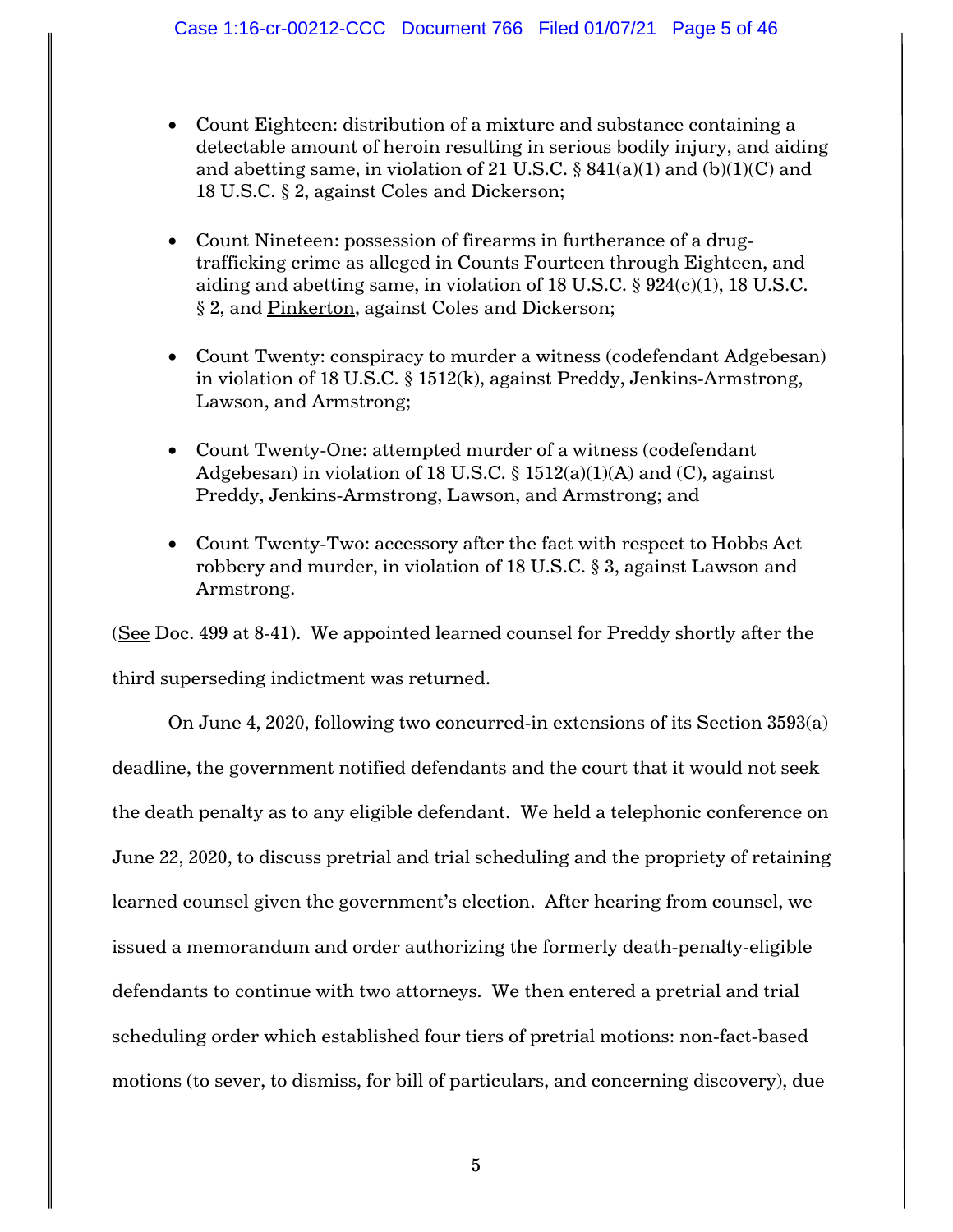# Case 1:16-cr-00212-CCC Document 766 Filed 01/07/21 Page 6 of 46

October 23, 2020; fact-based and suppression motions, due January 11, 2021; expert motions, due August 2, 2021; and motions *in limine*, due November 5, 2021. That order also established an August 2, 2021 deadline for the parties to provide notice of their experts and adopted the government's proposal for a November 5, 2021 earlydisclosure date for its Jencks Act material.

Defendants have now filed 19 individual and omnibus first-tier motions. (See Docs. 586, 588, 590, 592, 652, 660, 662, 664, 666, 668, 670, 672, 673, 676, 679, 679-3, 680, 683, 685). After several extensions of briefing deadlines at the government's request, defendants' first-tier motions became ripe for disposition on January 4, 2021. This memorandum addresses defendants' discovery-related motions. A separate memorandum will follow, taking up defendants' remaining motions.

#### **II. Discussion**

We will summarize the pending motions, delineate the standards by which they must be adjudged, and then address the issues presented therein. Defendants' discovery motions run the gamut from demands for disclosure of exculpatory evidence to requests for the identification of witnesses. Coles, White, Adgebesan, and Preddy move to compel disclosure of long lists of material believed to be in the government's possession. They also seek immediate production of any exculpatory and impeachment material the government may have. Coles, White, and Preddy ask us to order the government to identify its jailhouse-informant witnesses, and Preddy further requests a court order directing the government to identify *all* of its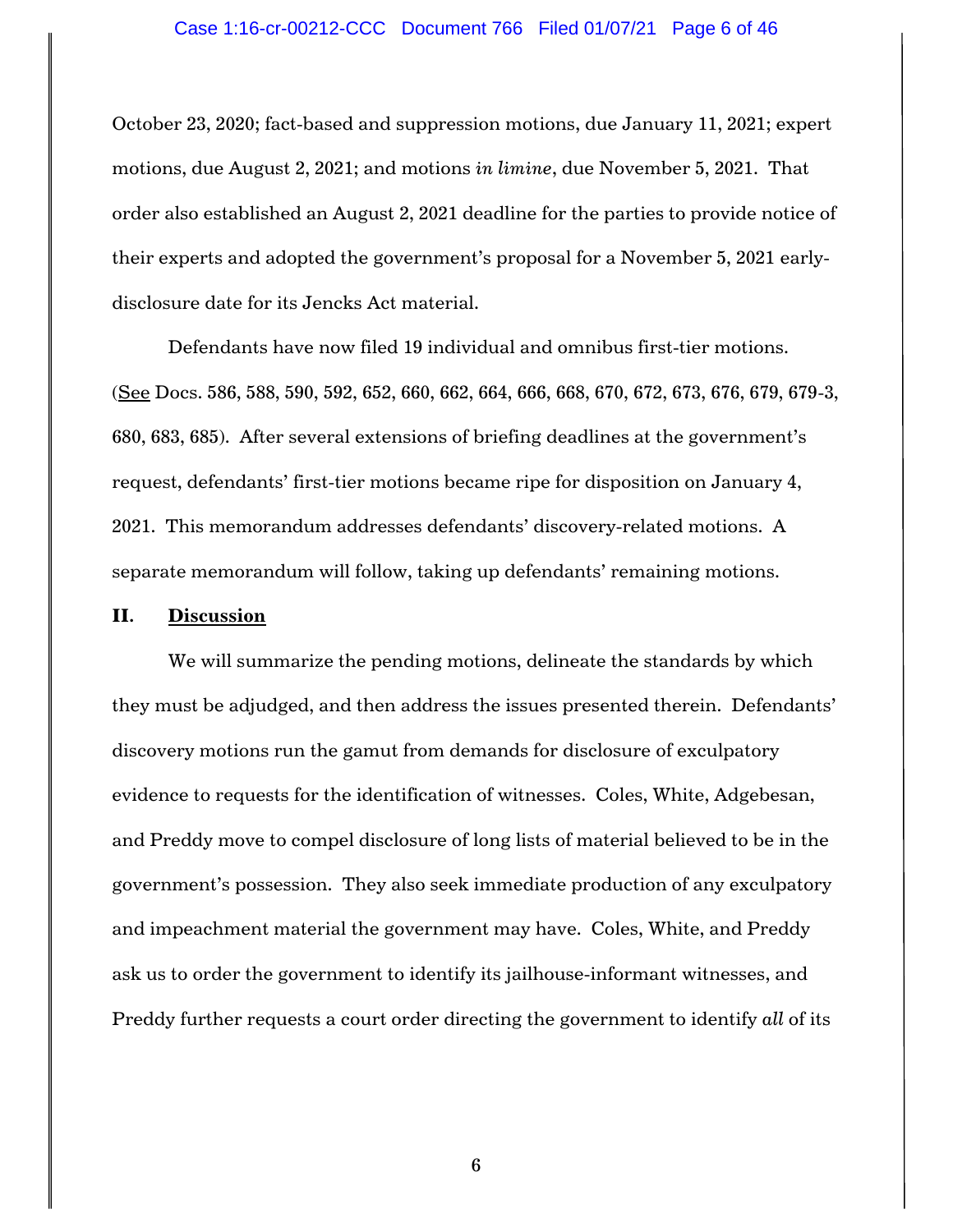witnesses in advance of trial. Dickerson's lone request is for modification of the existing protective order.<sup>3</sup>

# **A. Discovery in a Criminal Case**

 $\overline{a}$ 

We begin with an overview of the principles that guide discovery in a criminal case. The government's disclosure obligations arise from three primary sources: Federal Rule of Criminal Procedure 16, see FED. R. CRIM. P. 16; the Jencks Act, 18 U.S.C. § 3500; and Brady v. Maryland, 373 U.S. 83 (1963), and its progeny. See United States v. Maury, 695 F.3d 227, 247 (3d Cir. 2012) (citing FED. R. CRIM. P. 16; 18 U.S.C. § 3500; Brady, 373 U.S. 83).

Most of the government's pretrial disclosure obligations stem from Rule 16(a). See FED. R. CRIM. P. 16(a). The rule establishes six categories of information that the government must produce to an individual defendant "[u]pon . . . request." See id. Rules  $16(a)(1)(A)$  and (B) task the government to disclose a defendant's oral, written, and recorded statements, and Rule  $16(a)(1)(D)$  requires disclosure of a defendant's prior record. See FED. R. CRIM. P.  $16(a)(1)(A)$ ,  $(B)$ ,  $(D)$ . Rule  $16(a)(1)(E)$ is the broadest provision, requiring the government to allow a defendant "to inspect and to copy or photograph books, papers, documents, data, photographs, tangible objects, buildings[,] or places," if the item is in the possession, custody, or control of

<sup>&</sup>lt;sup>3</sup> Dickerson's counsel indicate that they are working with the government to resolve discovery disputes but do not require the court's intervention at this time. (See Doc. 681 at 9). Counsel reserve their right to return to the court for assistance if their disagreements with the government do not resolve. (See id.) Additionally, we note that Jenkins-Armstrong did not file his own discovery motion but has fully joined in Preddy's discovery requests. (See Doc. 686 at 1). Consequently, our disposition of Preddy's requests *infra* applies equally to Jenkins-Armstrong.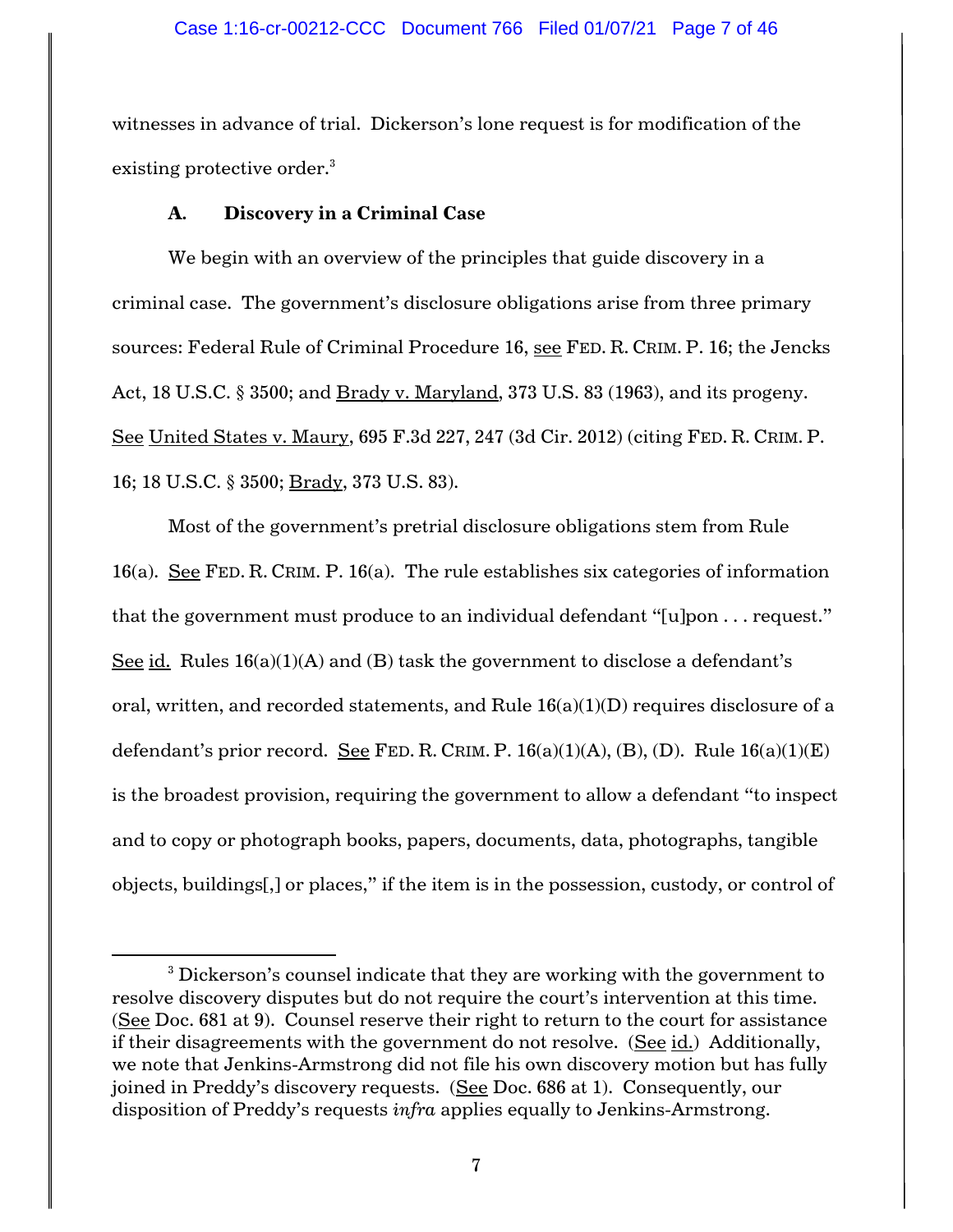# Case 1:16-cr-00212-CCC Document 766 Filed 01/07/21 Page 8 of 46

the government and is "material to preparing the defense," is intended to be used in the government's case-in-chief at trial, or "was obtained from or belongs to the defendant." See FED. R. CRIM. P.  $16(a)(1)(E)$ . Rule  $16(a)(1)(F)$  requires the same for the results or reports of any physical or mental examinations or scientific tests or experiments that are in the possession, custody, or control of the government; are known to exist (or reasonably should be known to exist) by the attorney for the government; and either are material to preparing the defense or intended to be used in the government's case-in-chief. See FED. R. CRIM. P.  $16(a)(1)(F)$ . Under Rule  $16(a)(1)(G)$ , the government must provide defendants with a written summary of any expert testimony it intends to use in its case-in-chief. See FED. R. CRIM. P.  $16(a)(1)(G)$ .

Rule 16 includes important caveats. Except as authorized under Rule  $16(a)(1)(A)$  through  $(D)$ ,  $(F)$ , and  $(G)$ , the rule exempts government work product from discovery and inspection. See FED. R. CRIM. P.  $16(a)(2)$ . Government work product includes "reports, memoranda, or other internal government documents made by an attorney for the government or other government agent in connection with investigating or prosecuting the case." See id. The rule also exempts from discovery and inspection the statements of prospective government witnesses, except as provided in the Jencks Act. See  $id.$  (citing 18 U.S.C. § 3500).

The Jencks Act protects from disclosure statements or reports made by prospective government witnesses until after they testify on direct examination at trial. See 18 U.S.C. § 3500(a). After the witness testifies, the Act entitles the defendant to a copy of "any statement . . . of the witness in the possession of the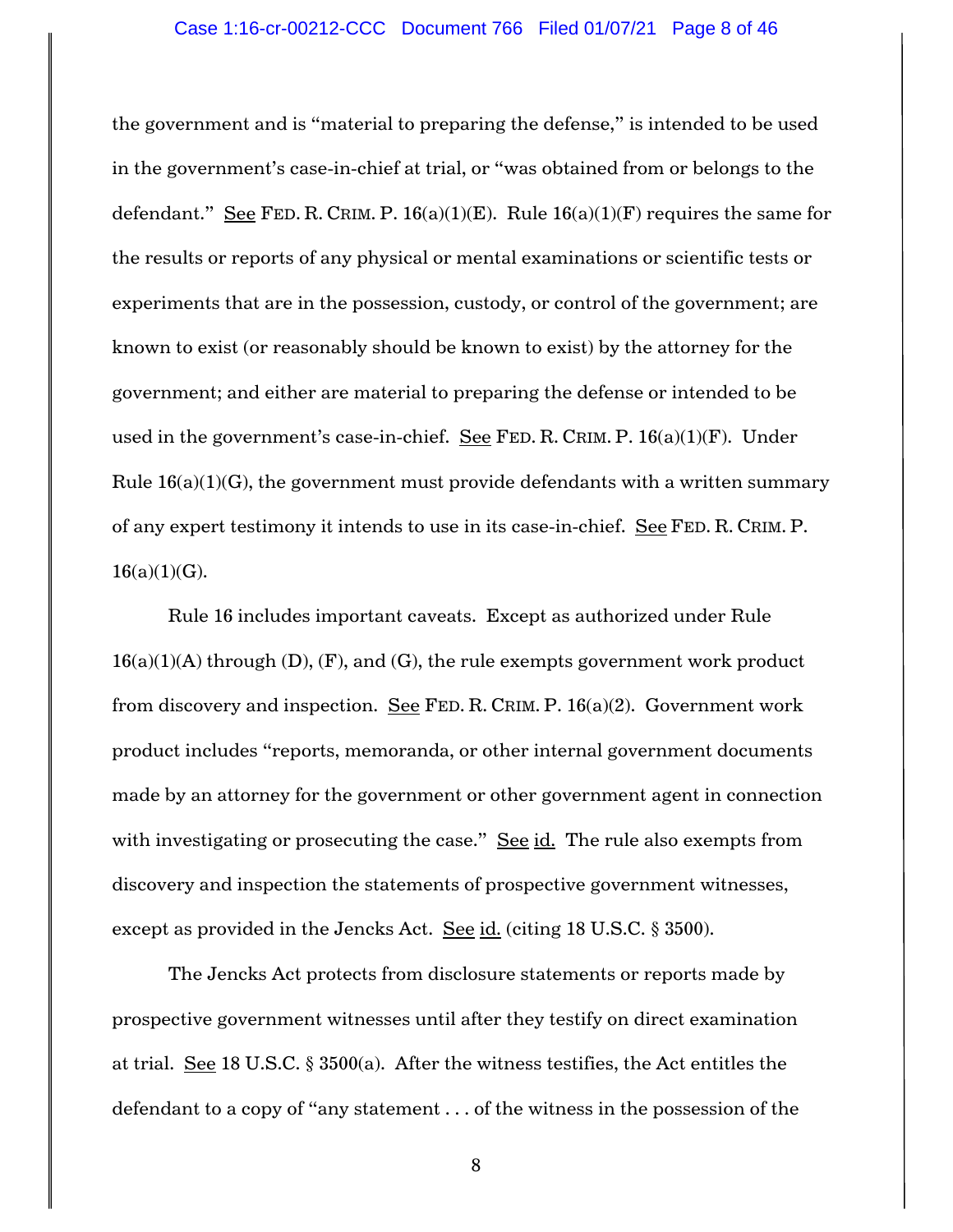### Case 1:16-cr-00212-CCC Document 766 Filed 01/07/21 Page 9 of 46

United States which relates to the subject matter as to which the witness has testified." Id. § 3500(b); see Maury, 695 F.3d at 247. The Act is intended to ensure that a defendant has "an opportunity to review the witness's statements for any possible inconsistencies that he might use to impeach the witness." Maury, 695 F.3d at 248 (citing United States v. Rosa, 891 F.2d 1074, 1076-77 (3d Cir. 1989)).

The Jencks Act is the sole means of acquiring the statements that it covers; that is, "statements of a government witness made to an agent of the [g]overnment which cannot be produced under the terms of [the Jencks Act] cannot be produced at all." Palermo v. United States, 360 U.S. 343, 351 (1959). Our court of appeals has made clear that "the government has no obligation to produce Jencks material until the witness has testified" at trial. Maury, 695 F.3d at 248 (citing 18 U.S.C.  $\S$  3500(a)); see United States v. Murphy, 569 F.2d 771, 773 (3d Cir. 1978). Fortunately, in an effort to minimize trial interruptions, federal prosecutors often agree to turn Jencks material over before the witness testifies. See Murphy, 569 F.2d at 773 n.5; see also Maury, 695 F.3d at 248 n.18.<sup>4</sup>

l

<sup>&</sup>lt;sup>4</sup> This case is no exception. Indeed, given the complexity of the case and in the interest of judicial economy, the government has agreed to turn over its Jencks material a full month before trial, (see Doc. 611 ¶ 5), on November 5, 2021, (see Doc. 613 ¶ 5). Despite this straightforward agreement, we note that the government states throughout the instant briefing: "[C]onsistent with the practice of the U.S. Attorney's Office for the Middle District of Pennsylvania, all Jencks material will be turned over to the defendants in the week prior to the commencement of trial." (See Doc. 720 at 20 n.1; Doc. 724 at 20 n.1; Doc. 727 at 21 n.1; Doc. 748 at 5 n.1). We presume these references are inadvertent recitations of standard policy and not a deliberate retreat from the government's promise to disclose Jencks material 30 days in advance of trial. If the government wishes to modify the existing scheduling order, the court will require a motion to that effect immediately.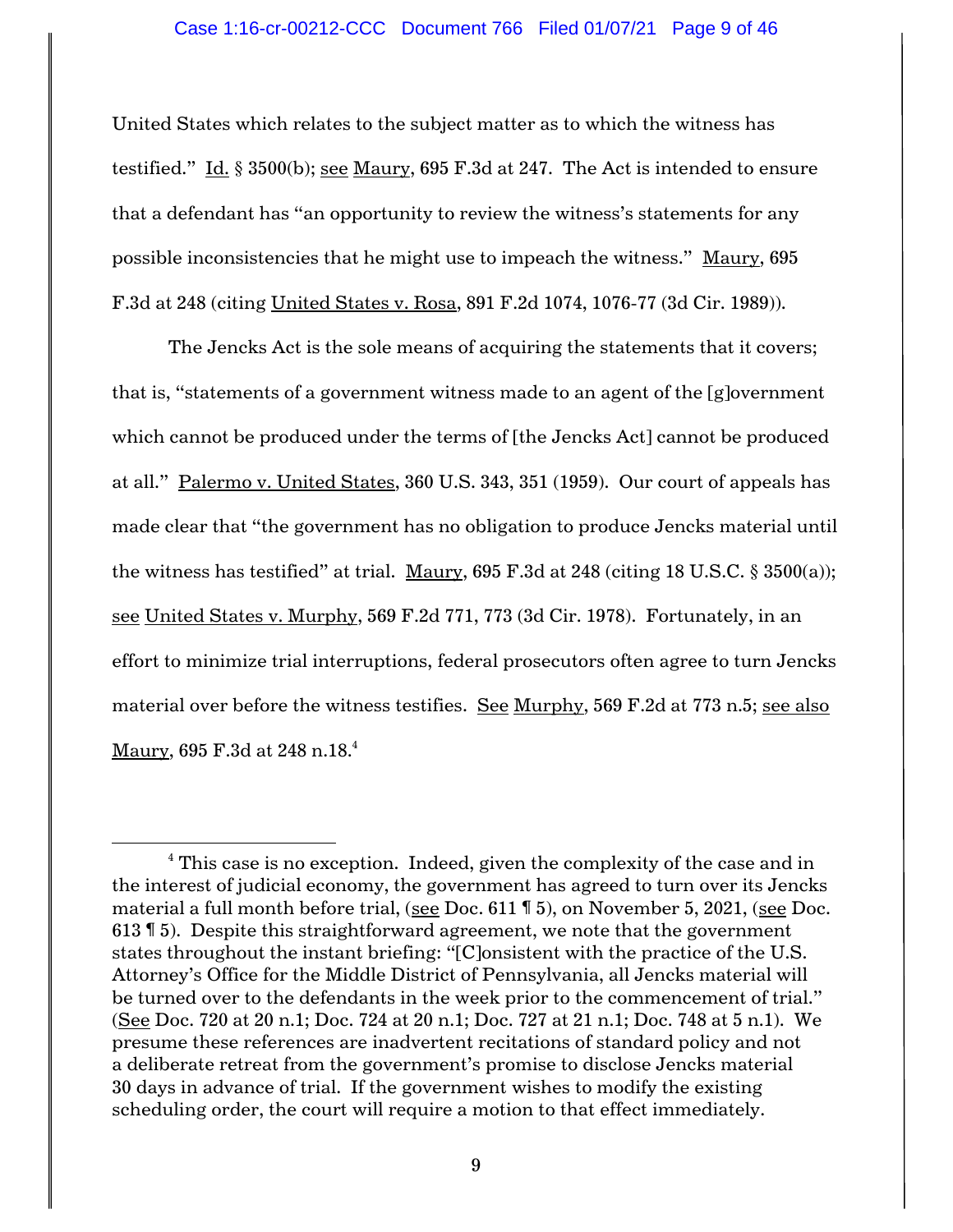The Jencks Act includes procedures for *in camera* review and redaction of

a statement if the government contests the relevancy of any part of it. See 18 U.S.C.

§ 3500(c); see also Maury, 695 F.3d at 247-48. The term "statement" means

(1) a written statement made by said witness and signed or otherwise adopted or approved by [the witness];

(2) a stenographic, mechanical, electrical, or other recording, or a transcription thereof, which is a substantially verbatim recital of an oral statement made by said witness and recorded contemporaneously with the making of such oral statement; or

(3) a statement, however taken or recorded, or a transcription thereof, if any, made by said witness to a grand jury.

18 U.S.C. § 3005(e). The Jencks Act is implemented by Federal Rule of Criminal

Procedure 26.2. See FED. R. CRIM. P. 26.2; see also Maury, 695 F.3d at 247.

Finally, under Brady v. Maryland, 373 U.S. 83 (1963), the government is obligated to disclose to a criminal defendant any evidence in the government's possession that is "favorable to an accused" and "material either to guilt or to punishment." See Brady, 373 U.S. at 87. The government must also disclose any "evidence that goes to the credibility of crucial prosecution witnesses." Maury, 695 F.3d at 249 (quoting Buehl v. Vaughn, 166 F.3d 163, 181 (3d Cir. 1999)). Known as Giglio material, see Giglio v. United States, 405 U.S. 150 (1972), "this evidence is a subset of Brady material insofar as it addresses situations in which certain evidence about a witness's credibility or motivation to testify exists." Maury, 695 F.3d at 249 (quoting Giglio, 405 U.S. at 154). Failure to disclose either type of material violates the defendant's due-process rights. See id. Admissibility is relevant but not a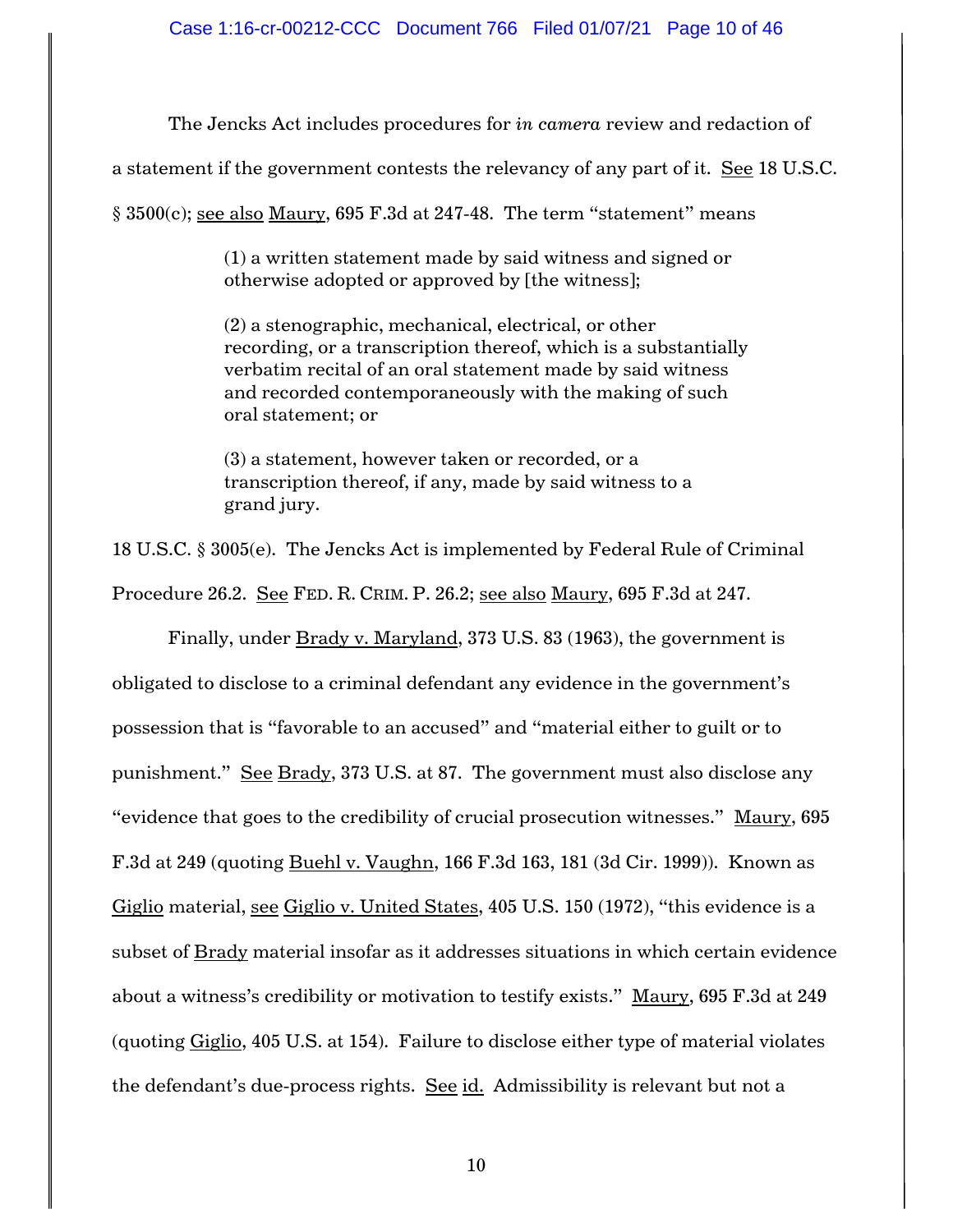# Case 1:16-cr-00212-CCC Document 766 Filed 01/07/21 Page 11 of 46

prerequisite to disclosure under Brady, since "inadmissible evidence may be material if it could . . . [lead] to the discovery of admissible evidence." Johnson v. Folino, 705 F.3d 117, 129-30 (3d Cir. 2013) (collecting cases).

Brady and its progeny "establish a prosecutorial obligation rather than a general rule of pretrial discovery." United States v. Beech, 307 F.R.D. 437, 441 (W.D. Pa. 2015). This obligation may not be used "to obtain wholesale discovery of the government's principal case." Id. (citing United States v. Higgs, 713 F.2d 39, 42 (3d Cir. 1983); United States v. Bocra, 623 F.2d 281, 285 (3d Cir. 1980)). Even so, the United States Supreme Court favors a liberal policy of disclosure of exculpatory material. Thus, "[t]he prudent prosecutor will resolve doubtful questions in favor of disclosure." Kyles v. Whitley, 514 U.S. 419, 439 (1995) (quoting United States v. Agurs, 427 U.S. 97, 108 (1976)).

> This is as it should be. Such disclosure will serve to justify trust in the prosecutor as 'the representative . . . of a sovereignty . . . whose interest . . . in a criminal prosecution is not that it shall win a case, but that justice shall be done.' And it will tend to preserve the criminal trial, as distinct from the prosecutor's private deliberations, as the chosen forum for ascertaining the truth about criminal accusations.

Id. at 439-40 (alterations in original) (quoting Berger v. United States, 295 U.S. 78, 88 (1935)) (citing Rose v. Clark, 478 U.S. 570, 577-78 (1986); Estes v. Texas, 381 U.S. 532, 540 (1965); United States v. Leon, 468 U.S. 897, 900-01 (1984)).

# **B. Brady** *and* **Giglio** *Disclosure Timing*

We turn first to the issue of timing of required disclosures, which is raised in most of moving defendants' discovery requests. The government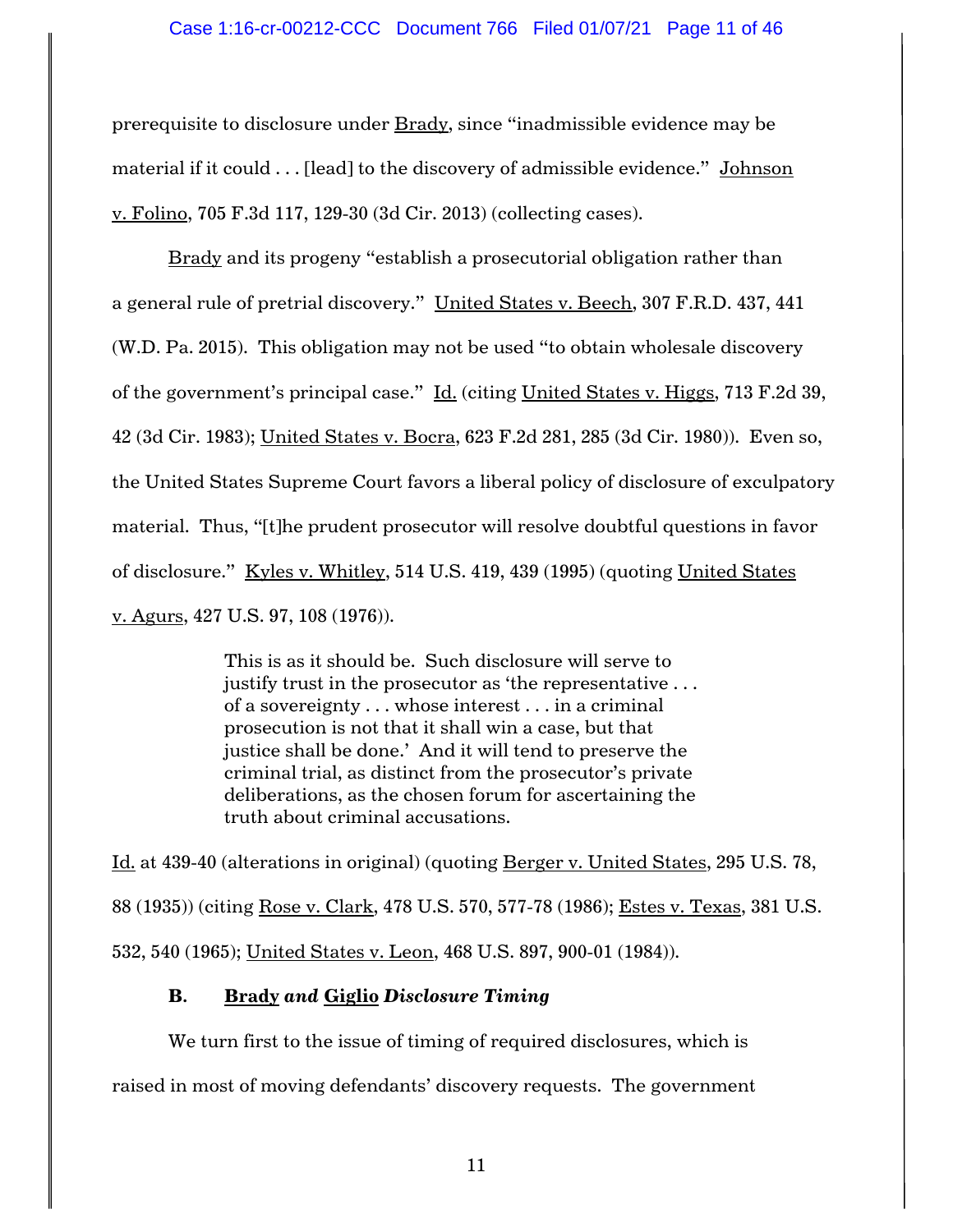# Case 1:16-cr-00212-CCC Document 766 Filed 01/07/21 Page 12 of 46

underscores throughout its briefing that it understands and acknowledges its disclosure obligations; that it has turned over any Brady material in its possession and will continue to turn over additional Brady material as it is uncovered; and that it will turn over Giglio material at the appropriate time. (See, e.g., Doc. 727 at 26). Defendants ask the court to accelerate the government's Brady and Giglio disclosures, requesting that we order production now, or at least well in advance of trial. (See, e.g., Doc. 591 at 8; Doc. 654 at 20-24; Doc. 679-2 at 13-14).

Decisional law guides the timing of required disclosures. Exculpatory material—that which "go[es] to the heart of the defendant's guilt or innocence," see Higgs, 713 F.2d at 42—must be disclosed on a rolling basis "without undue delay," see United States v. Johnson, 218 F. Supp. 3d 454, 459 (W.D. Pa. 2016). Impeachment material—that which goes to "a witness's credibility or motivation to testify," see Maury, 695 F.3d at 149—may be disclosed later, but must still be turned over "in time for its effective use at trial," see Higgs, 713 F.2d at 44. Exactly when impeachment material must be disclosed "depends on what information has been requested and how that information will be used."  $\underline{\text{Id}}$  at 43-44. For material that will primarily be used to challenge witness credibility on cross-examination, the government meets its obligation if "disclosure is made the day that the government witnesses are scheduled to testify in court."  $\underline{Id}$ . (citation omitted). The government acknowledges that its **Brady** obligation is ongoing and continues as the proceedings progress, (see, e.g., Doc. 727 at 19 (citing Pennsylvania v. Ritchie, 480 U.S. 39, 60  $(1987)$ ), and states that it will "produce the appropriate  $Giglio$  materials to defense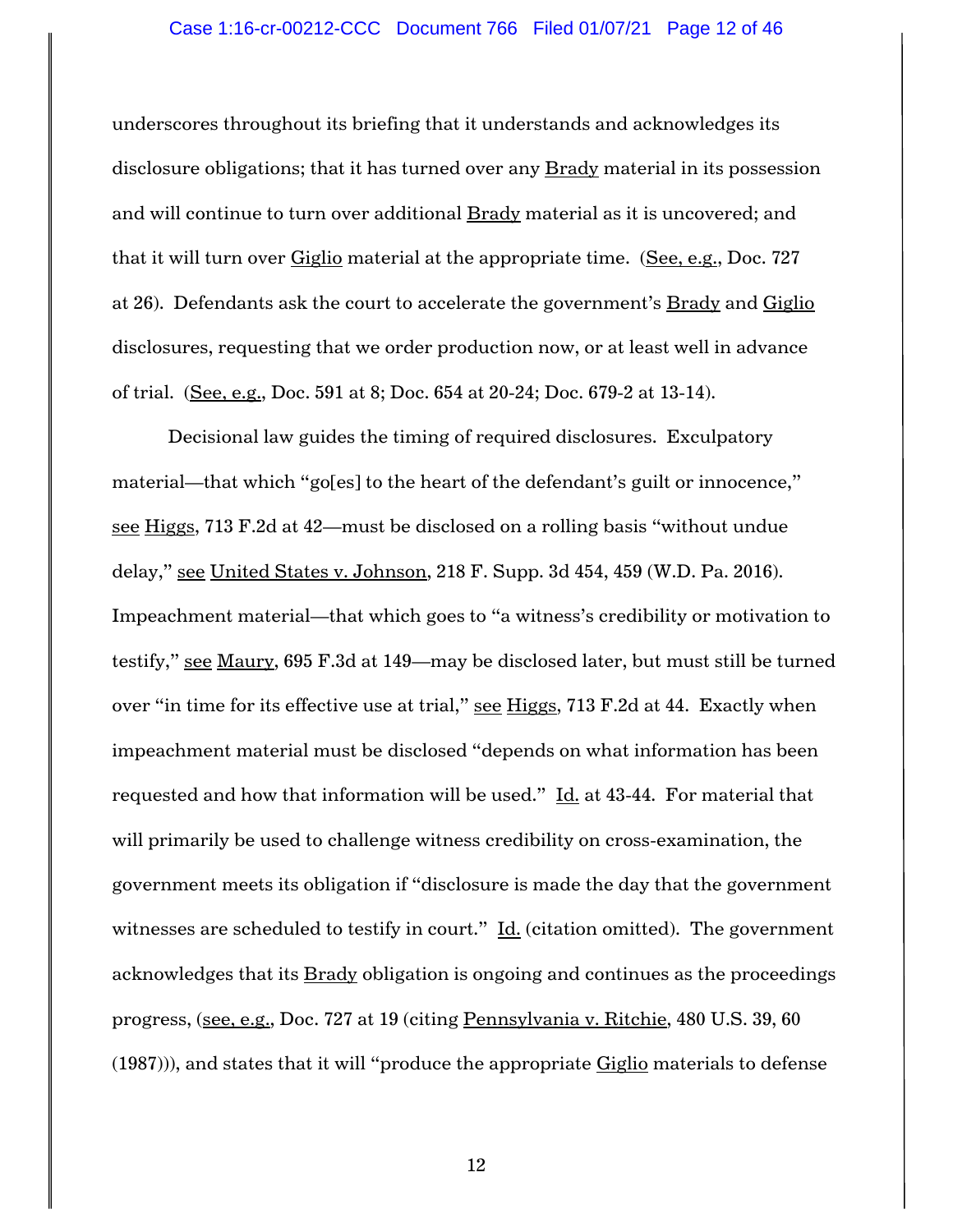counsel in reasonable time for the defense to make effective use of the materials at trial," (see id. at 26; see also Doc. 724 at 26-27).

Importantly, these minimum constitutional requirements establish a floor, not a ceiling. A district court may, in the exercise of its discretion, set earlier disclosure deadlines "to ensure the effective administration of the criminal justice system." See United States v. Starusko, 729 F.2d 256, 261 (3d Cir. 1984) (quoting Higgs, 713 F.2d at 44 n.6). Indeed, to do so is preferred by the Third Circuit Court of Appeals, which has a "longstanding policy of encouraging early production." See id. (collecting cases); see also Johnson, 218 F. Supp. 3d at 459 (citing Starusko, 729 F.2d at 261); United States v. Mariani, 7 F. Supp. 2d 556, 562 (M.D. Pa. 1998) (collecting cases). The court of appeals has "flatly reject[ed] the notion . . . that it is the government, not the district court, that in the first instance is to decide when to turn over Brady material." Starusko, 729 F.2d at 261 (internal quotation marks omitted). District courts accordingly "may dictate by court order when Brady material must be disclosed, and absent an abuse of discretion, the government must abide by that order." Id.

This court's criminal practice order requires the government to disclose Brady material no later than 10 days after the order is entered. (See Doc. 24  $\P$  4(F); Doc. 34 ¶ 4(F); Doc. 304 ¶ 4(F); Doc. 318 ¶ 4(F); Doc. 325 ¶ 4(F); Doc. 337 ¶ 4(F); Doc. 356  $\P$  4(F); Doc. 371  $\P$  4(F)). The order allows the government to first redact impeachment material within the scope of Giglio, provided it makes all Giglio material available for inspection or copying at least one week before trial. (See Doc. 24 ¶ 4(F); Doc. 34 ¶ 4(F); Doc. 304 ¶ 4(F); Doc. 318 ¶ 4(F); Doc. 325 ¶ 4(F); Doc. 337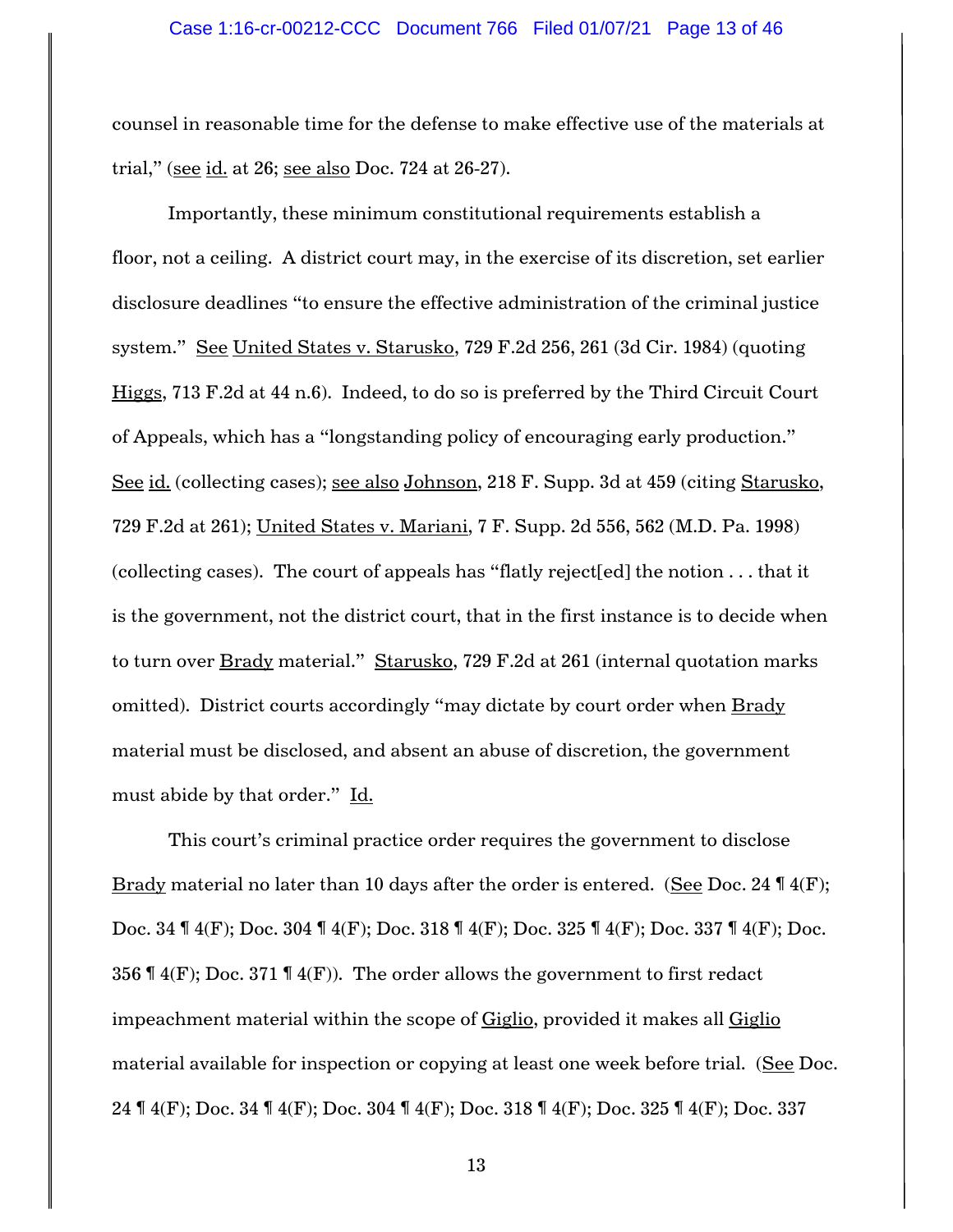$\P$  4(F); Doc. 356  $\P$  4(F); Doc. 371  $\P$  4(F)). It includes an exception to the one-week advance disclosure deadline if "the government demonstrates that unique circumstances in the case require a later disclosure." (See Doc. 24  $\P$  4(F); Doc. 34  $\P$  4(F); Doc. 304  $\P$  4(F); Doc. 318  $\P$  4(F); Doc. 325  $\P$  4(F); Doc. 337  $\P$  4(F); Doc. 356  $\P(4(F); \text{Doc. } 371 \, \P(4(F)).$ 

Consistent with our prior orders, we will direct the government to immediately produce any **Brady** material in its actual or constructive possession, or in the actual or constructive possession of its agents, to the defendants. It shall also continue producing Brady material to the defendants as it becomes available, or as the exculpatory value of existing material becomes apparent, and shall exercise its best efforts to do so within 14 days of uncovering that material. To the extent any exculpatory material may also contain Giglio or Jencks material, the government may redact that information from its disclosures; the redacted material will then be produced before trial in accordance with the deadlines set forth below. Cf. Mariani, 7 F. Supp. 2d at 564 (citing United States v. Beckford, 962 F. Supp. 780, 795 (E.D. Va. 1997)). Should the government have any doubt as to the exculpatory nature of material in its possession, it shall promptly submit the material to this court for *in camera* review. See generally Bocra, 623 F.2d at 285-86.

We also find it appropriate to accelerate disclosure of Giglio material in this case "to ensure the effective administration of the criminal justice system." See Starusko, 729 F.2d at 261 (quoting Higgs, 713 F.2d at 44 n.6). We understand that the government's case-in-chief will rely in large part on testimony of cooperating witnesses and informants. (See Doc. 443 at 4; see also Doc. 654 at 21). Although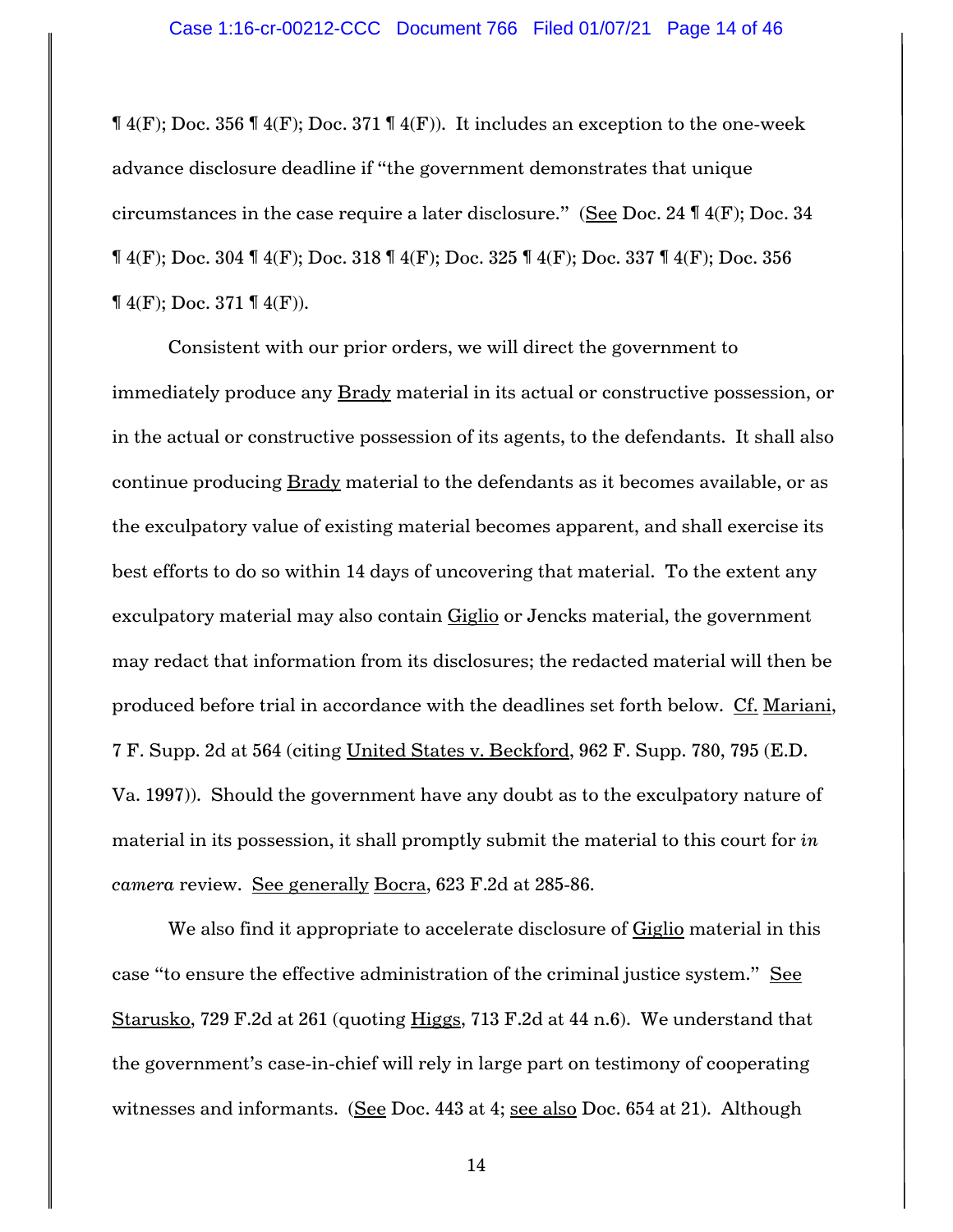impeachment evidence "*normally* does not require counsel to be given substantial time in advance to review," see Mariani, 7 F. Supp. 2d at 563 (emphasis added) (citing Beckford, 962 F. Supp. at 788); see also Higgs, 713 F.2d at 44, the volume of expected impeachment material in this case, given its myriad complexities and the anticipated number of witnesses, necessitates early disclosure. Because the government has already agreed to disclose its Jencks material 30 days before trial, (see Doc. 611 ¶ 5; Doc. 613 ¶ 5), we conclude that a similar 30-day advance disclosure deadline for Giglio material is appropriate. Early disclosure will not only further the interests of judicial economy and trial efficiency, it will also allow counsel to "more fully advise [their] client[s] regarding the appropriate development of the case, including consideration of any plea agreement offered by the government." See United States v. Mais, No. 2:00CR54, 2006 WL 3308429, at \*7 (W.D. Pa. Oct. 30, 2006).

We recognize that defendants would like to have this material even earlier. But in a criminal prosecution of this nature—involving allegations that certain defendants murdered federal witnesses, and that others attempted to murder a coconspirator suspected to be cooperating in the underlying murder investigation—we must balance defendants' desire for advance disclosure with the government's legitimate interest in protecting its witnesses. Cf. Beckford, 962 F. Supp. at 788-89 (because impeachment material "serves . . . to identify the witnesses to whom the material relates," timing of disclosures must "take into account such factors as the risk to witnesses"). We conclude that a 30-day advance disclosure deadline for Giglio material adequately balances these interests.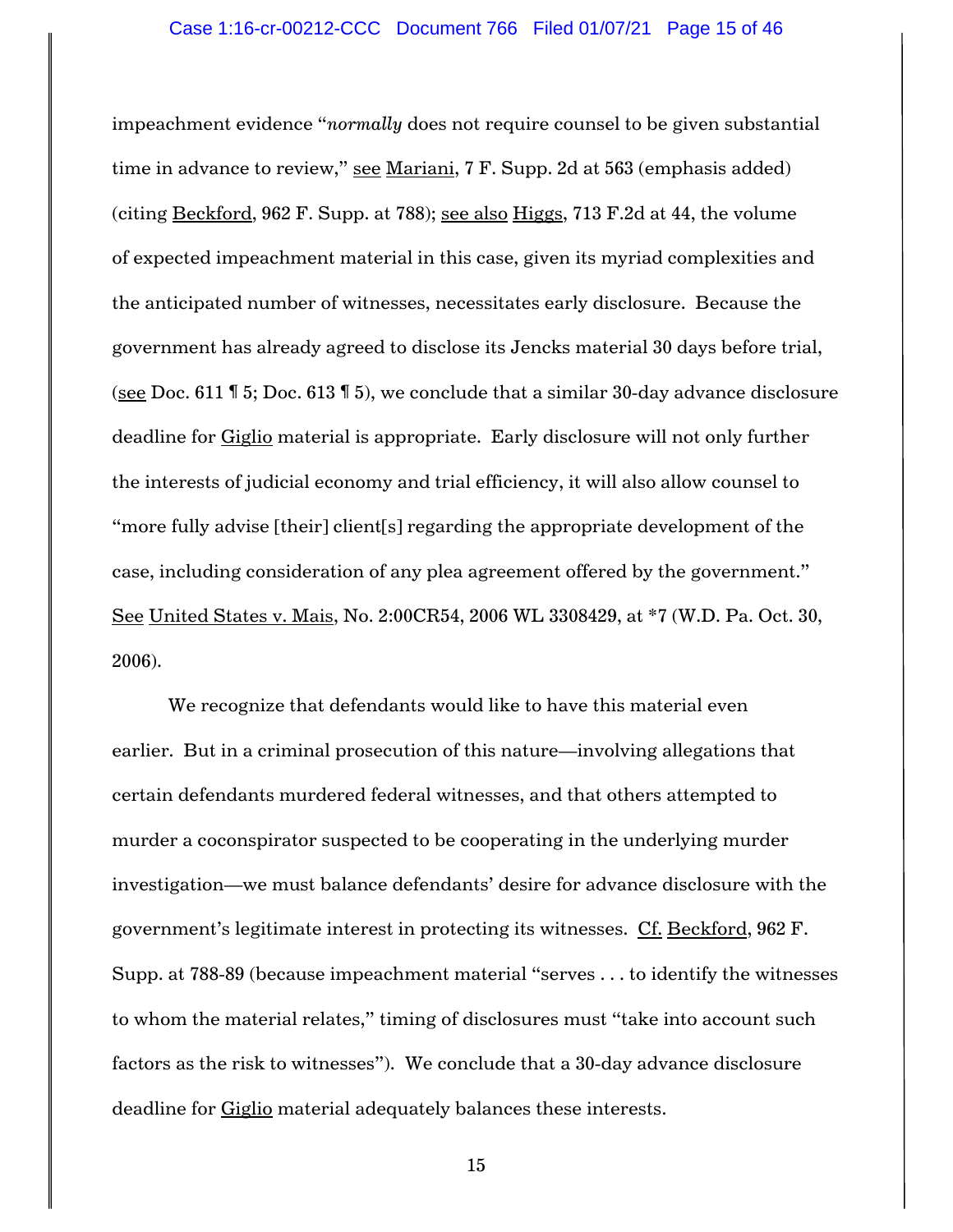# **C. Specific Discovery Requests**

In addition to their generalized requests for disclosure of exculpatory and impeachment material, defendants raise targeted requests for specific categories of evidence and information. We take up each of these requests *seriatim*.

# **1.** *Coconspirator or Codefendant Statements*

Several defendants ask the court to order the government to turn over all coconspirator or codefendant statements in the government's actual or constructive possession. (See Doc. 654 at 14-15; Doc. 679-2 at 5-6; see also Doc. 589 at 3; Doc. 591 at 3; Doc. 673 at 3-5). Defendants contend they are entitled to these statements either under Rule 16 or Brady and ask that they be turned over immediately. To the extent these statements include exculpatory **Brady** material, the government has acknowledged its obligation to turn them over and reports that it has already done so. (See, e.g., Doc. 748 at 9). Some defendants contest that representation in their reply briefs, indicating that no such statements have been received to date. (See, e.g., Doc. 762 at 11; Doc. 764 at 8). We reiterate our above directive: if any material sought by the defense contains exculpatory **Brady** information—including the requested statements—the government must disclose that material now, subject to Giglio and Jencks redactions as appropriate. If it is the government's position that it has no  $\underline{\text{Brady}}$  material encompassed by this request, it shall notify defendants of that fact forthwith.

To the extent defendants request that the government turn over statements of *all* coconspirators and codefendants, exculpatory or not, their request finds no support in Rule 16. Although our court of appeals has not addressed this question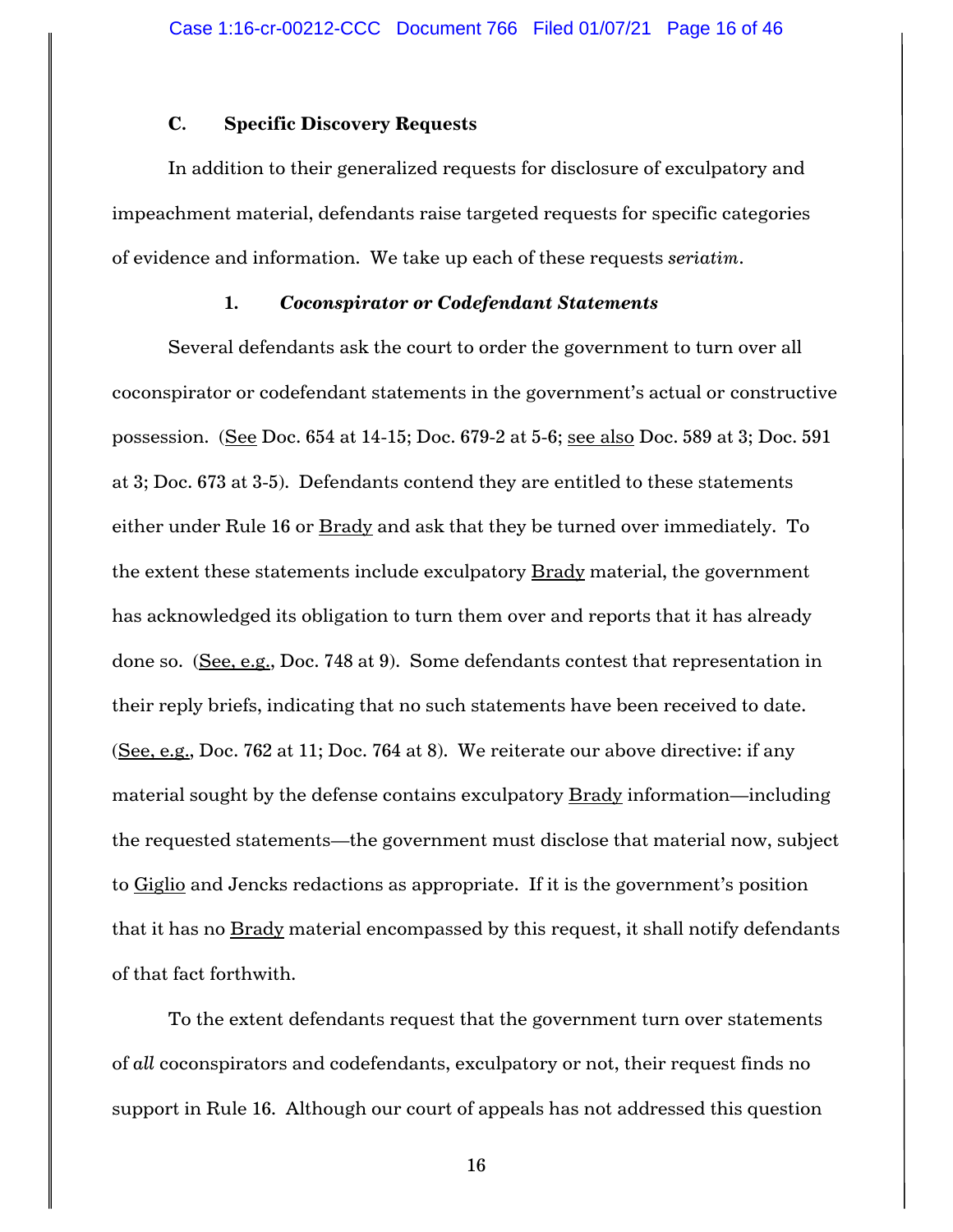### Case 1:16-cr-00212-CCC Document 766 Filed 01/07/21 Page 17 of 46

as to unindicted coconspirators, it has held that an "individual defendant is not entitled to discovery of the statements of his codefendants." See Maury, 695 F.3d at 251 n.21 (citing United States v. Randolph, 456 F.2d 132, 135-36 (3d Cir. 1972)). Thus, defendants' request for discovery of their codefendants' statements under Rule 16 is foreclosed by binding precedent. $^5\,$  Such statements may only be turned over as required by Brady, Giglio, and the Jencks Act, in a manner consistent with the disclosure timeline set forth above.

With respect to coconspirators, the robust and longstanding consensus of district courts within this circuit is that statements of coconspirators are not

 $\overline{\phantom{a}}$ 

<sup>5</sup> Adgebesan cites Government of Virgin Islands v. Ruiz, 495 F.2d 1175 (3d Cir. 1974), for the proposition that criminal defendants are entitled to discovery of their codefendants' statements under Rule  $16(a)(1)(E)$ . (See Doc. 735 at 7 (citing Ruiz, 495 F.2d 1175)). A leading treatise also reads Ruiz this way. See 2 FEDERAL PRACTICE & PROCEDURE § 253 (4th ed. 2020) (citing Ruiz as support for statement that "[s]ome courts have held that they had the power to order production under  $[Rule 16(a)(1)(E)]$ "). This interpretation misapprehends Ruiz, which did not involve disclosure of a defendant's statement to other defendants. To the contrary, Ruiz concerned the government's failure to turn the defendant's *own statement* over to the defendant's *own lawyer* under Rule 16(a)(1)(A). See Ruiz, 495 F.2d at 1178 (explaining that "*the defendant's* attorney was entitled to be informed of it pursuant to his Rule 16(a)(1) motion" (emphasis added)); see also United States v. Eisenberg, 773 F. Supp. 662, 681 n.11 (D.N.J. 1991).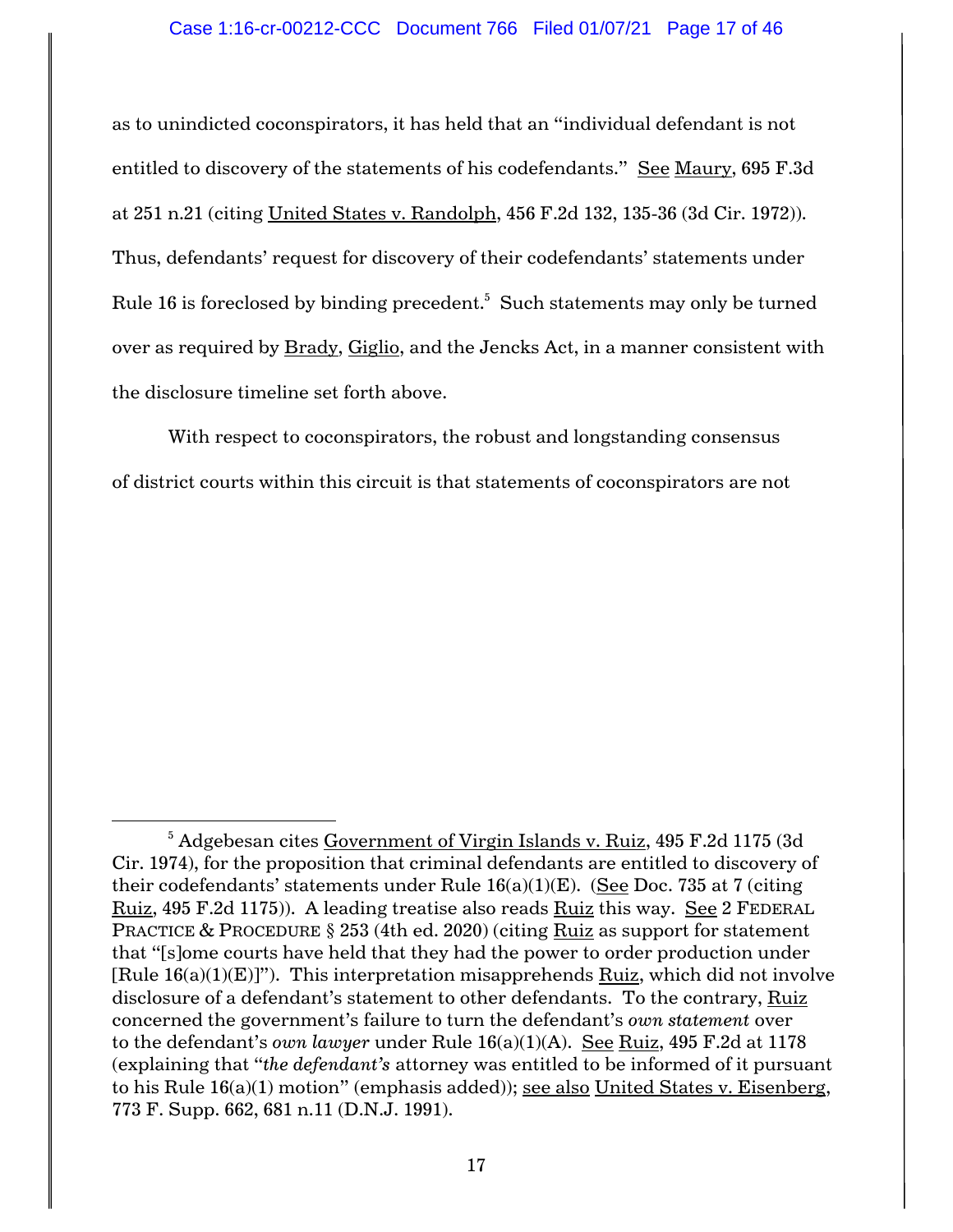discoverable under Rule 16. $^6$  Courts reach this conclusion whether treating the defendant's request as arising under Rule  $16(a)(1)(A)$ , on a theory that the statement of a coconspirator may be attributable to the defendant under the Federal Rules of Evidence, see Cheatham, 500 F. Supp. 2d at 538-39, or under Rule  $16(a)(1)(E)$ , on a theory that such a statement may be "material to preparing the defense," see Hanner, 2007 WL 587462, at \*1. These courts explain that, since Rule 16 does not permit discovery of coconspirator statements, they are subject to production only as required by Brady or the Jencks Act. See Johnson, 218 F. Supp. 3d at 458 & n.2 (collecting cases). This interpretation of Rule 16(a) accords with the view of every court of appeals to address the question. See United States v. Mayberry, 896 F.2d 1117, 1122 (8th Cir. 1990); United States v. Tarantino, 846 F.2d 1384, 1418 (D.C. Cir. 1988); United States v. Orr, 825 F.2d 1537, 1541 (11th Cir. 1987); United States

l

 $6$  See Johnson, 218 F. Supp. 3d at 458 (collecting numerous court of appeals decisions); United States v. D'Elia, No. 3:CR-06-191, 2007 WL 2458487, at \*8 (M.D. Pa. Aug. 24, 2007) (same); United States v. Cheatham, 500 F. Supp. 2d 528, 538-39 (W.D. Pa. 2007) (same); United States v. Hanner, No. 02:05cr385-02, 2007 WL 587462, at \*1 (W.D. Pa. Feb. 20, 2007); Mais, 2006 WL 3308429, at \*2 (same); United States v. Giampa, 904 F. Supp. 235, 284-85 (D.N.J. 1995) (same), aff'd without opinion, 107 F.3d 9 (3d Cir. 1997); Eisenberg, 773 F. Supp. at 682 (same); United States v. Ahmad, 53 F.R.D. 186, 189 (M.D. Pa. 1971); but see United States v. Bloom, 78 F.R.D. 591, 618 (E.D. Pa. 1977) (ordering production of non-Jencks coconspirator statements).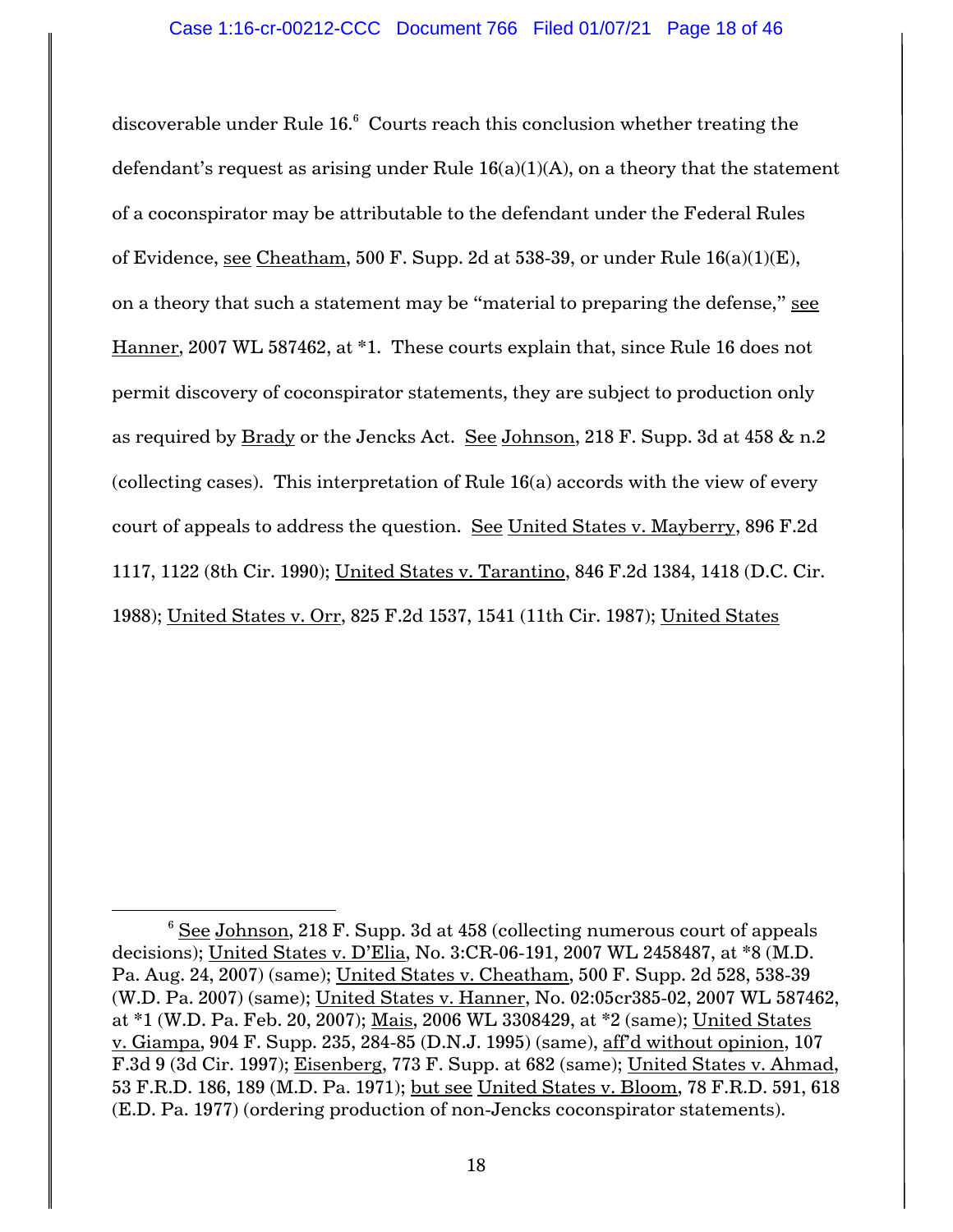v. Roberts, 811 F.2d 257, 258-59 (4th Cir. 1987) (*en banc*) (*per curiam*); United States v. Percevault, 490 F.2d 126, 130-32 (2d Cir. 1974).<sup>7</sup>

We agree with the *ratio decidendi* of these courts and conclude that Rule 16 does not entitle defendants to discovery of their codefendants' or unindicted coconspirators' statements. Disclosure of these statements instead falls within the scope of Brady, Giglio, and the Jencks Act, as set forth *supra*.

#### **2.** *List of Witnesses*

l

Preddy asks the court to order the government to identify all of its witnesses in advance of trial and suggests that it is the government's burden to establish that doing so would jeopardize witness safety. (See Doc. 654 at 16-18). As the Supreme Court has explained, "[i]t does not follow from the prohibition against concealing evidence favorable to the accused that the prosecution must reveal before trial the names of all witnesses who will testify unfavorably." Weatherford v. Bursey, 429 U.S. 545, 559 (1977). Indeed, it is "firmly established" that the government is under no obligation "to divulge the identity of its witnesses in a noncapital case." See United States v. Addonizio, 451 F.2d 49, 62 (3d Cir. 1971) (citations omitted); see

<sup>&</sup>lt;sup>7</sup> Several defendants cite United States v. Jackson, 757 F.2d 1486 (4th Cir. 1985), for the proposition that statements of a coconspirator are discoverable under Rule 16 if the coconspirator will not be testifying as a government witness at trial. Jackson indeed held that "the defendant is entitled to disclosure of statements of co-conspirators if the co-conspirator is not a prospective government witness and disclosure does not unnecessarily reveal sensitive information." See Jackson, 757 F.2d at 1491. But the Fourth Circuit Court of Appeals reversed that decision *en banc* two years later in United States v. Roberts, 811 F.2d 257 (4th Cir. 1987) (*per curiam*), adopting Judge Wilkinson's separate concurrence from Jackson as the law of that circuit. See Roberts, 811 F.2d at 258-59 (holding that coconspirator statements are not within the purview of Rule  $16(a)(1)(A)$  and are "more properly governed by the Jencks Act").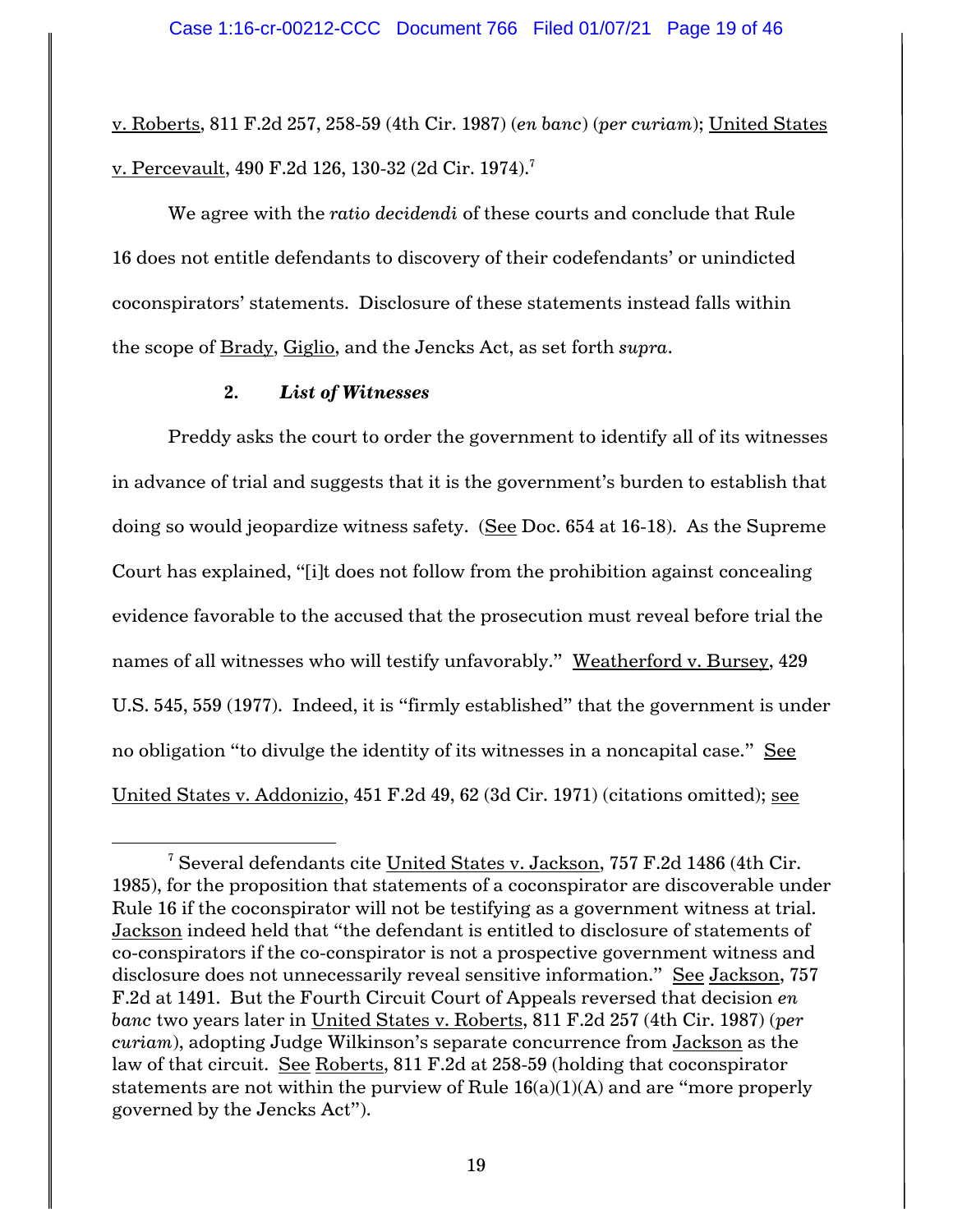also Gov't of Virgin Islands v. Martinez, 847 F.2d 125, 128 (3d Cir. 1988); United States v. DePasquale, 740 F.2d 1282, 1294 (3d Cir. 1984). It follows that the government is not required to justify withholding its witness list or to identify with particularity a known threat to its witnesses.

Preddy identifies no binding precedent to the contrary. He merely notes correctly—that district courts have discretion to order early disclosure of witness lists, and he asks us to exercise that discretion here. (See id. at 16-18); see also Martinez, 847 F.2d at 128 (citing Higgs, 713 F.2d at 44 n.6). We decline to do so. Preddy fails to articulate a compelling need for immediate identification of witnesses other than a generalized desire to learn more about the government's case. (See Doc. 654 at 16-18). And we have already explained our serious concern for witness safety given the nature of the allegations in this case. See Martinez, 847 F.2d at 128. We will accordingly deny the request for a list of prospective government witnesses.

# **3.** *List of Informants*

Preddy also asks the court to order the government to identify all confidential informants who have assisted the prosecution in this case. (See Doc. 654 at 18-19). The government has a qualified privilege to protect the identity of its confidential informants. See Roviaro v. United States, 353 U.S. 53, 59 (1957). This privilege "serves important law enforcement objectives, most significantly, the public interest in encouraging persons to supply the government with information concerning crimes." United States v. Brown, 3 F.3d 673, 693 (3d Cir. 1993) (citing Roviaro, 353 U.S. at 59). The privilege is not without limitation, and it "must give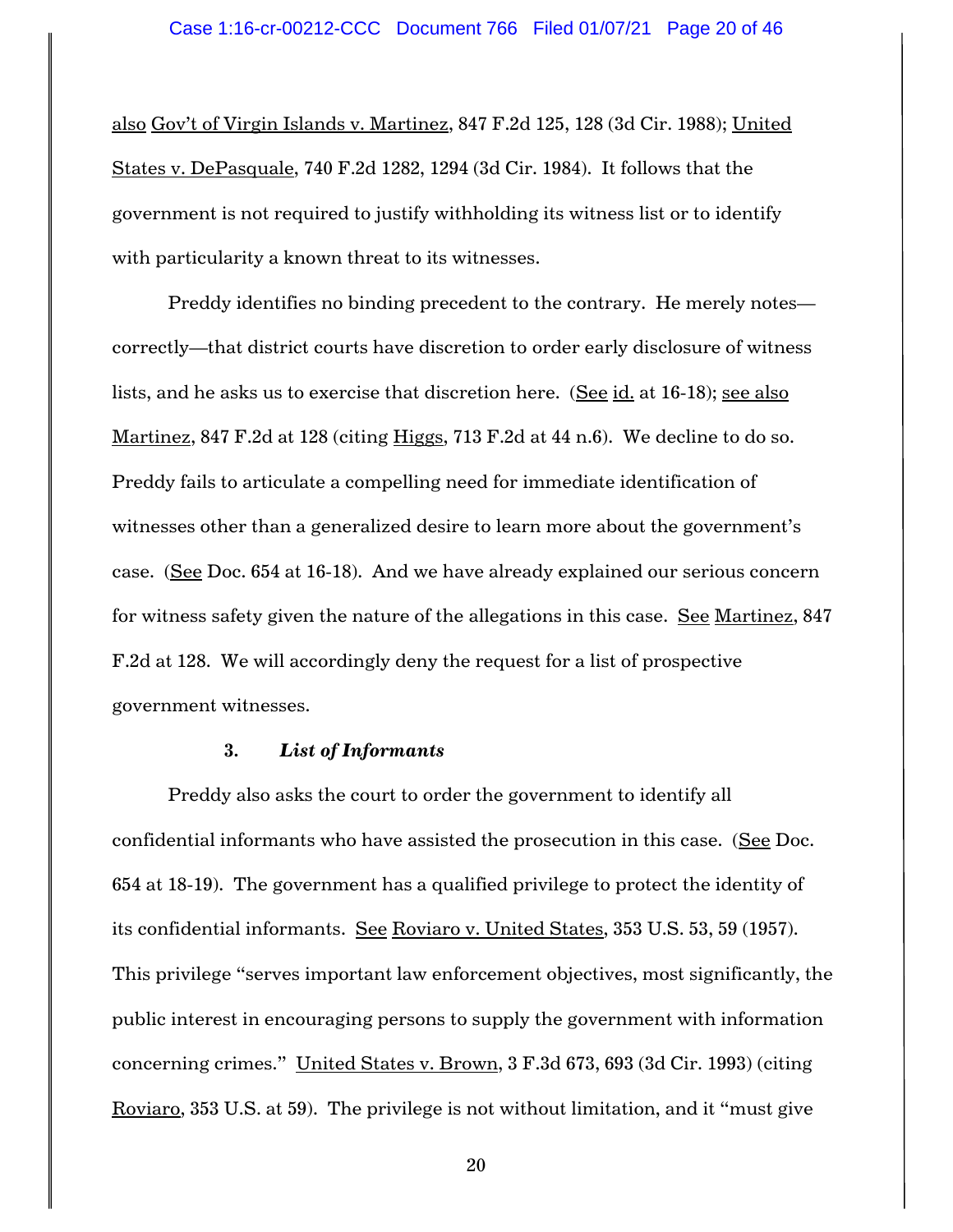# Case 1:16-cr-00212-CCC Document 766 Filed 01/07/21 Page 21 of 46

way" when "disclosure of an informer's identity . . . is relevant and helpful to the defense of an accused, or is essential to a fair determination of a cause." See United States v. Jiles, 658 F.2d 194, 196 (3d Cir. 1981) (quoting Roviaro, 353 U.S. at 60-61). If a defendant "sets forth a specific need for disclosure," the court must "balance 'the public interest in protecting the flow of information against the individual's right to prepare his defense.'" Id. (quoting Roviaro, 353 U.S. at 62).

Preddy has not set forth a "specific need" for the requested information. As with his request for the government's witness list, Preddy expresses nothing more than a generalized desire to know the identity of those who have informed against him. (See Doc. 654 at 18). Our court of appeals has repeatedly held that "[m]ere speculation as to the usefulness of the informant's testimony to the defendant is insufficient to justify disclosure of his identity." See United States v. Bazzano, 712 F.2d 826, 839 (3d Cir. 1983) (*en banc*) (citation omitted); see also Jiles, 658 F.2d at 197 (citations omitted). The government states that its informants will have their identities revealed closer to trial, "when the safety and utility of the informant can be compared to the need for the testimony." (See Doc. 724 at 24 n.3). Moreover, any Brady material provided by an informant has ostensibly already been disclosed, and the statements of any informant who will testify at trial will be disclosed as part of the government's Giglio and Jencks production. Thus, Preddy will have 30 days prior to trial to review that information, to conduct additional investigation, and to prepare for cross-examination. For these reasons, we will deny Preddy's request for a list of all government informants.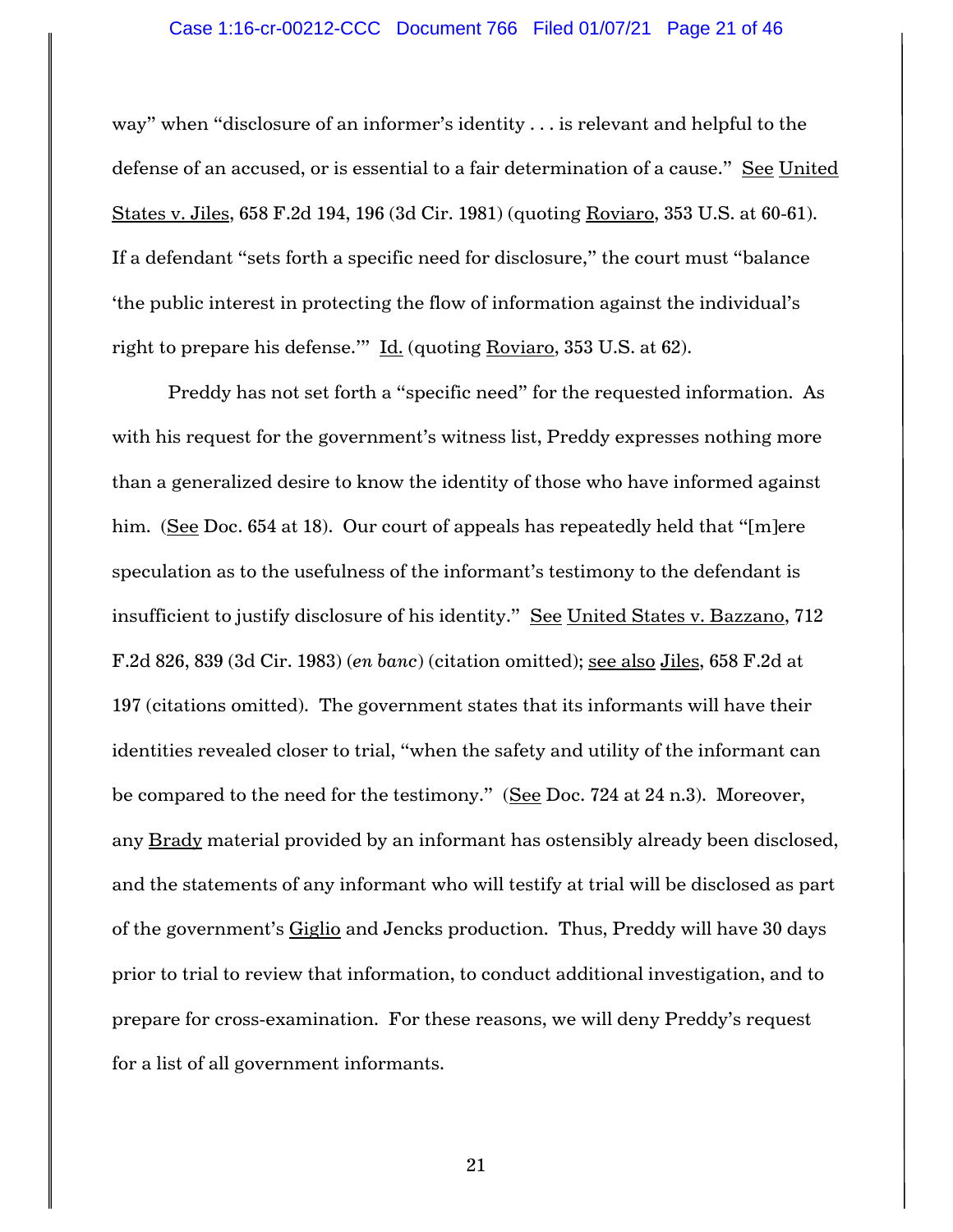# **4.** *Jailhouse-Informant Witnesses*

White has filed a separate motion, joined in by Coles, asking the court to order the government to provide wide-ranging disclosures of all favorable evidence regarding all jailhouse informants<sup>8</sup> who will testify as prosecution witnesses. (See Docs. 672, 675; see also Doc. 700 ¶ 2). White asks that we order the government to produce all of the following with respect to any jailhouse-informant witness:

- basic identifying information including names, addresses, birth dates, and government-issued identification numbers;
- any evidence the government has that tends to discredit or impugn the reliability of the witness's actual or anticipated testimony;
- the identity of any person with whom the witness may have spoken about their allegations or other material facts;
- any prior cases, within or beyond this jurisdiction, in which the witness has provided information to the government or testified as a government witness;
- any evidence tending to show that the witness was intoxicated, under the influence of medication or other drugs, suffering mental illness or cognitive disability, or otherwise impaired at the time an alleged statement was made to the witness, when supplying information to the government, or while testifying;
- any prison recordings of the witness containing potential impeachment information;

 $\overline{\phantom{a}}$ 

• the witness's criminal record and any information concerning the witness's criminal activity, including whether the witness has been questioned about but not charged for a crime;

<sup>&</sup>lt;sup>8</sup> White uses the terms "jailhouse informant" and "snitch" interchangeably. He defines both to mean "any individual who will testify that Mr. White or any of his co-defendants confessed or made inculpatory admissions since their incarceration, whether or not those individuals have received explicit promises or benefits in exchange for their testimony." (Doc. 675 at 1 n.1).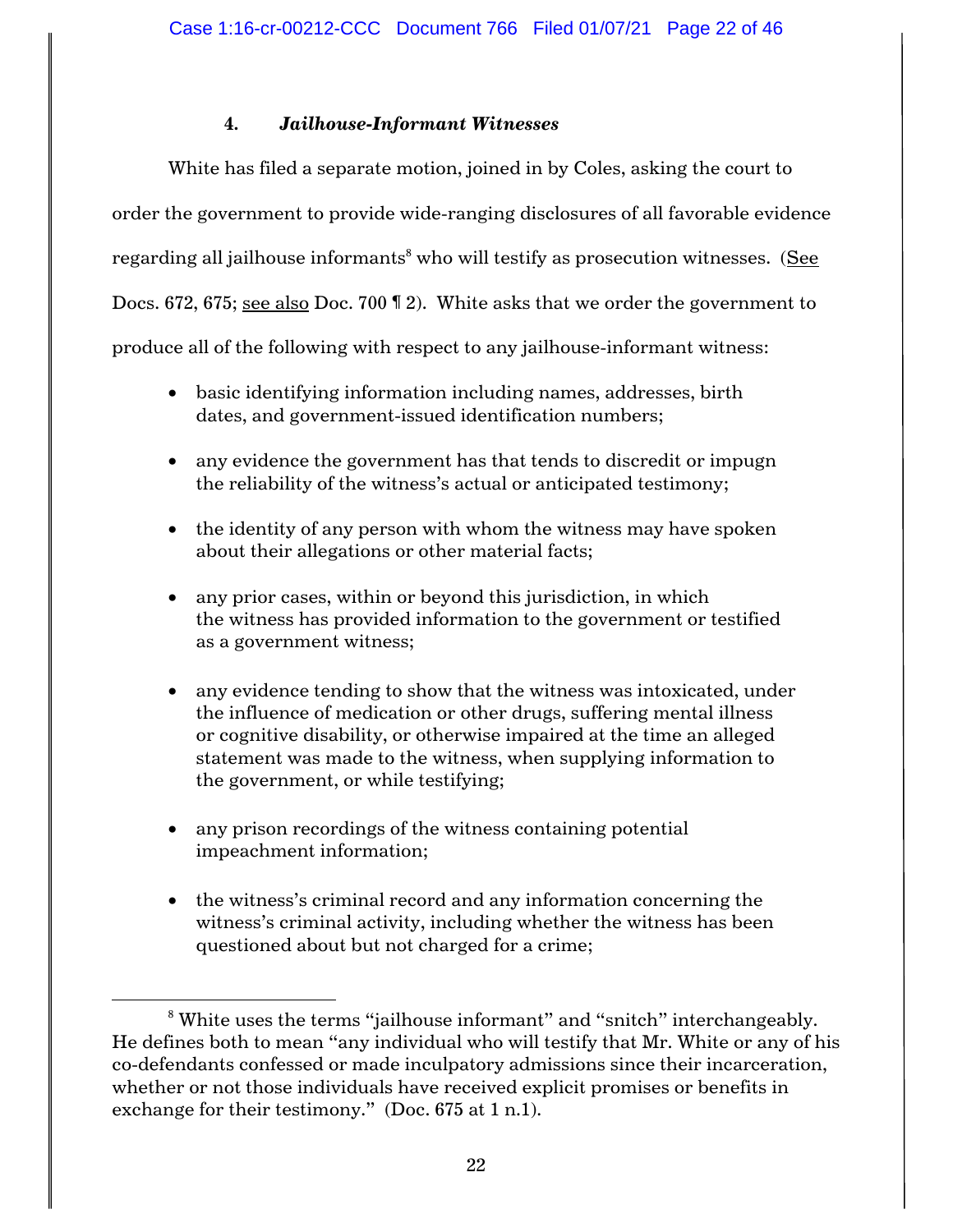- any information revealing that the witness has a prior reputation for or disposition toward untruthfulness;
- any consideration or promises of consideration made by the government to the witness, and any suggestions made that cooperation could result in favorable treatment;
- any preferential treatment or privileges the witness has already received for their assistance;
- any express or implied nonprosecution or immunity deal;
- any evidence of bias or animosity of the witness toward White, his family or friends, or his codefendants or their family or friends;
- any evidence of personal bias in favor of or against law enforcement;
- any false or broken promises by the witness, including violations of a plea or cooperation agreement, violations of pretrial or other criminal justice supervision, or failure to appear;
- evidence of ongoing criminality or deceptive conduct during the period of cooperation;
- any information concerning the witness's "personal problems that affect credibility," to include mental health conditions, cognitive impairment, alcohol or substance abuse history, or other medical problems that impact credibility, perception, memory, and observation; and
- the immigration status of the witness, as well as information suggesting concern about potential immigration consequences.

(Doc. 672 at 5-8 ¶¶ 1-18).

In the main, these itemized discovery requests fall squarely within the ambit of our determination concerning the government's **Brady** and Giglio obligations and the required timeline for disclosure. As we have noted, and as the government has acknowledged, the government has an immediate and ongoing obligation to turn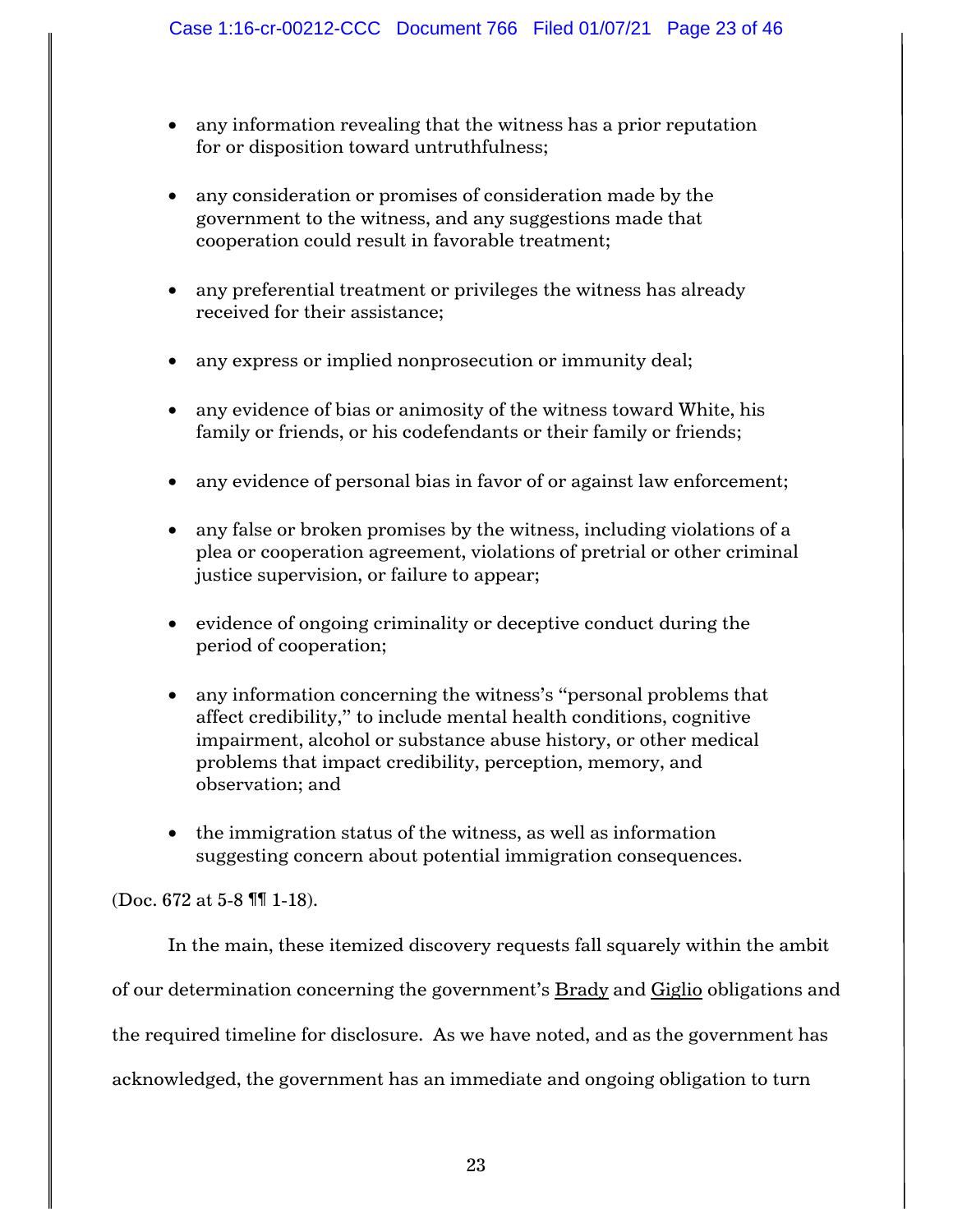#### Case 1:16-cr-00212-CCC Document 766 Filed 01/07/21 Page 24 of 46

over any Brady material. We have been assured that any Brady material currently in the government's possession has already been disclosed to the defense. To the extent White requests disclosure of Giglio impeachment evidence, we have instructed the government to produce that material 30 days in advance of trial, simultaneous with its Jencks disclosures.

White's motion does raise one question not addressed above, and that is one of scope. That is, the parties appear to have somewhat divergent views with respect to the scope of the government's affirmative obligations under Brady and Giglio. White contends that the government "must not only turn over what it has<sup>[</sup>;] it must also collect the information it lacks to ensure the reliability of an informant witness." (Doc. 678 at 14). According to White, the government must also "seek to corroborate and verify testimony, procure evidence that establishes (or diminishes) its claims, and inquire of all law enforcement agencies involved to ensure that both the prosecution and defense have access to the information required to ensure a fair proceeding and an adequate defense."  $(\underline{Id})$  The government, for its part, says it "understands that it must also disclose evidence that could be used to impeach government witnesses," an obligation that "would include any agreement with a government witness for testimony in exchange for monetary compensation or favorable treatment in the criminal justice system." (See Doc. 727 at 19).

We do not read the government's response, as White does, to express a belief on the government's part that its obligations go no further than disclosing formal deals with government witnesses. (Cf. Doc. 740 at 7). Nonetheless, it bears clarifying that the government's obligations are significantly broader than stated in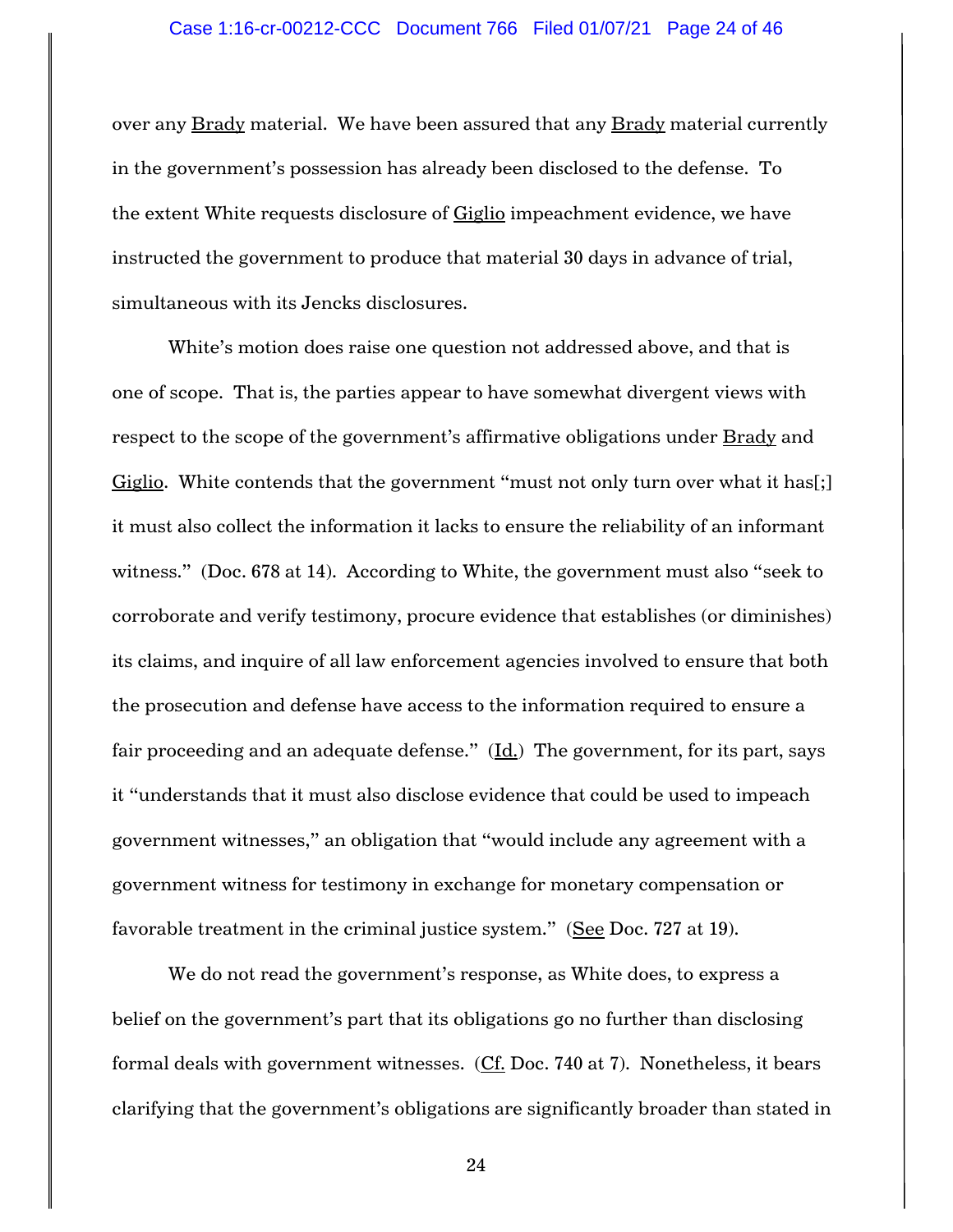its briefing. Clearly, the government must disclose explicit cooperation agreements or immunity deals inked by prosecutor and witness. See Giglio, 405 U.S. at 151-54. But as we have recently explained,

> Brady evidence is not limited to actual "deals" or "agreements" between witnesses and the government. Under firmly established Supreme Court precedent including, *inter alia*, Brady, Giglio, Strickler, Bagley, and Kyles, the prosecution must turn over evidence that is "favorable to the accused." In the context of a government witness, this could mean impeachment evidence regarding favorable treatment or even the possibility or expectation of favorable treatment; evidence that impugns the reliability of the witness's testimony; and evidence of bias, prejudice, or ulterior motives affecting the witness's credibility.

Harshman v. Superintendent, 368 F. Supp. 3d 776, 790 (M.D. Pa. 2019) (Conner, C.J.) (citing Kyles, 514 U.S. at 441-45; Davis v. Alaska, 415 U.S. 308, 316 (1974)). The obligation extends "beyond evidence in the prosecutor's actual possession," see United States v. Risha, 445 F.3d 298, 303 (3d Cir. 2006), and imposes on prosecutors an affirmative "duty to learn of any favorable evidence known to the others acting on the government's behalf in the case, including the police," id. (quoting Kyles, 514 U.S. at 437); see also United States v. Perdomo, 929 F.2d 967, 970 (3d Cir. 1991).

Although the government's Brady and Giglio obligations are far-reaching, they are not limitless. The government is "not required to undertake a 'fishing expedition' in other jurisdictions to discover impeachment evidence." Risha, 445 F.3d at 303. Our court of appeals has offered as an example that prosecutors "are not obligated to learn of all information 'possessed by other government agencies that have no involvement in the investigation or prosecution at issue.'" Id. (quoting United States v. Merlino, 349 F.3d 144, 154 (3d Cir. 2003)). To determine whether a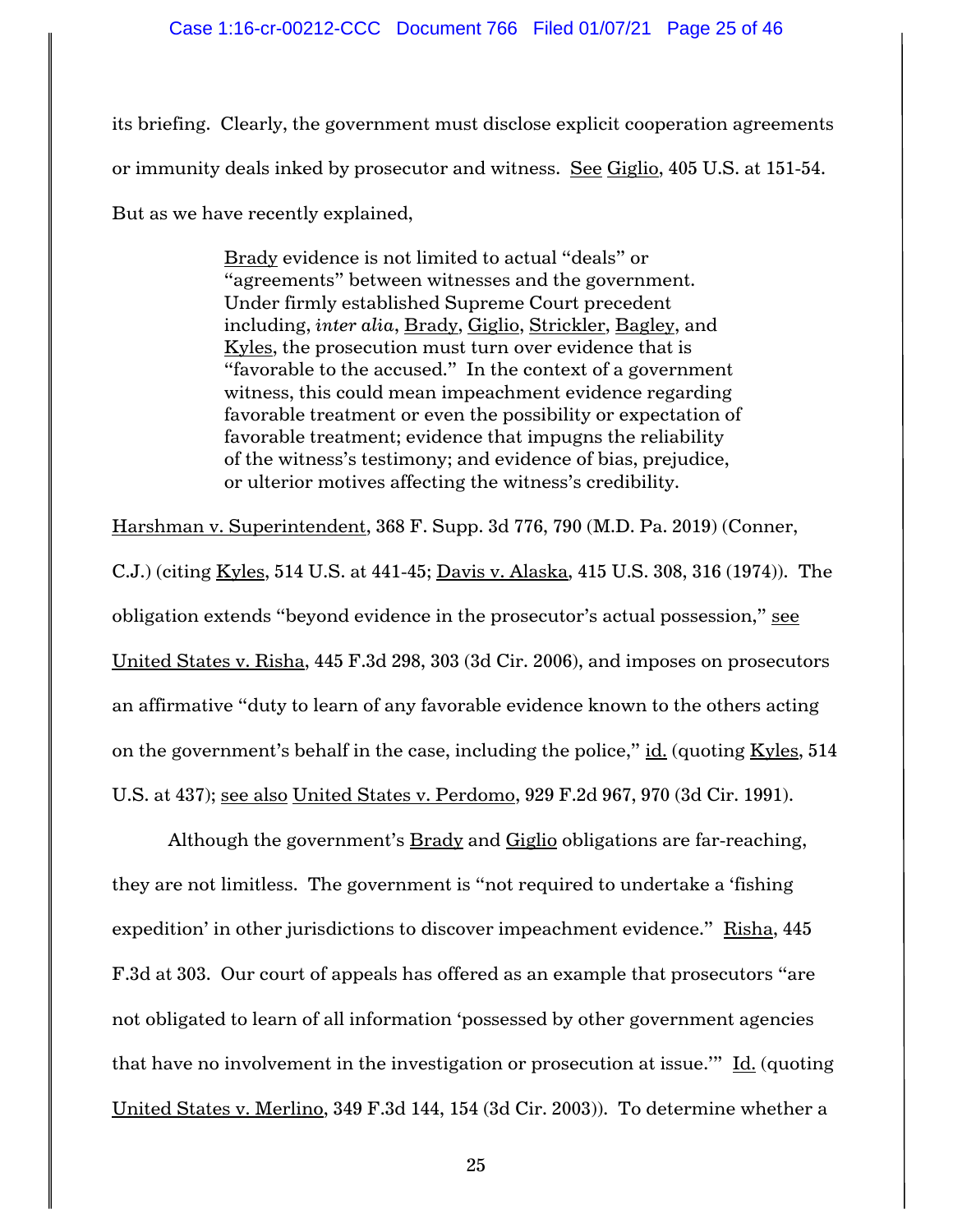#### Case 1:16-cr-00212-CCC Document 766 Filed 01/07/21 Page 26 of 46

cross-jurisdictional Brady obligation exists, we must ask "(1) whether the party with knowledge of the information is acting on the government's 'behalf' or is under its 'control'; (2) the extent to which state and federal governments are part of a 'team,' are participating in a 'joint investigation' or are sharing resources; and (3) whether the entity charged with constructive possession has 'ready access' to the evidence." Id.

Against this backdrop, we agree with White that he is entitled to any exculpatory or impeachment material relating to the government's jailhouseinformant witnesses that is in the possession of the government's attorneys, its case agents, or any other law enforcement agency involved in the investigation of this case. See Risha, 445 F.3d at 303. This would include information regarding witness identities and criminal histories, (see Doc. 672 at 5 ¶ 1, at 6 ¶ 8), as well as information revealing a witness's account to be inconsistent or unreliable, (see id. at 5 ¶ 2, at 6 ¶ 7); that the witness was intoxicated, under the influence of drugs, or otherwise incompetent at the time of their observations, statements, or testimony, (see id. at  $6 \sqrt{5}$ ); that the witness has reached a cooperation agreement with the government, or has received or expects preferential treatment in exchange for information, or may be motivated by immigration status or potential immigration consequences, (see id. at  $7 \text{ }\mathbb{M}$  10-12, at  $8 \text{ }\mathbb{N}$  18); that the witness harbors bias against a defendant or in favor of law enforcement, (see  $id.$  at 7  $\P$  13-14); that the witness has made false promises or broken promises to government agents or has continued to engage in criminal or deceptive conduct, (see  $id$ , at 7-8  $\mathbb{II}$  15-16); or that the witness has a mental or physical health problem or substance or alcohol abuse history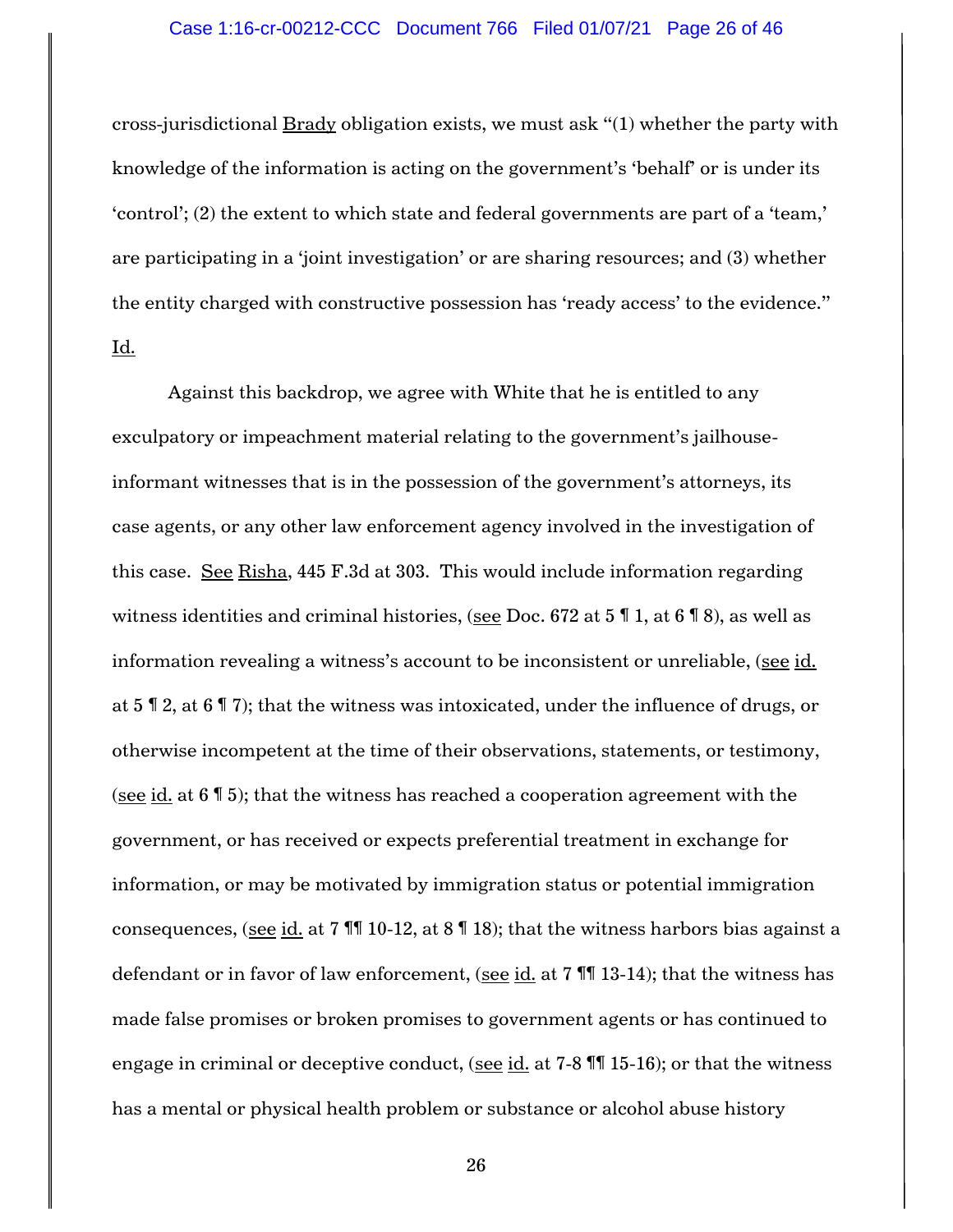# Case 1:16-cr-00212-CCC Document 766 Filed 01/07/21 Page 27 of 46

impacting credibility, perception, memory, or observation, (see id. at 8 ¶ 17). Although the government does not offer a targeted response to each of these requests, we presume it would agree that, as framed here, the information sought must be disclosed if it exists. To be abundantly clear, we direct the government to produce all such material in accordance with the disclosure timelines set forth *supra*.

However, we disagree with White's intimation that the government is constitutionally obligated to undertake a scorched-earth investigation of every prospective jailhouse-informant witness. White's suggestion that the government must seek out such information from persons or entities other than government attorneys, case agents, or law enforcement agencies involved in this case exceeds Brady's scope. For example, it appears White would have the government collect information about its witnesses' character for truthfulness from "employers, neighbors, probation or parole officers, police officers, jailers, family members, friends, or acquaintances." (See Doc. 672 at  $7 \text{ } \text{\ensuremath{\mathsf{I}}\,} 9$ ). If the government or its agents have information that impugns a witnesses' credibility, the government obviously must share it. But we reject the notion that the government must survey everyone in its witnesses' lives to assess their reliability. We likewise find no support for White's request that the government identify "any persons" with whom a jailhouseinformant witness has communicated regarding the case. (See id. at  $5 \text{ } \mathbb{F}$  3). That request apparently seeks disclosure of *every* case-related conversation a witness has ever had with anyone, regardless of whether the conversation is exculpatory, impeaching, or within the scope of Jencks. (See Doc. 672 at 5 ¶ 3; Doc. 740 at 9).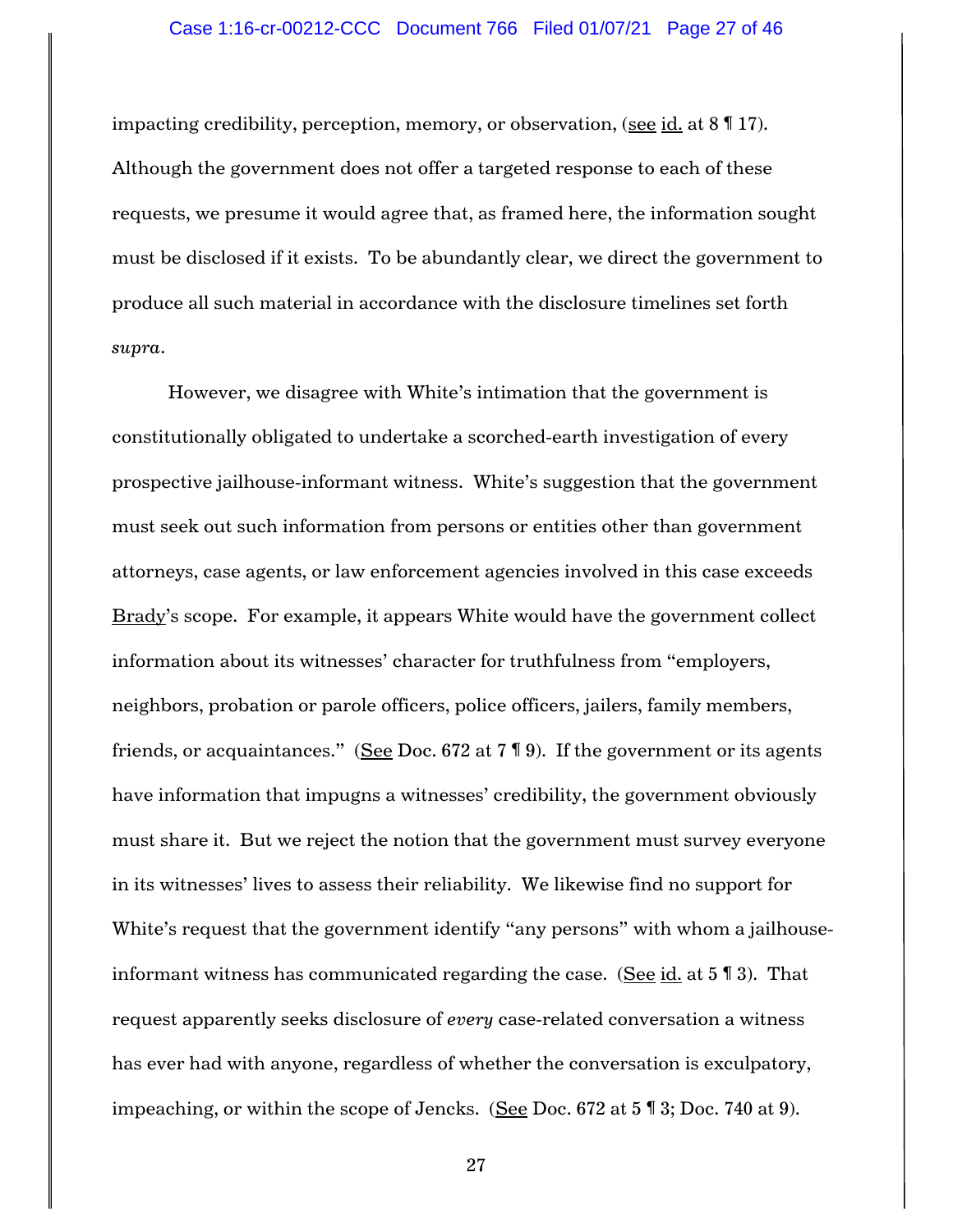White also provides no binding legal authority for his assertion that the government should canvas all jurisdictions to find out when, how, and in exchange for what its jailhouse-informant witnesses have provided informant testimony in the past. $^9\,$  (See Doc. 672 at 5 ¶ 4). Of course, if the government's attorneys or case agents are in actual or constructive possession of any such information, they must disclose it. And an especially diligent prosecutor may well choose to seek out such information out. But existing precedent does not *require* the government to do so. See Risha, 445 F.3d at 303.

For these reasons, we will grant in part and deny in part White's motion concerning jailhouse-informant witnesses.

### **5.** *Cell Phones*

l

White initially moved the court to compel discovery of any cell phones in the government's possession that belonged to him, (see Doc. 671 at 2-5), and Coles joined that motion, expanding the relief sought by White to include any cell phones allegedly possessed or used by Coles during the charged offenses, (see Doc. 700 ¶ 3). Adgebesan also requests discovery of the contents of his three cell phones seized at the time of his arrest. (See Doc. 673  $\P$  11(F)). In its brief responding to White's pretrial motions, the government reports that it has arranged with defense counsel for White's cell phones to be examined by defense experts, (see Doc. 727 at 26-27), and White confirms in his reply brief that this motion is now moot and requests to

<sup>&</sup>lt;sup>9</sup> White does provide the court with a copy of an order entered in Virginia state court granting identical relief to that White requests here. (See Doc. 672-4). The subject order contains no legal analysis, and it does not convince us that Brady requires such comprehensive impeachment investigations.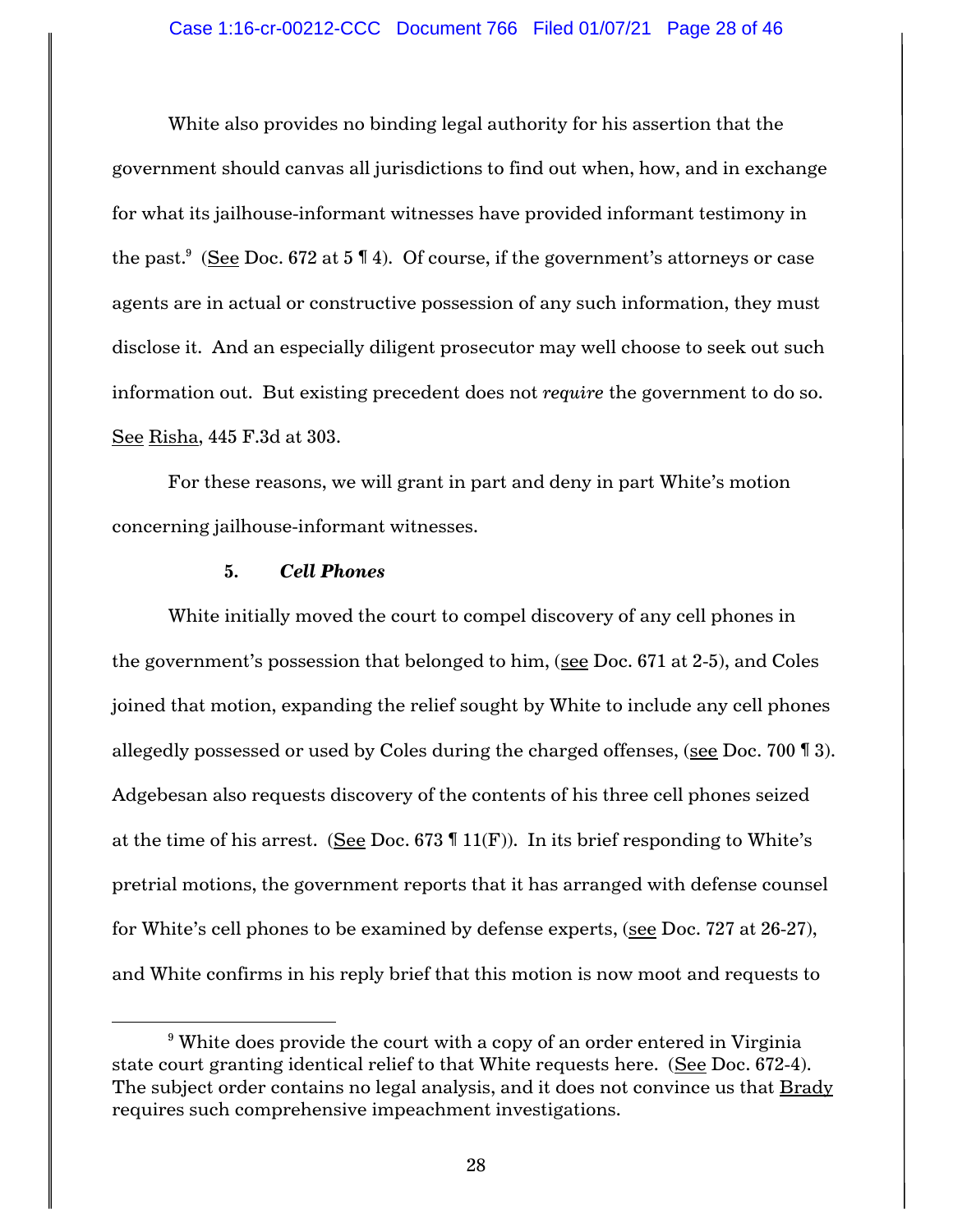withdraw it, (see Doc. 740 at 13-14). We will grant that request and deem White's motion for production of his cell phones to be withdrawn without prejudice.

As to Coles' and Adgebesan's requests, the government offers no response. It has neither opposed their requests nor reported that it has given their defense teams access similar to that provided to White. (See generally Docs. 720, 748). The defendants' cell phones and their contents appear to fall squarely within Rule  $16(a)(1)(A)$  and  $(B)$ , concerning oral and written statements of the defendant, and Rule  $16(a)(1)(E)$ , concerning objects obtained from or belonging to the defendant. See FED. R. CRIM. P.  $16(a)(1)(A)$ ,  $(B)$ ,  $(E)(iii)$ . With no objection from the government, we will grant Coles' and Adgebesan's requests for discovery of their personal cell phones.

Defendants also seek access to the contents of cell phones, or data from cell phones, belonging to others. White requests "all information obtained from" the cell phone belonging to unindicted coconspirator Angela Barney pursuant to Rule  $16(a)(1)(E)$ . (See Doc. 589 at 2, 3-4). Adgebesan similarly asks for "[a]ll digital contents obtained from the cellular telephone of Angela Barney." (See Doc. 673 ¶ 11(O)). Coles does not request the contents of Barney's phone *per se*, but he has joined in Adgebesan's discovery motion, (see Doc. 700 ¶ 5), and he separately requests, under Rule  $16(a)(1)(F)$ , the results of an examination of Barney's phone conducted by the government, (see Doc. 679-2 at 11). According to White, Barney was with Corbett when the triple homicide was committed; her identity is contained within multiple police reports and interview notes; and she "is alleged to have been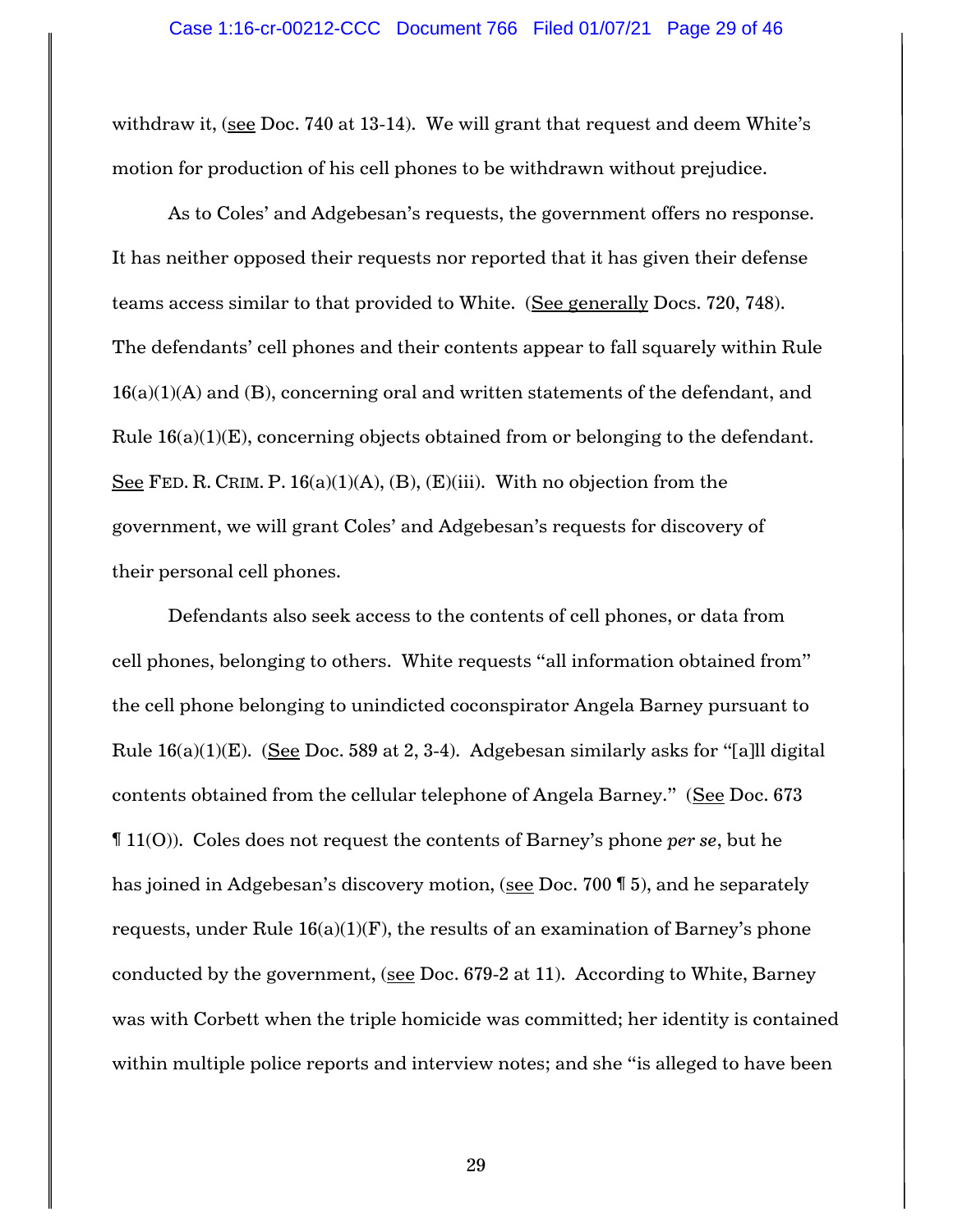a witness to both the planning leading up to the homicides and the actual murders of Chaney, Jackson, and Cole." (Doc. 589 at 3-4).

As an unindicted coconspirator, Barney's statements are not discoverable at this time except to the extent they contain Brady material. However, we disagree with the government's view that the defendants have offered nothing more than a "bare allegation" that they need information from Barney's phone. (See, e.g., Doc. 759 at 12). Both White and Adgebesan articulate why they believe the information from Barney's phone is material. (See Doc. 589 at 3-4; Doc. 735 at 6). We can see exactly how it may be material—in particular any geolocation and other data—and the government offers no meaningful argument to the contrary. (See Docs. 720, 748, 759). Accordingly, we will grant these motions to the extent the government must allow Coles, White, and Adgebesan to inspect or to copy or photograph the contents of Barney's phone, redacting any statements falling within the scope of Giglio or the Jencks Act, and must produce any forensic or scientific report prepared with respect to that phone. See FED. R. CRIM. P.  $16(a)(1)(E)$ , (F).

Adgebesan asks the court to order the government to disclose the contents of two cell phones seized from Corbett and a black Huawei cell phone seized from coconspirator Joshua Davis. (See Doc. 673  $\P$  11(A), (B), (FF)). He raises this request under Rule  $16(a)(1)(E)$ , asserting that the contents of these phones and the data they contain are likely to be material to preparing his defense or used by the government in its case-in-chief at trial. (See Doc. 674 at 2-3). He explains that "the locations and communications of co-defendants relative to the time of the murders [are] indisputably material to defense preparation." (Doc. 735 at 6). As with Barney, we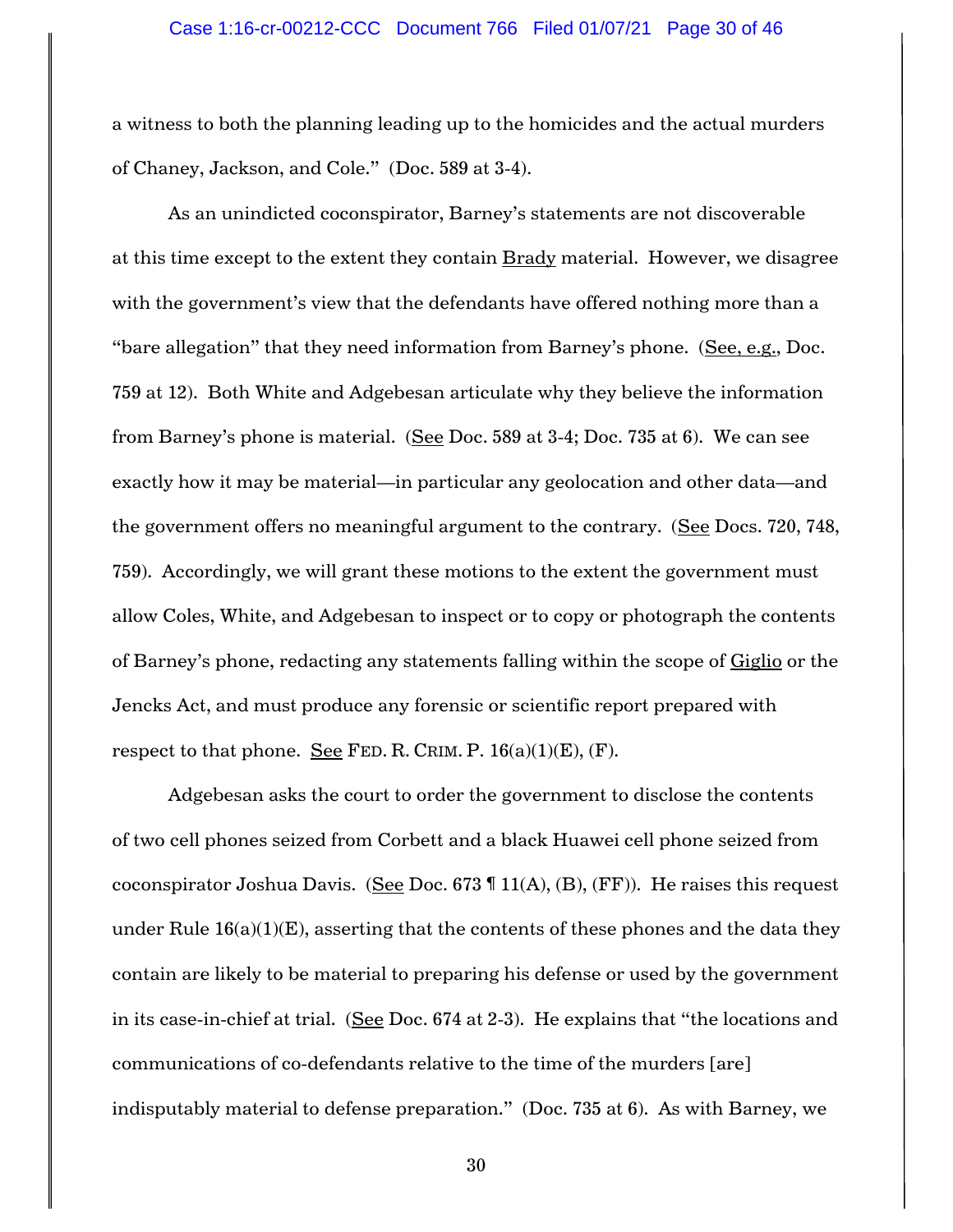#### Case 1:16-cr-00212-CCC Document 766 Filed 01/07/21 Page 31 of 46

reiterate that statements of a codefendant or coconspirator are not discoverable. But we again agree that other data from these phones, in particular geolocation data, would be material to preparing a defense. And once more, the government does not argue otherwise. (See generally Doc. 720). We will thus grant Adgebesan's motion, which has been joined by Coles, (see Doc. 700 ¶ 5), and order the government to provide the same access to the contents of and data from these cell phones as described for Barney's phone above. See FED. R. CRIM. P.  $16(a)(1)(E)$ .

Finally, Coles asserts that "cell phone analysis for the phone purported[ly] connected with Mr. Coles is incomplete." (See Doc. 679-2 at 11-12). He avers that "native Oxygen information for the smartphone with the serial number 138520086 is missing," and contends that the government must have this information, since it produced a report based on the information. (See id.) The government responds directly to Coles' arguments regarding allegedly missing cell-phone geolocation applications and court orders, but it does not answer this specific claim. (See Doc. 748 at 8 n.5). We will task the parties to meet and confer to attempt to resolve this issue. Coles may return to the court with a renewed motion to compel discovery if the issue is not resolved.

### **6.** *Enumerated Items*

We turn next to the laundry list of specific discovery requests set forth in each defendant's motion, cataloguing their requests together when possible.

# **a. Specific Statements**

White and Adgebesan both request the recorded polygraph interview of potential witness Devin DeStefano, (see Doc. 589 at 2; Doc. 673 ¶ 11(U)), and White,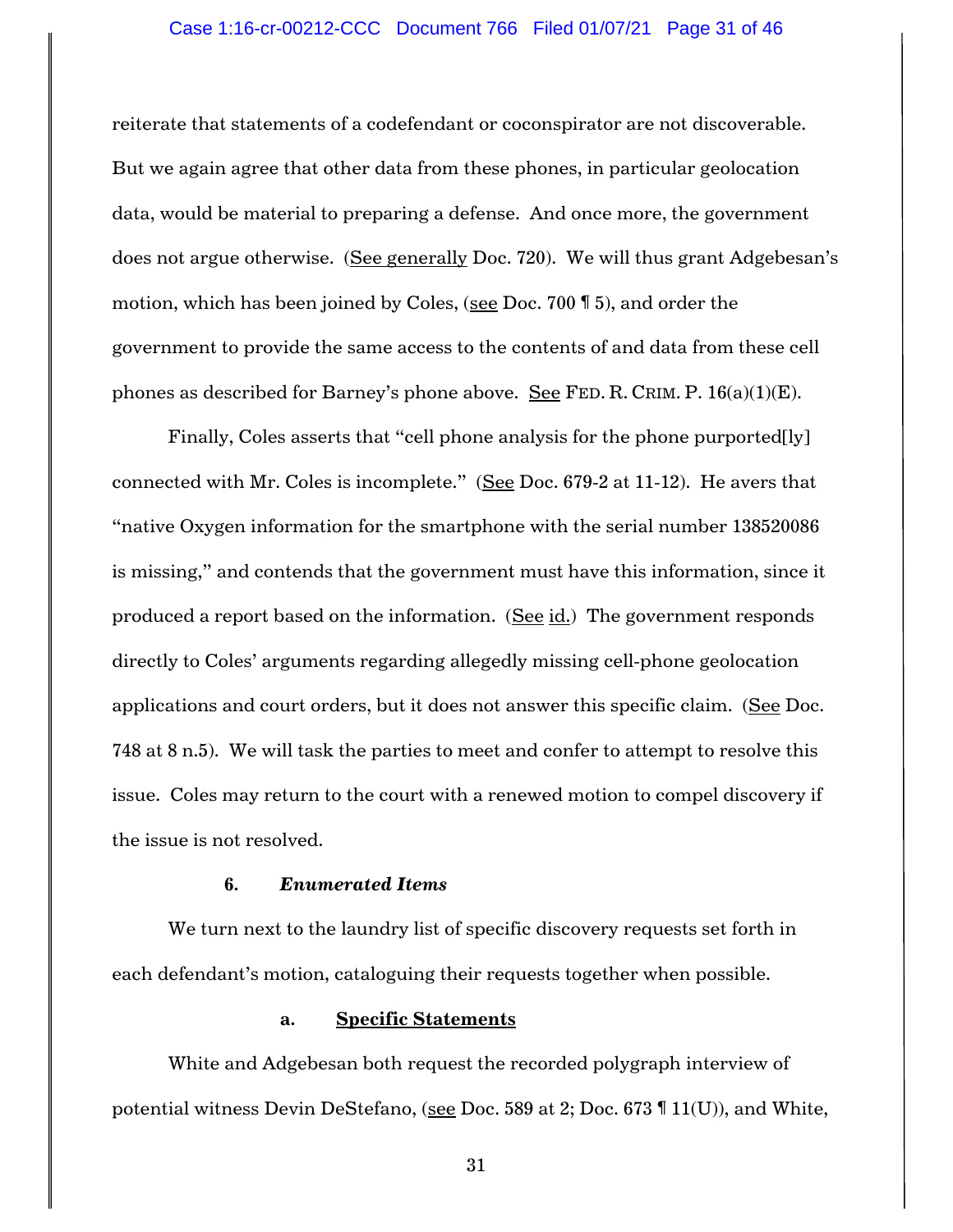Adgebesan, and Coles all ask for Barney's recorded interview, (see Doc. 589 at 2; Doc. 673 ¶ 11(N); Doc. 679-2 at 4). Additionally, Adgebesan requests audio or video recordings of interviews with codefendants Preddy, Corbett, Jenkins-Armstrong, Armstrong, White, and Dickerson, (see Doc. 673  $\P$  11(D), (J), (M), (S), (W), (X)), and with potential witness DeStefano, (see id. 11(T)). Adgebesan and Coles both seek certain of their codefendants' written communications, $^{10}$  (<u>see id.</u> ¶ 11(K), (L), (R); Doc. 679-2 at 4), and Coles also seeks the recording of an interview with Corbett, (see Doc. 679-2 at 7). These specific requests for coconspirator and codefendant statements will be denied for the reasons explained and with the exceptions articulated *supra*.

The balance of defendants' requests for statements will also be denied, albeit for different reasons. Adgebesan asks for the audio or video recordings of interviews with Ashley Adkins, Bamidele Adgebesan, Joseph Miller, Brandon Lamar Wills, Taylor Spessard, Stacy Armstrong, Issachar Boston, Jermaine Foye, Martin Kettula, and Carrie Jones, (see Doc. 673  $\P$  11(C), (E), (G), (H), (I), (P), (Q), (V), (Y), (Z)), and with an "undisclosed person on August 23, 2016[,] which took place in Florida," (id. ¶ 11(BB)). Coles, too, requests audio or video interview recordings; his list includes DeStefano, Llesenia Diaz, Yolanda Diaz, Tiffany Jardina, Krystal Rockwell, Lakin Wolfe, Courtney Smith, Francisco Moreno, Trent Smith, Brent Smith, Kylie Owens, and Cindy Brown. (See Doc. 679-2 at 6-7). Preddy broadly requests the "complete text of any written, recorded[,] or oral statement made by

 $\overline{\phantom{a}}$ 

 $10$  Adgebesan initially requested Johnson's recorded prison phone calls, (see Doc. 673 ¶ 11(CC)), but has since withdrawn that request, (see Doc. 735 at 5 n.3).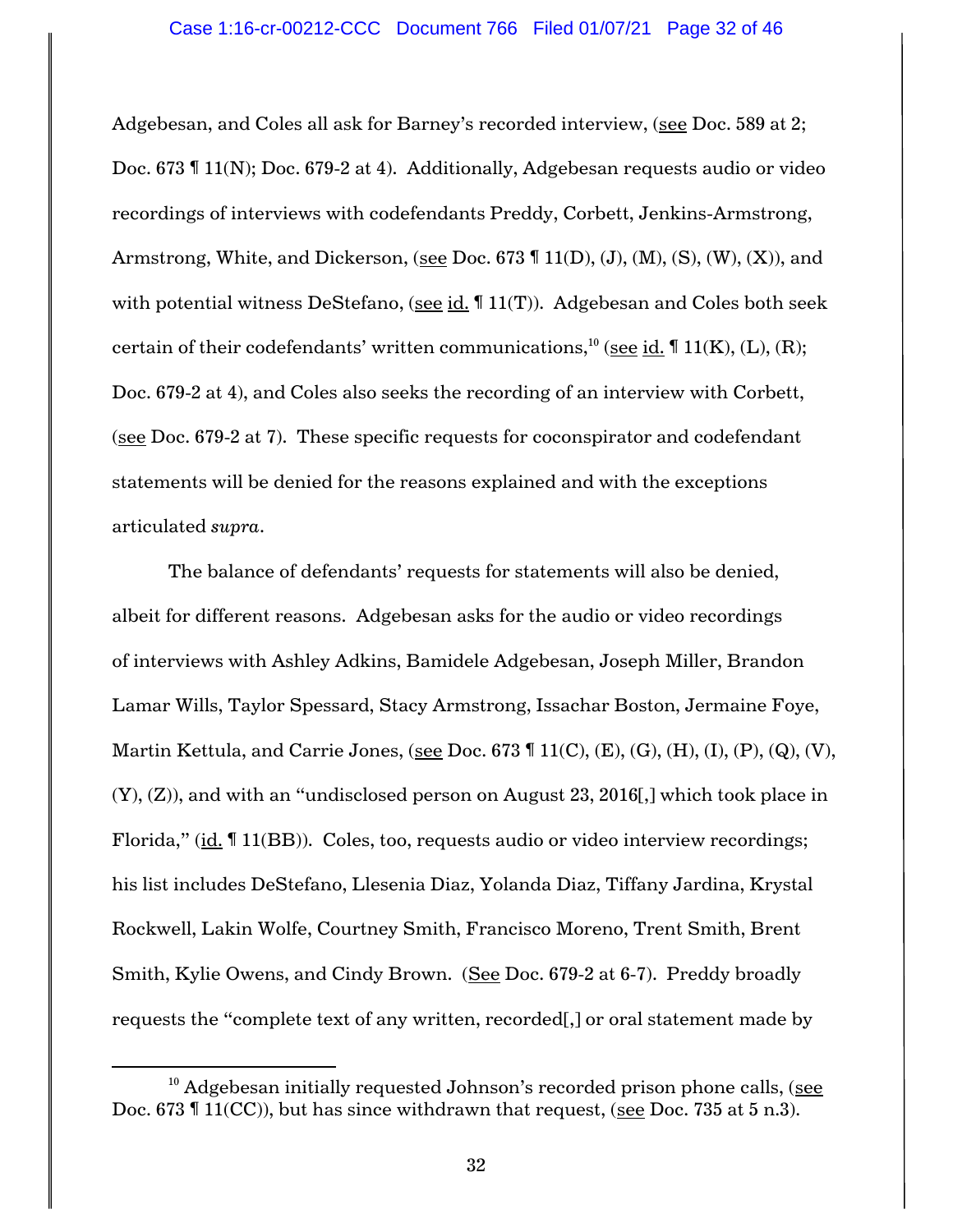#### Case 1:16-cr-00212-CCC Document 766 Filed 01/07/21 Page 33 of 46

any witnesses" to law enforcement "that pertain to any alleged co-perpetrator, any statements he or she is alleged to have made, and/or any illegal acts he or she is alleged to have committed." (Doc. 654 at 16).

These requests are not sufficiently justified under Rule 16. Defendants do not explain who these individuals are, how they are connected to the case, or why their statements should be discoverable. (See, e.g., Doc. 674 at 2-3; Doc. 654 at 15; Doc. 679-2 at 6-7; Doc. 735 at 8). We suspect that at least some of them are unindicted coconspirators or potential government witnesses, in which case their statements would not be discoverable under Rule 16. To the extent they are not, defendants give us no basis upon which to find that the interviews are material to their defense. Cf. FED. R. CRIM. P.  $16(a)(1)(E)(i)$ . We note only that, if the requested items contain Brady material or will be used in the government's case-in-chief, they must be produced to defendants now, subject to appropriate Giglio or Jencks redactions.

#### **b. Address of Suspected Meeting Point**

Coles and White request the full address of Lakesha Gibson's residence. (See Doc. 589 at 2; Doc. 679-2 at 5). According to these defendants, Corbett told law enforcement that individuals involved in the triple homicide met at Gibson's home before traveling to Jackson's farm. (See Doc. 679-2 at 5; Doc. 589 at 4). Defendants state that Gibson's full address has been redacted from a disclosed report. Coles contends that he needs the full address to prepare a timeline of events on the day of the triple homicide, (see Doc. 679-2 at 5), and White asserts that he needs it to "investigate the location, compare it to his known location, and compare this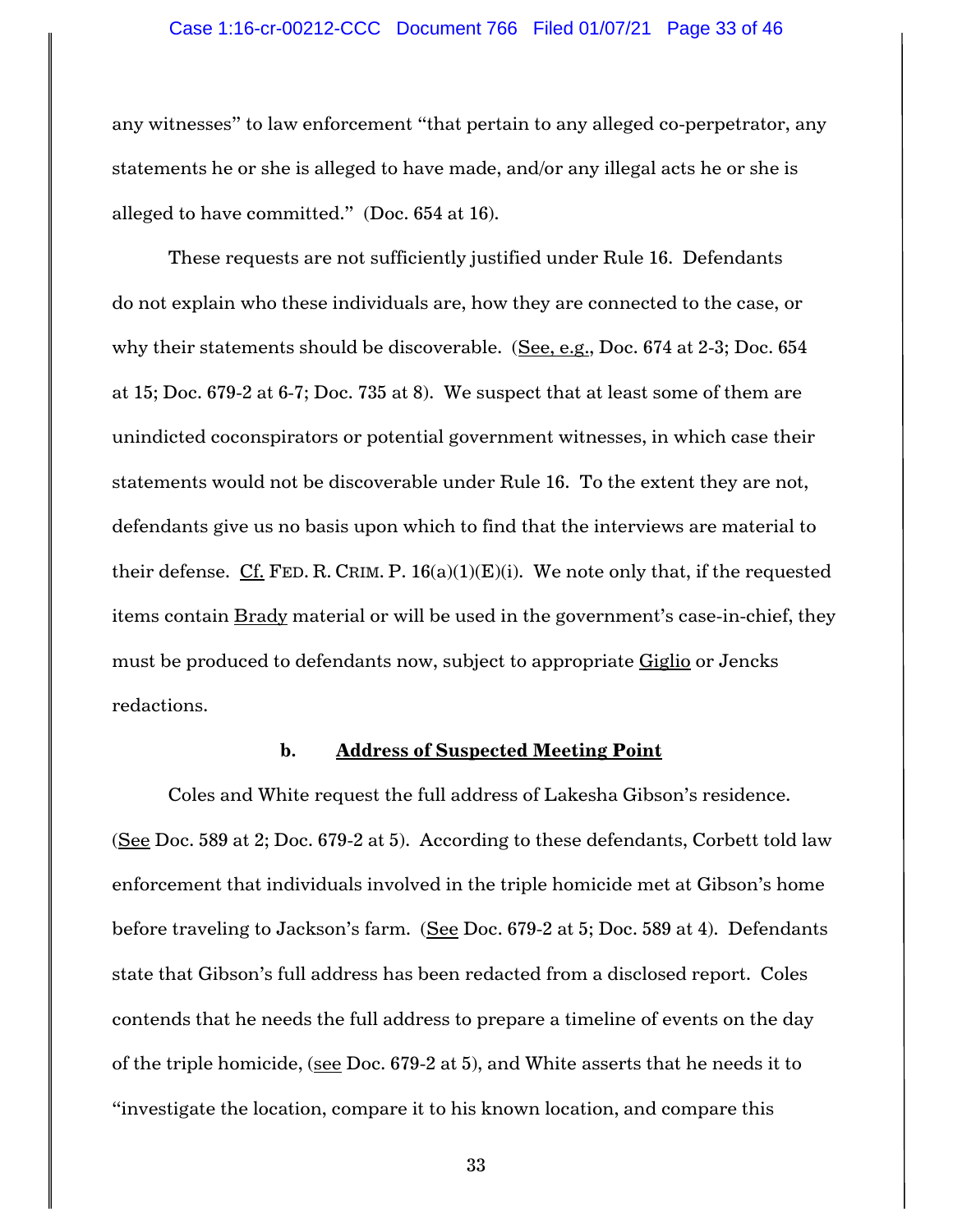information to data provided by the [g]overnment and obtained by the defense," (see Doc. 589 at 4).

The government rejoins that Coles and White "do[] not explain how" this information is material to their defense and that it is enough for them to know the address is somewhere in Hagerstown, Maryland. (See Doc. 748 at 10; Doc. 759 at 12-13). We disagree. To the contrary, defendants explain exactly what makes this location material, why they believe they need the full address, and how they intend to use that information. It is the government that fails to justify withholding this information in light of its obvious materiality. The government claims only that knowing the address is *somewhere* in Hagerstown—Maryland's sixth-largest city<sup>11</sup> is enough to allow the defendants to establish a timeline of events on the day of the triple homicide, and that revealing the address may unnecessarily expose the individuals who reside there to harm. (See Doc. 748 at  $10 \& n.6$ ; Doc. 759 at 12-13  $\&$ n.1). We reject the assertion that knowing only the city, and not the exact location, of a suspected rendezvous point is adequate to allow the defense teams to develop a timeline of events, and we find that the full address is material to preparing the defense. Nonetheless, in the exercise of caution given the government's invocation of witness-safety concerns, we will provide the government a brief period of time to submit an *in camera* explanation for its decision to withhold this information.

l

<sup>11</sup> See *Maryland at a Glance*, MARYLAND MANUAL ONLINE, https://msa. maryland.gov/msa/mdmanual/01glance/html/pop.html#cities (based upon 2020 census data) (last visited Jan. 2, 2020).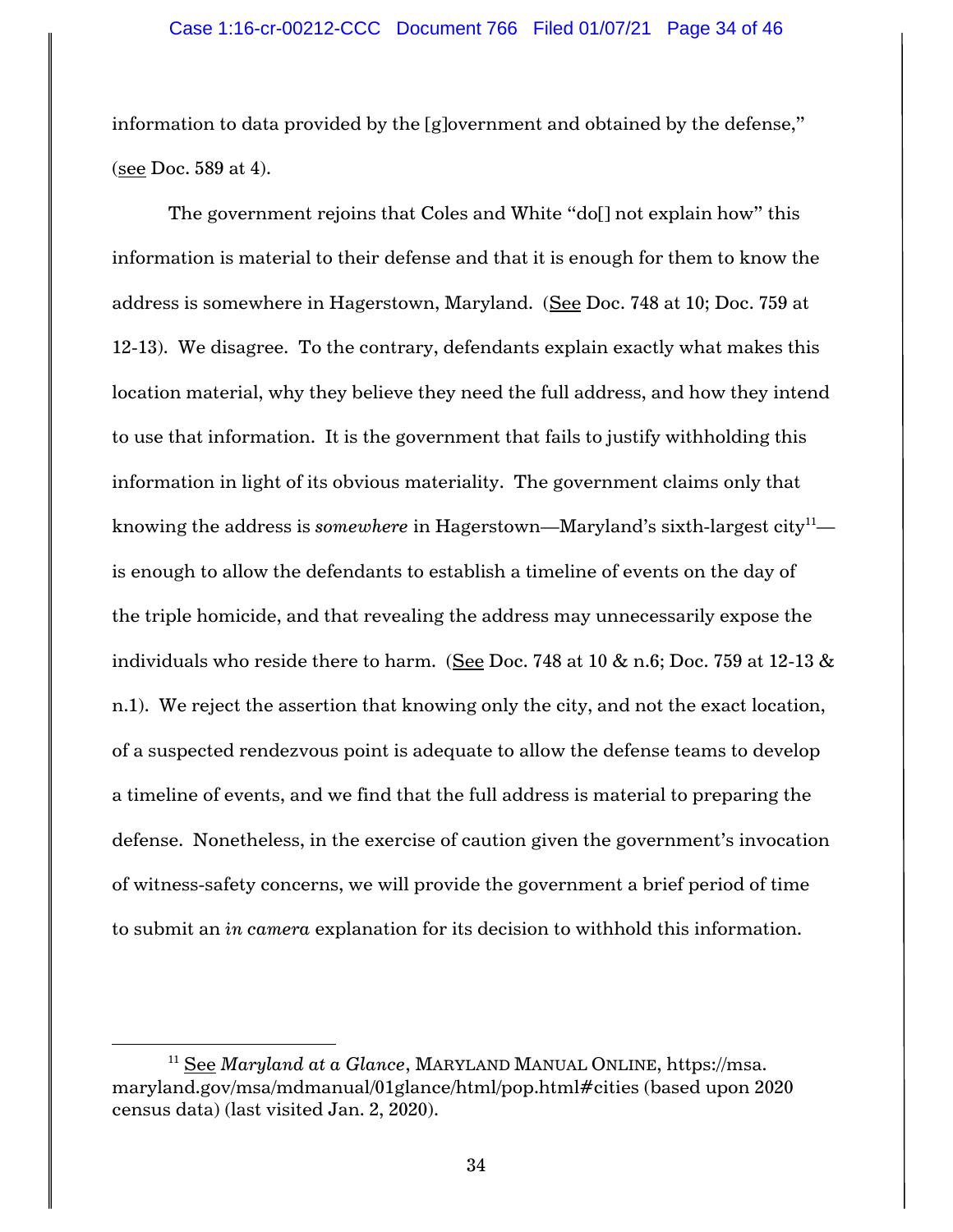### **c. Recorded Prison Phone Calls**

White states that the government has disclosed a recorded prison phone call between Wendy Chaney and an individual identified as Ronald Armstead which occurred at approximately 10:00 p.m. on the night of Chaney's murder. (See Doc. 589 at 4). Based on this recording, White broadly claims that "*any* additional phone calls in the possession or control of the [g]overnment attributed to Mr. Armstead *or other persons* recorded by that facility, the Washington County Sheriff's Office and Detention Center, *or any other prison facility*," are material to help place the call with Chaney in context.<sup>12</sup> (<u>See id.</u> (emphasis added)). Absent a more specific explanation from White, we will deny his request for discovery of the recorded phone calls of essentially any prisoner at the facility where Armstead was detained or any other prison facility.

# **d. Polygraph Reports and Analysis**

White asks for discovery of the "full report and all analysis regarding the polygraph examinations conducted on Defendant Torey White and Devin DeStefano on June 27, 2016," including but not limited to the polygraph report, all polygraph charts, all final test questions and the questions used to formulate those final questions, the examiner's score sheet, and the examiner's curriculum vitae. (See Doc. 589 at 5-8). According to White, he and DeStefano were the first two individuals to call 911 after the triple homicide on June 25, 2016; both were interviewed early the next morning; and both were subjected to a second interview

 $\overline{\phantom{a}}$ 

<sup>&</sup>lt;sup>12</sup> Adgebesan initially requested similar information, (see Doc. 673  $\P$  11(DD)), but has since withdrawn that request, (see Doc. 735 at 5 n.3).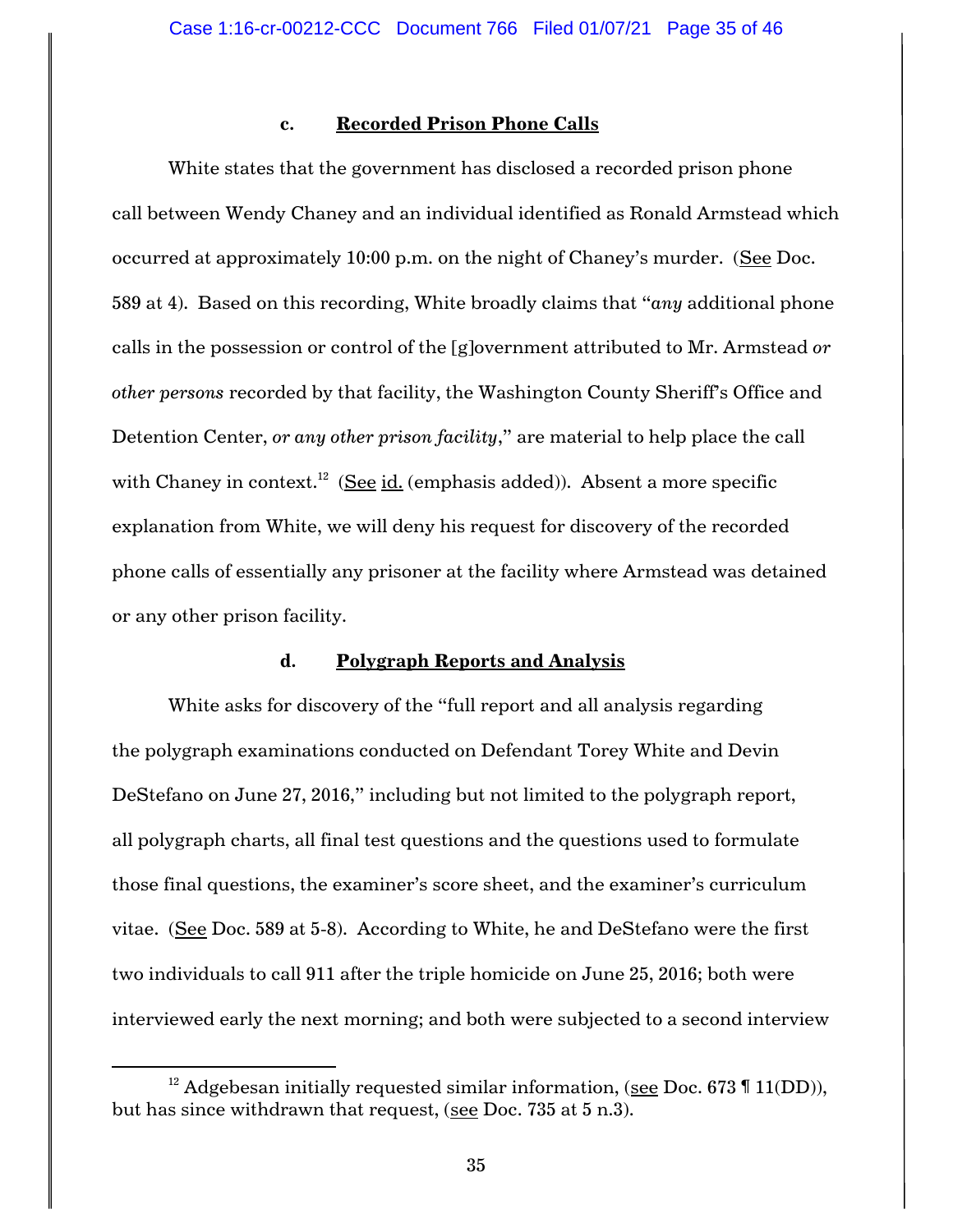and polygraph examination on June 27, 2016. (See id. at 7). White states that police reports indicate that both he and DeStefano were found to be deceptive, but that only White was charged, and he contends that "[a]ll information surrounding these polygraph examinations is necessary for the defense to investigate the reliability of the police investigation into [him]." (See id. at 8). Coles also requests access to "the polygraph questions and examination" of DeStefano. (Doc. 679-2 at 6).

We see no reason why White should not be able to inspect all information and data related to his own recorded polygraph examination, and the government offers none. (See generally Doc. 759 at 11-13). That information falls under Rule  $16(a)(1)(A)$ ,  $(a)(1)(B)$ ,  $(a)(1)(E)(i)$ , and  $(a)(1)(F)$ . See FED. R. CRIM. P.  $16(a)(1)(A)$ ,  $(B)$ ,  $(E)(i)$ ,  $(F)$ . We will grant White's request for the report and analysis for his own polygraph examination on June 27, 2016. However, to the extent Coles joins in White's motion, (see Doc. 700 \, 5), he articulates no independent basis for discovery of White's polygraph, so Coles' request will be denied.

We will also deny the motion as it pertains to DeStefano. Other than generally indicating that DeStefano's polygraph information might allow him "to investigate the reliability of the police investigation" and "impact the credibility of several of the investigating officers," (see Doc. 589 at 8), White fails to establish materiality to his defense as required under Rule  $16(a)(1)(E)$ . His request speaks more to the government's disclosure obligations under Brady and Giglio than to a discovery obligation under Rule 16. Nor does Coles adequately explain why he believes he is entitled under Rule 16 to the list of polygraph questions put to DeStefano. (See Doc. 679-2 at 6). Again, to the extent the requested report and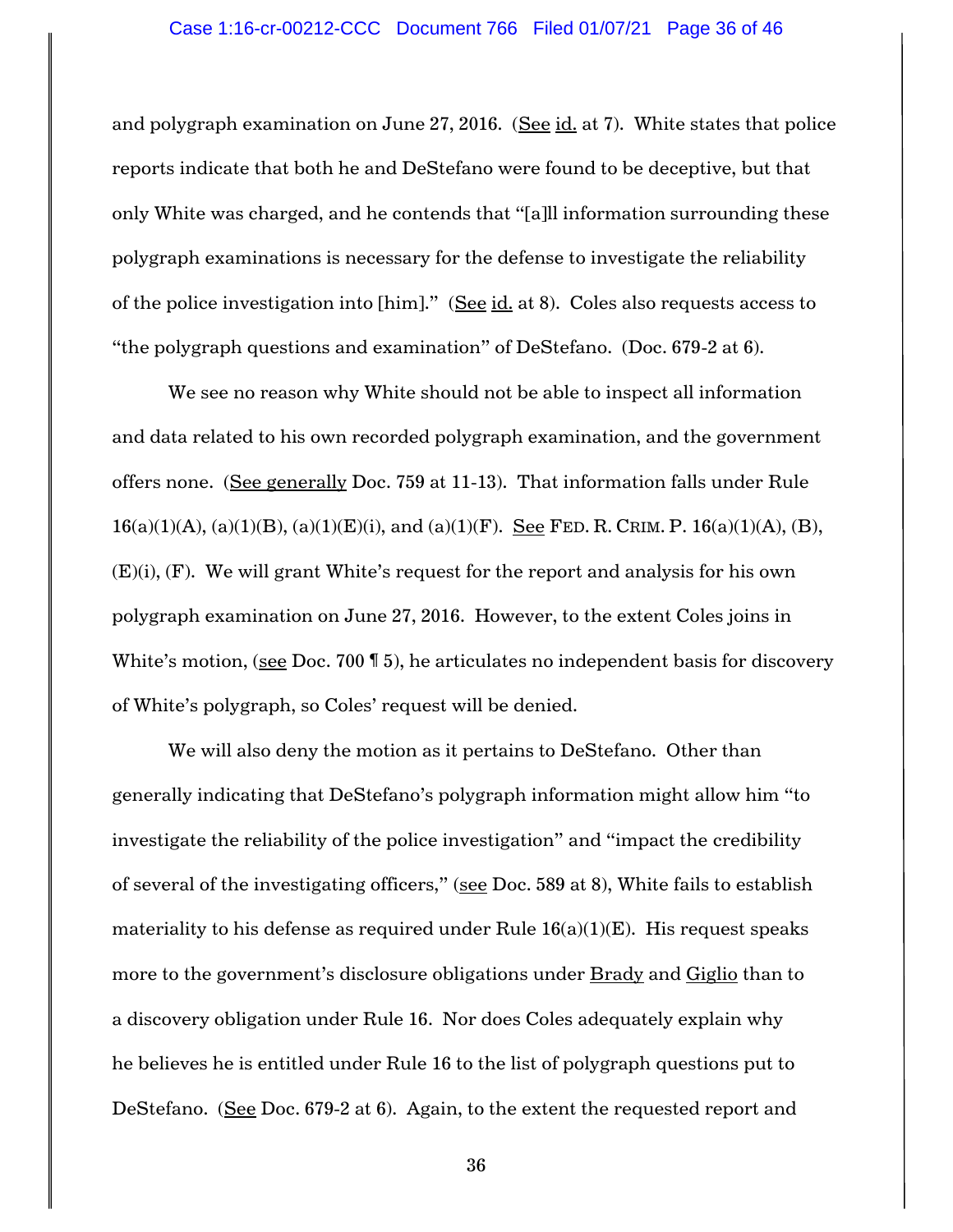other information contain exculpatory material subject to Brady or impeachment material subject to Giglio, they must be disclosed as set forth above. But White and Coles have not shown the requested information to be discoverable under Rule 16.

# **e. Search Warrants, Affidavits, and Geolocation Monitoring Orders**

Coles requests all search warrants, arrest warrants, geolocation monitoring orders, and related information, to include chain-of-custody logs, pertaining to him. (See Doc. 679-2 at 9-10). The government responds that it has provided state and federal search warrants, Title III documentation, and court orders authorizing cell phone tracking to Coles, (see Doc. 748 at 7-8 & n.5), and Coles does not challenge that representation in his reply brief, (see Doc. 764 at 10). He notes, however, that the government has not produced (and has not opposed his request for) related chain-of-custody logs and any law enforcement reports pertaining to execution of the geolocation monitoring orders and Title III warrants. (See id.; see also Doc. 748 at 7-8). We agree that this material is discoverable to the extent it pertains to Coles. This unopposed aspect of Coles' motion will thus be granted.

Coles also requests the arrest warrant and supporting affidavit for Dickerson. Coles asserts that the information contained in those documents is material to his defense since his case is "factually intertwined" with Dickerson's. (See Doc. 679-2 at 10). He also requests all arrest warrants and related affidavits for anyone who will testify at trial because those items are either material to his defense or "will necessarily contain information important to cross examine those witnesses." (See id. at 9-10).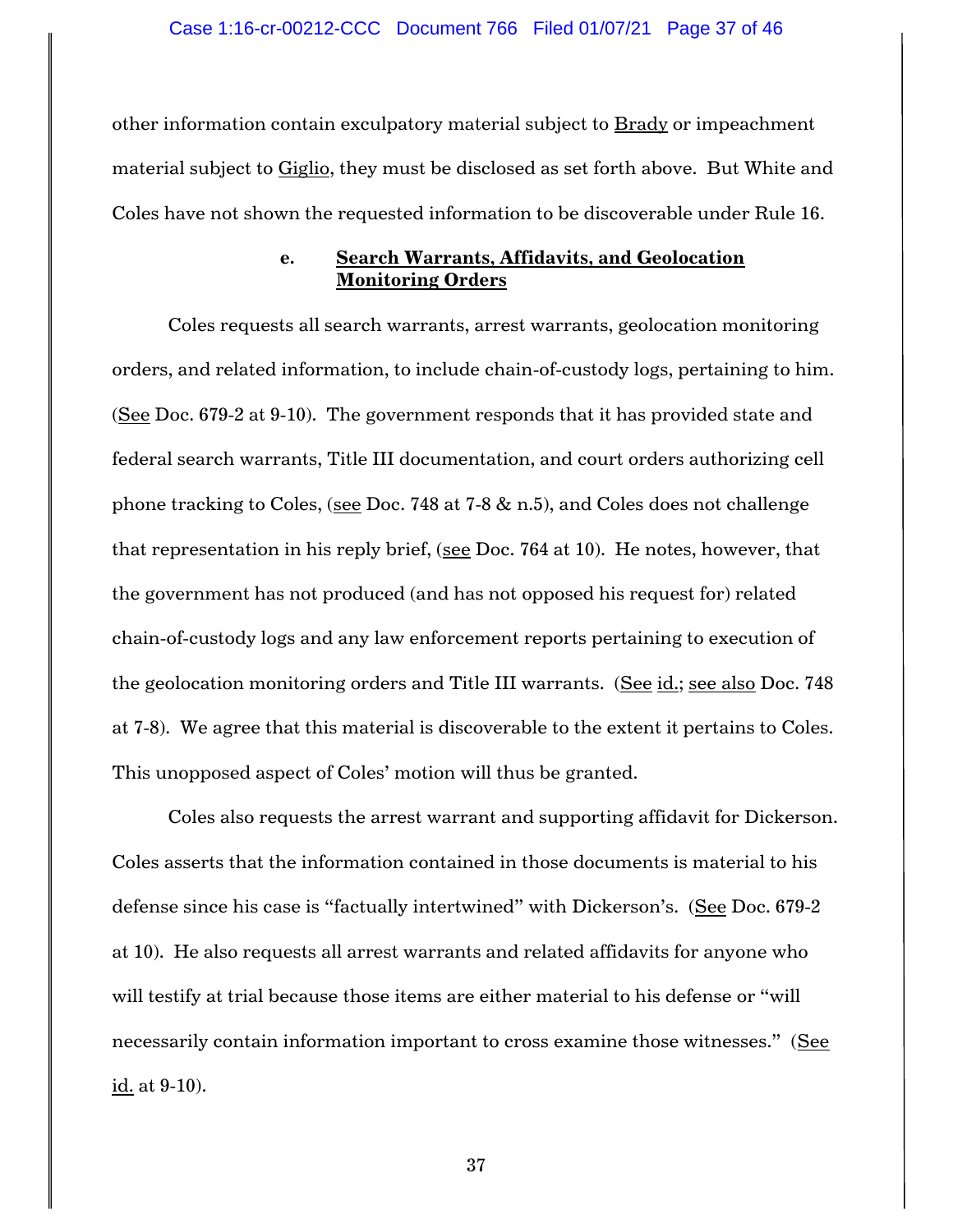The government does not respond directly to Coles' request for any warrant and supporting affidavit pertaining to Dickerson, and we find that request to be fairly within the scope of Rule  $16(a)(1)(E)$  as evidence material to preparing Coles' defense. See FED. R. CRIM. P.  $16(a)(1)(E)(i)$ . But Coles' cursory request for *all* warrants and affidavits related to prospective government witnesses is not sufficiently grounded in Rule 16. Rather, it appears to simply be an end-run attempt to secure a list of prospective government witnesses by way of early Giglio disclosures. (See Doc. 764 at 10). We have been assured by the government that it understands and will comply with its obligations under Brady and Giglio. (See, e.g., Doc. 748 at 8). To the extent clarification is needed, we note our agreement with Coles that, if the government (or any of its agents) have search or arrest warrants and supporting affidavits for any witness who will testify at trial, that material must be disclosed as part of the government's Giglio production. But Coles' request for immediate disclosure of all warrants or affidavits pertaining to any prospective government witness will be denied.

# **f. Unopposed Requests**

Defendants lodge a number of other specific discovery requests which the government has not answered. White asks for a copy of the timelines prepared by an analyst with the Pennsylvania State Police Criminal Intelligence Center, who White indicates utilized data analysis software to approximate the whereabouts of White, DeStefano, and Chaney on the day of the murders. (See Doc. 589 at 8-9). White anticipates a work-product objection from the government and briefs that potential issue at some length, (see id. at 9-11), but the government neither raises a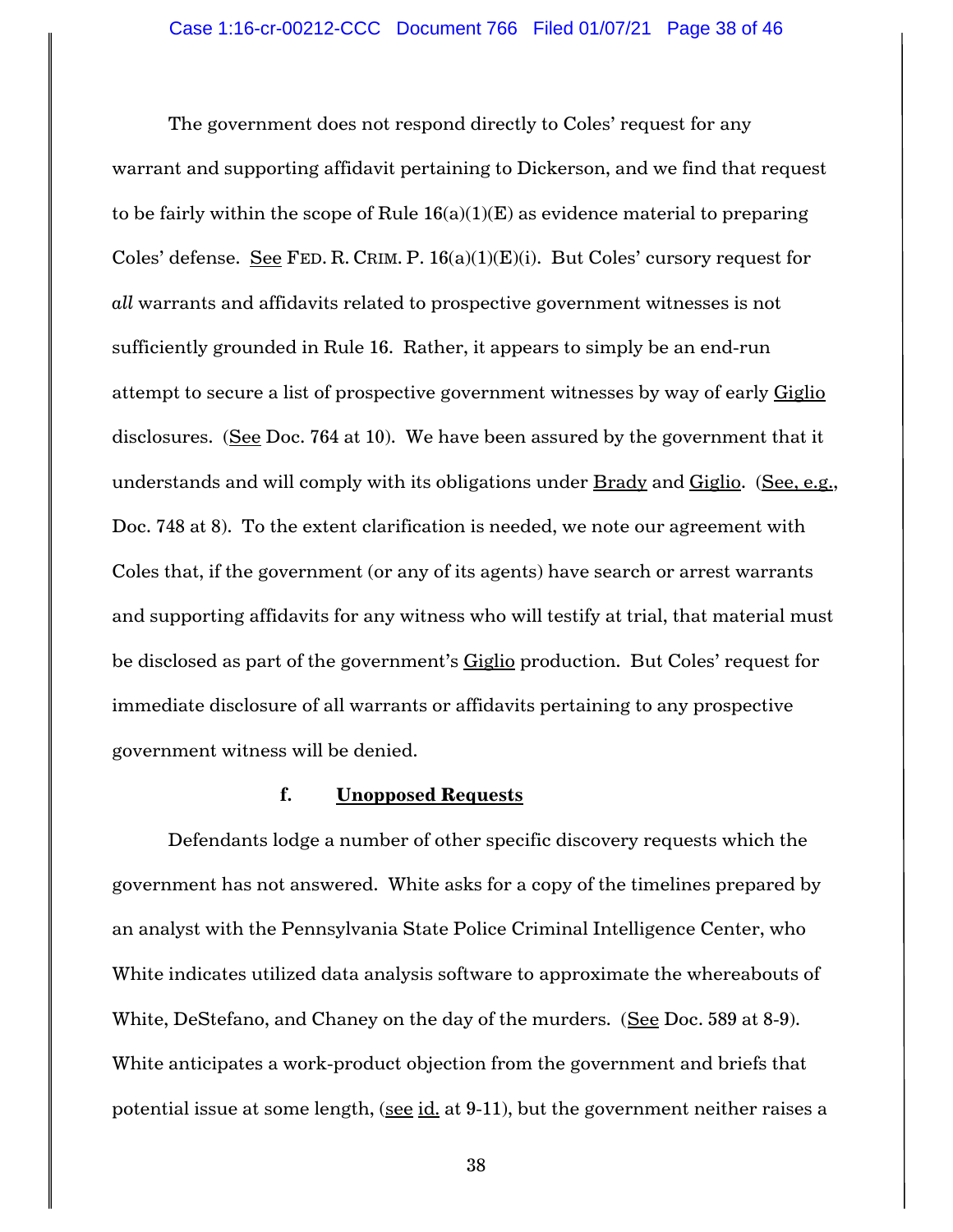work-product objection nor responds at all to this request, (see generally Doc. 759 at 11-13). The government is also silent with respect to White's request under Rule  $16(a)(1)(E)$  for any information the government has indicating that White knew Chaney was cooperating and that he acted in accordance with such knowledge. (See Doc. 589 at 11-14; see generally Doc. 759 at 11-13). White persuasively argues

why he believes these items are material to preparing his defense, and we will grant

his unopposed motion in this respect.

White requests the following additional items pursuant to Rule  $16(a)(1)(F)$ 

and  $(G)$ :

- a copy of all tracing and registry documents, photographs of, and all ballistics tests conducted on the Walther PF .380 and bullets recovered during a traffic stop conducted on November 2, 2016, as well as all other firearms seized, obtained, tested, or otherwise within the possession or control of the government related to this case;
- laboratory results and reports of any laboratory analysis conducted in conjunction with this matter including all documents related to the laboratory's and utilized equipment's certifications and testing procedures, including but not limited to ballistics analysis and reports for bullets and fragments found in the bodies of the three victims, in or outside Jackson's barn, and in tree sections taken from Jackson's farm;
- laboratory results and reports for any laboratory analysis conducted on the pink arrow, camouflage bolt, and cross bow recovered from Jackson's farm on June 25, 2016, including testing procedures utilized, certifications for testing equipment and the laboratory utilized, and the curriculum vitae for each person conducting such tests;
- any photographs and reports regarding any analysis performed on all footprints found at the crime scene located at Jackson's farm including the testing procedures utilized, certifications for the testing equipment and the laboratory utilized, and the curriculum vitae for each person conducting each test;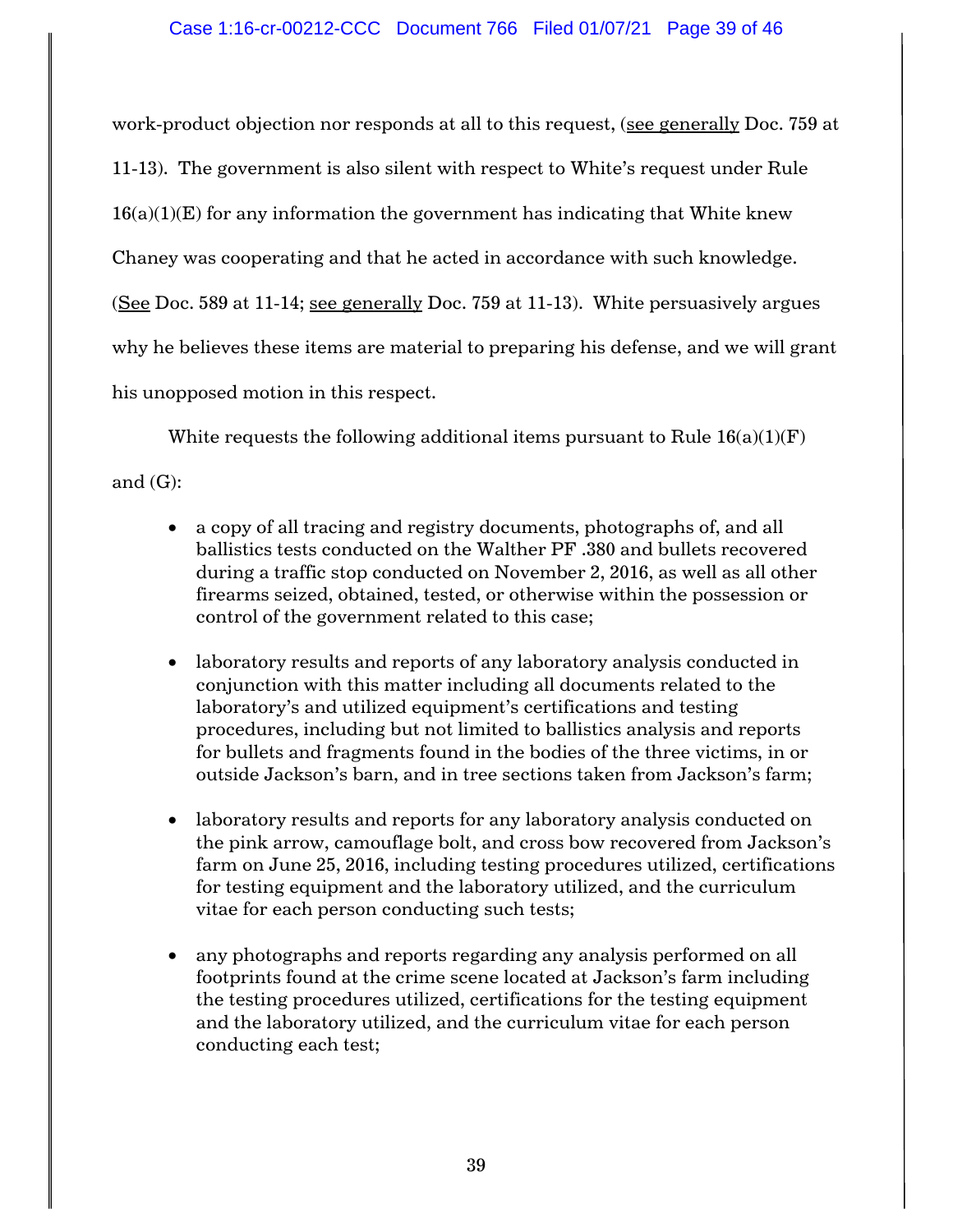• a summary of all expert or other opinions the government intends to offer at trial or any pretrial proceeding relating to this matter, including, but not limited to, reports pertaining to DNA analysis, DNA probability analysis and the likelihood ratio, serology analysis, gun shot residue analysis, and analysis of thermal damage including the full report and curriculum vitae for each proposed expert rendering an opinion.

(See Doc. 589 at 14-15). Again, the government offers no response. (See generally

Doc. 759 at 11-13). This material is plainly encompassed by Rule  $16(a)(1)(F)$  and  $(G)$ ,

and we will grant this aspect of White's motion.<sup>13</sup>

Preddy also provides an enumerated list of items believed to be in the

government's possession that he considers material to preparing his defense. (See

Doc. 654 at 15-16). He requests the following:

 $\overline{\phantom{a}}$ 

- copies of all search and arrest warrants, supporting affidavits, and other documents in support of the warrant that resulted in his arrest, his codefendants' arrests, or seizure of any property in this case;
- all documents reflecting by whom the events underlying the charged offenses were reported to authorities, as well as the exact date, time, location, and manner of those reports;
- any recordings (whether tape, audio, electronic, video, or otherwise), complaint logs, or transcripts relating to any 911 or other call authorities received relating to the charged offenses;
- any recordings, dispatcher logs, transcripts, or memoranda recording any police communication during the investigation of the charged offenses, and any notes made by police officials during that investigation, whether to be used at trial or not;

 $13$  Adgebesan echoes White's request for tracing and registry documents and firearm-related evidence, (see Doc.  $673 \text{ } n11(EE)$ ), and we will grant that request for the same reasons. The only remaining specific discovery request by Adgebesan for records obtained from a Hampton Inn in White Marsh, Maryland, (id. ¶ 11(AA)) —has been withdrawn, (see Doc. 735 at 5 n.3).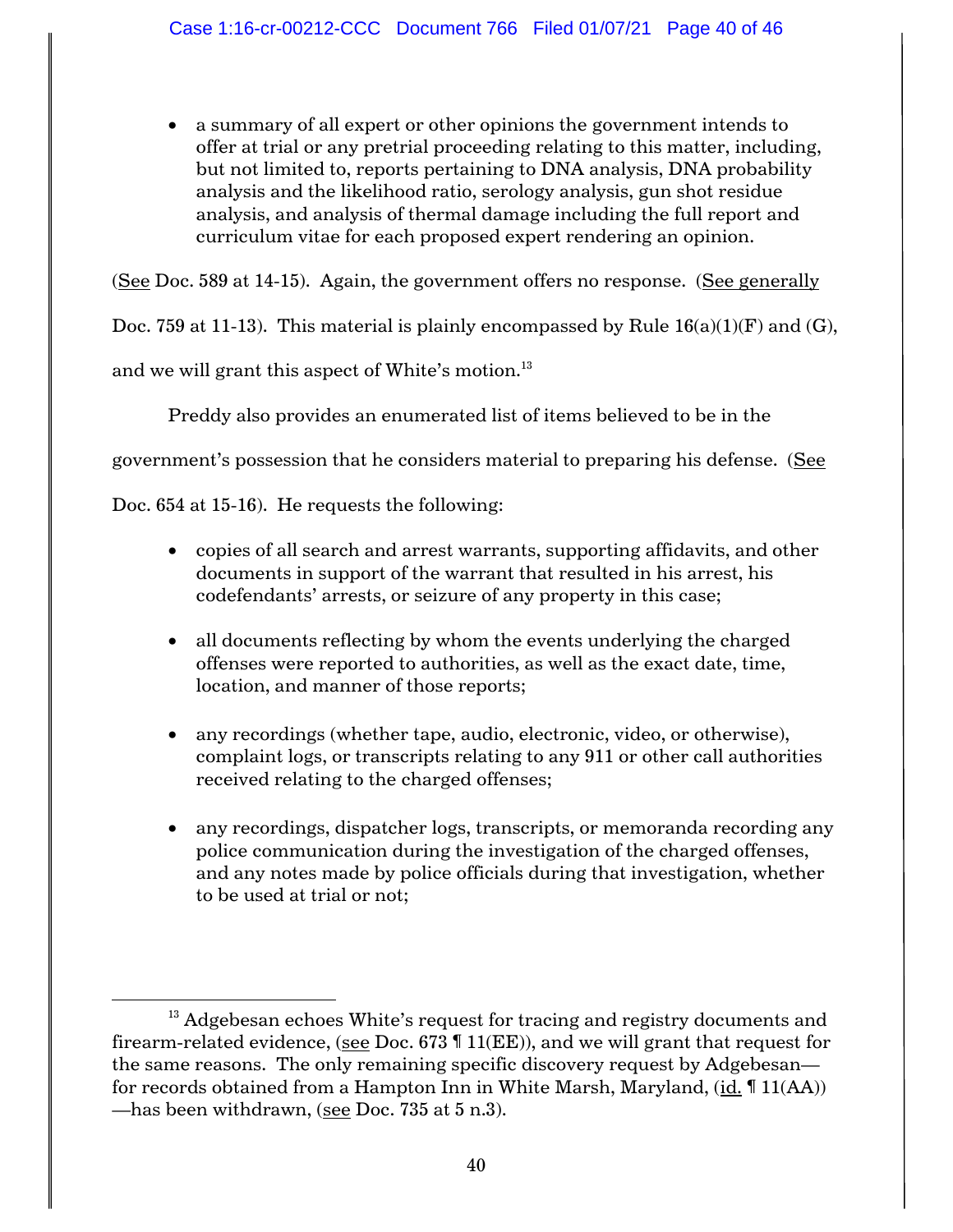- any reports, forms, memoranda, notes, and recordings made about Preddy or his codefendants pursuant to police department regulations, including, but not limited to, incident, complaint, or complaint follow-up reports; arrest reports or records; memo book entries; probation records; and aided reports; and
- all law enforcement reports, memoranda, or records prepared in connection with investigation of the charged offenses, and with the arrest of any coconspirators including, but not limited to, those made by the Pennsylvania State Police or Franklin County District Attorney's Office.

(Doc. 654 at 15-16). The government does not address these specific requests in its opposition brief. (See generally Doc. 724 at 16-27). We will grant Preddy's request for this material under Rule  $16(a)(1)(E)$ , subject to redaction of any Giglio or Jencks material as appropriate.

Finally, we turn to Coles' specific discovery requests. The government indicates that it has already turned over many of the items sought. Coles requested a copy of his criminal record under Rule 16(a)(1)(D), (see Doc. 679-2 at 2), and the government says that it has turned that information over, (see Doc. 748 at 7; Doc. 764 at 2-4). In his reply brief, Coles reports that he has not yet received his criminal record, but that the parties are working to resolve this issue. We will thus deny this aspect of Coles' motion without prejudice to his right to refile his motion if the government does not promptly produce his criminal record.

Coles also requests all expert reports and analysis under Rule  $16(a)(1)(F)$ and (G). (See Doc. 679-2 at 10-12). The government indicates that it has provided "expert reports and analysis in the fields of trace evidence, serology, latent prints, DNA, firearms and tool mark, and drug identification," (see Doc. 748 at 7), and Coles concedes that those specific requests are moot, (see Doc. 764 at 3 n.2). Coles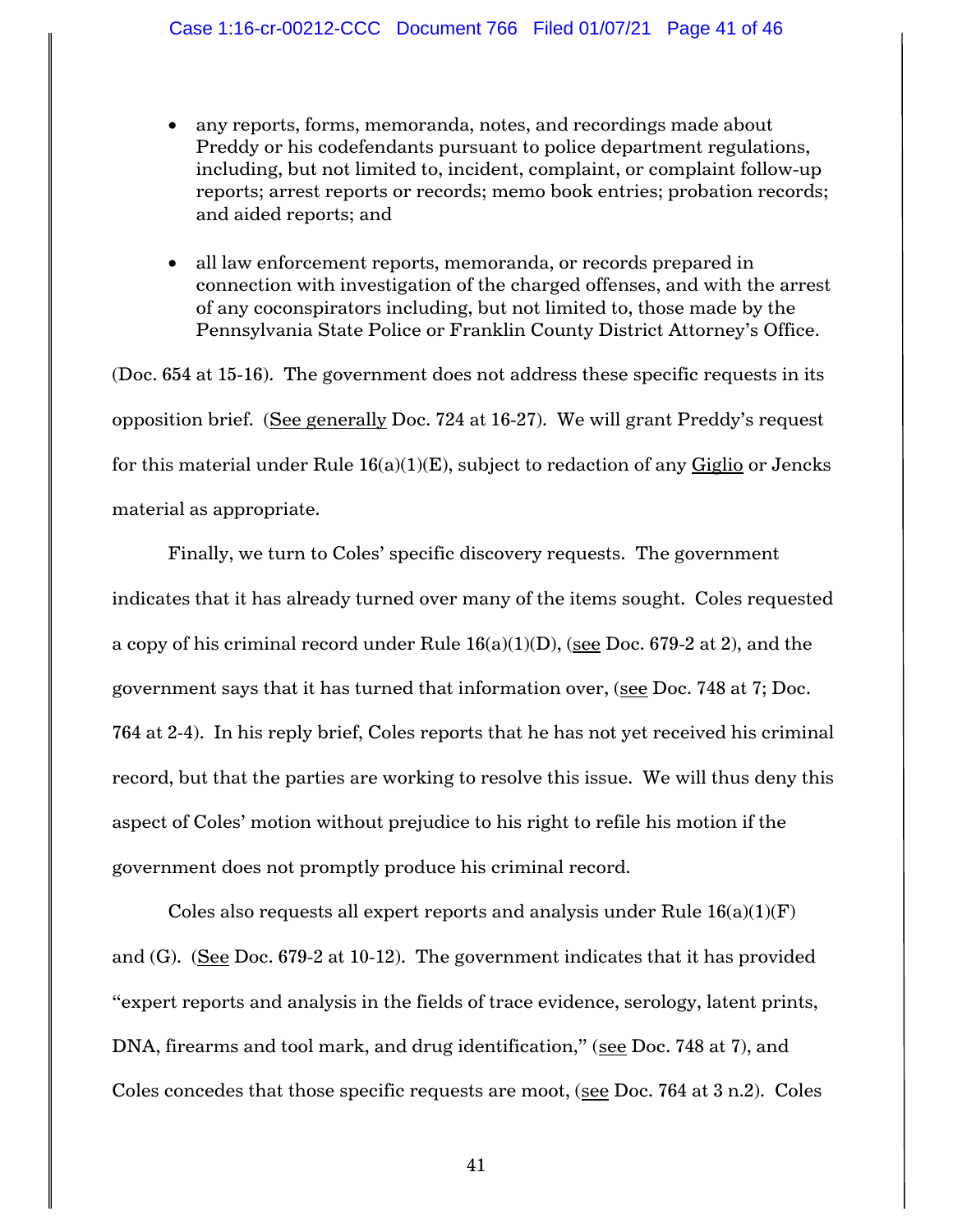#### Case 1:16-cr-00212-CCC Document 766 Filed 01/07/21 Page 42 of 46

further alleges that one page of an expert report is missing. (See Doc. 679-2 at 12). The government is rectifying that omission, (see Doc. 748 at 7 n.4), so this aspect of Coles' motion is moot as well.

But as Coles points out, the government's brief is only partly responsive: Coles additionally sought, pursuant to Rule  $16(a)(1)(F)$ , an unredacted version of the report already disclosed regarding the serious bodily injury (overdose) charged in Count Eighteen, as well as any other reports of tests or examinations related to that allegation, (see Doc. 679-2 at 11), and he asserts that the government, to date, has not disclosed those reports, (see Doc. 764 at 3 n.2). We agree with Coles that any reports of examinations, tests, or experiments relating to the charged overdose would be discoverable under Rule  $16(a)(1)(F)$ , and we will order the government to turn any such reports over forthwith. As for the report that has been turned over in heavily redacted form, the government shall submit the unredacted report to the court for *in camera* review, together with an explanation of the redactions.

Coles, like White, also asks for law enforcement reports documenting Chaney's statements to authorities and any arrangements with Chaney concerning her cooperation. (See Doc. 679-2 at 3-4). He avers that this evidence goes directly to an element of several charged offenses (*viz.*, murder of and conspiracy to murder a federal witness), is both material to preparing a defense and likely to be introduced in the government's case-in-chief, and is potentially exculpatory in that it may shed light on who else had motive to harm Chaney. (See id.; see also Doc. 674 at 2 n.1). As with White's motion, the government does not argue otherwise. (See generally Doc. 748 at 1-11). We will grant Coles' motion to this extent.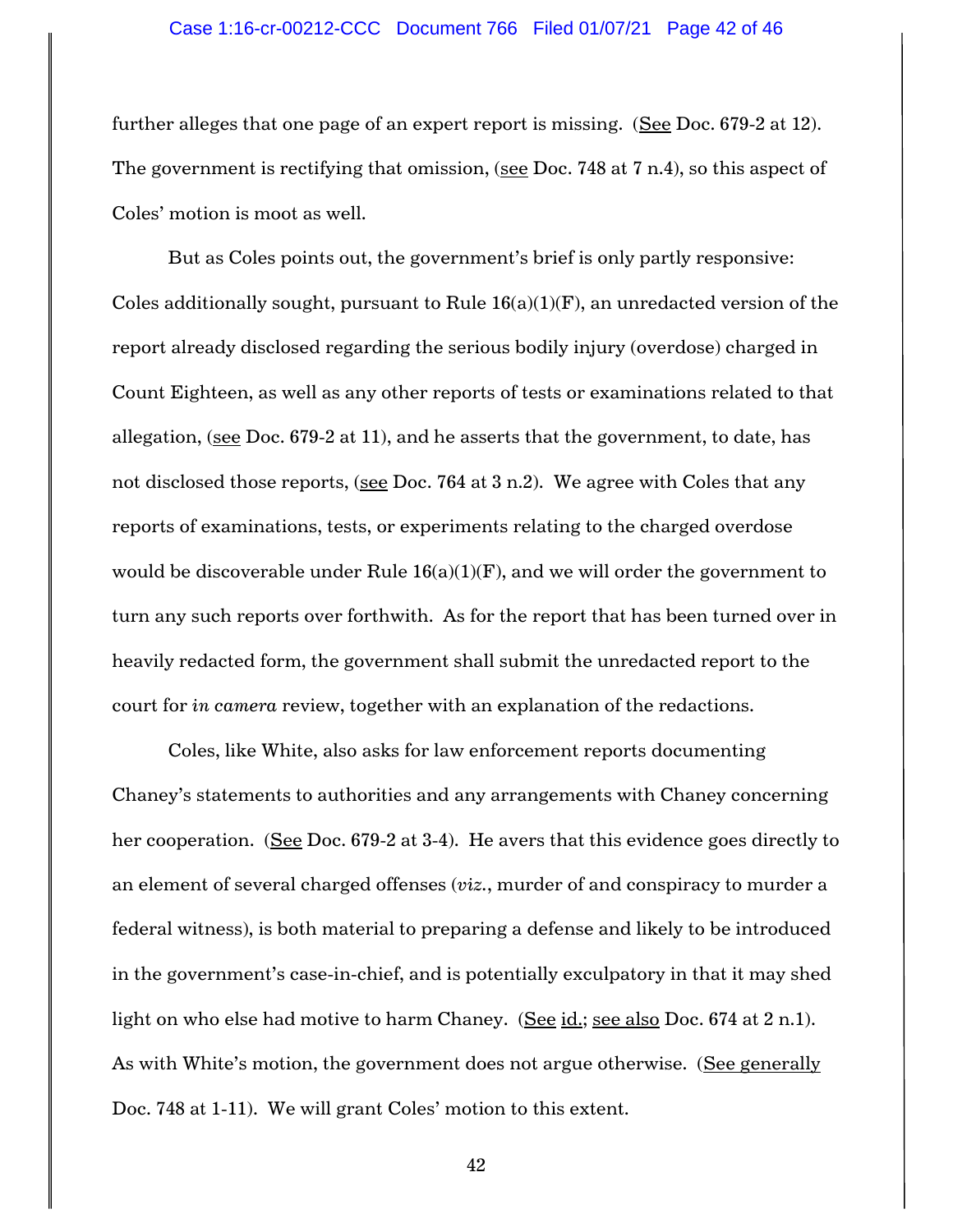Coles also asks the government to turn over copies of all photographic lineups and other identification procedures that were used to identify him in this case. (See Doc. 679-2 at 14-15). Such evidence is plainly material to preparing a defense, see FED. R. CRIM. P.  $16(a)(1)(E)(i)$ , including but not limited to preparing any appropriate suppression motion, and the government has not objected to this request, (see generally Doc. 748 at 1-11). We will grant Coles' motion as to any lineups or other identification procedures used to identify him. $^{\rm 14}$ 

# **g. Evidence Not in Government's Possession**

Several defendants request a copy of all video or audio obtained from any surveillance or other camera that depicts the events of June 25, 2016, at 11026 Welsh Run Road, Greencastle, Pennsylvania—the address of Jackson's farm and the scene of the triple homicide. (See Doc. 589 at 4-5; Doc. 679-2 at 9). Coles further requests recordings of 911 calls made regarding the May 10, 2016 overdose that is the subject of Count Eighteen. (See Doc. 679-2 at 5; see also Doc. 499 at 35). The government replies that it has neither video or audio surveillance footage of Jackson's farm, nor any 911 calls associated with the overdose. (See Doc. 748 at 11 nn.7-8; Doc. 759 at 13). We will deny White's and Coles' motions as to these items but emphasize that, if the government or its agents unearth any surveillance footage of Jackson's farm or recordings of 911 calls reporting the overdose, they are to be promptly disclosed

 $\overline{\phantom{a}}$ 

 $14$  Coles also seeks a "general order" requiring the government to produce any items not specifically enumerated in his motion that fall within Rule  $16(a)(1)(E)$ . (See Doc. 679-2 at 3). Because compliance with Rule  $16(a)(1)(E)$  is mandatory once a defendant requests covered material, see FED. R. CRIM. P.  $16(a)(1)(E)$ , and because the government has acknowledged this obligation, we see no need to enter such an order at this time.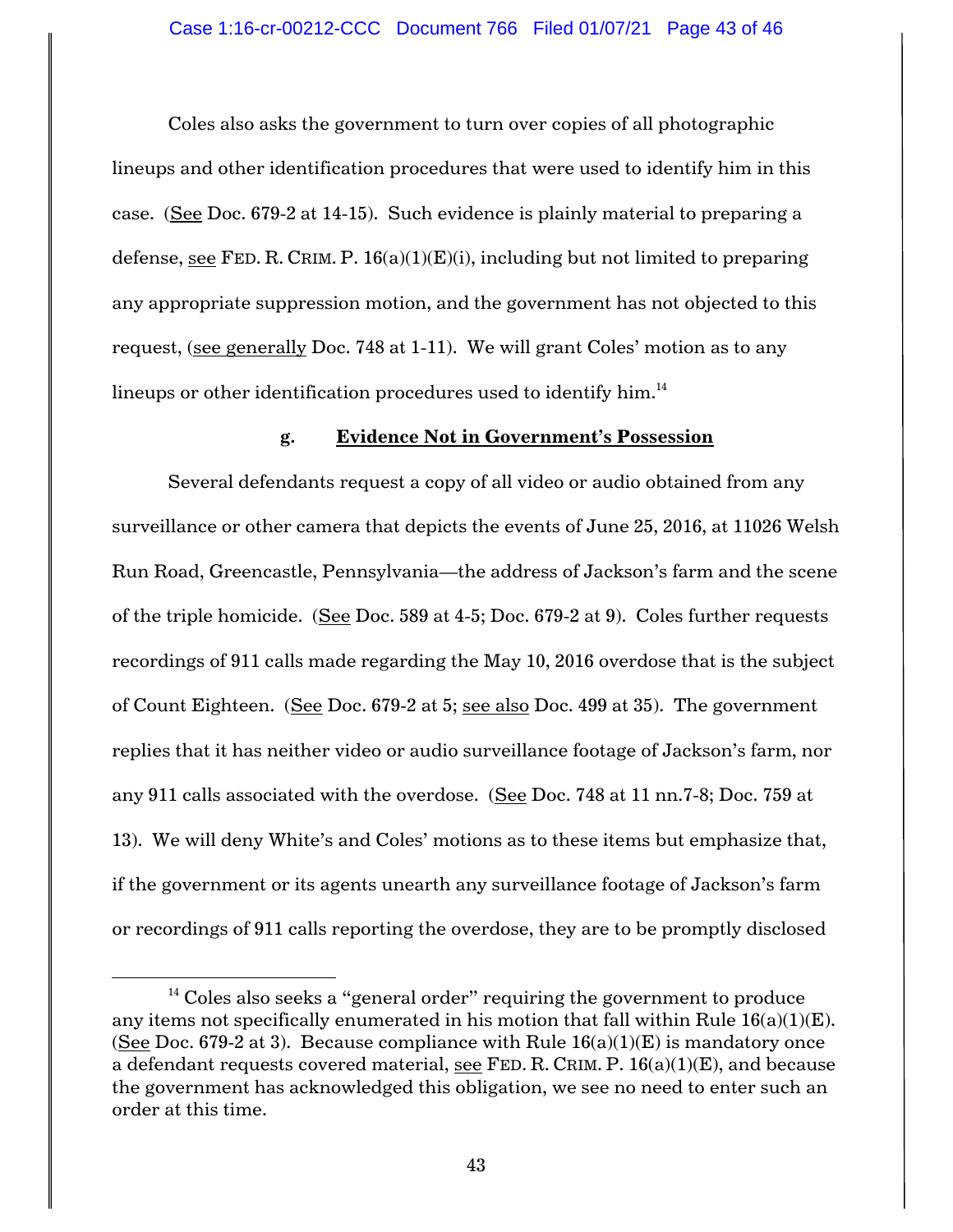to defendants, either as information material to their defense or evidence intended for use in the government's case-in-chief. See FED. R. CRIM. P.  $16(a)(1)(E)(i)$ , (ii).

#### **h. Incomplete or Inaccessible Material**

Certain defendants have complained that discovery material received to date is either incomplete or otherwise inaccessible. Coles claims to have received only the middle portion of a recorded interview with Philander Spruill; that a videorecorded interview with someone named "Murk" ends prematurely; and that approximately 30 minutes of an interview with White have been omitted. (See Doc. 679-2 at 7). He also identifies missing pages of various federal and state law enforcement reports and requests exhibits he says are referenced in but not attached to certain Pennsylvania State Police reports. (See id. at 8-9). Adgebesan indicates that the government has twice attempted to disclose two audio-recorded interview files but that the files cannot be opened. (See Doc. 735 at 10).

It is unclear to the court if the government is intentionally withholding this material from the defendants or if the omissions are inadvertent. We will task the government to confer with defense counsel as to these issues and attempt to rectify them. If the government is intentionally withholding these items from production, defendants may renew their discovery motions as appropriate.

#### **D. Rule 404(b) and Rule 609 Notice**

Preddy and Coles both seek timely notice of the government's intent to introduce evidence of other crimes, wrongs, or acts under Federal Rule of Evidence 404(b), (see Doc. 654 at 28; Doc. 679-2 at 15), and Coles further requests timely notice of the government's intent to use evidence of dated criminal convictions under Rule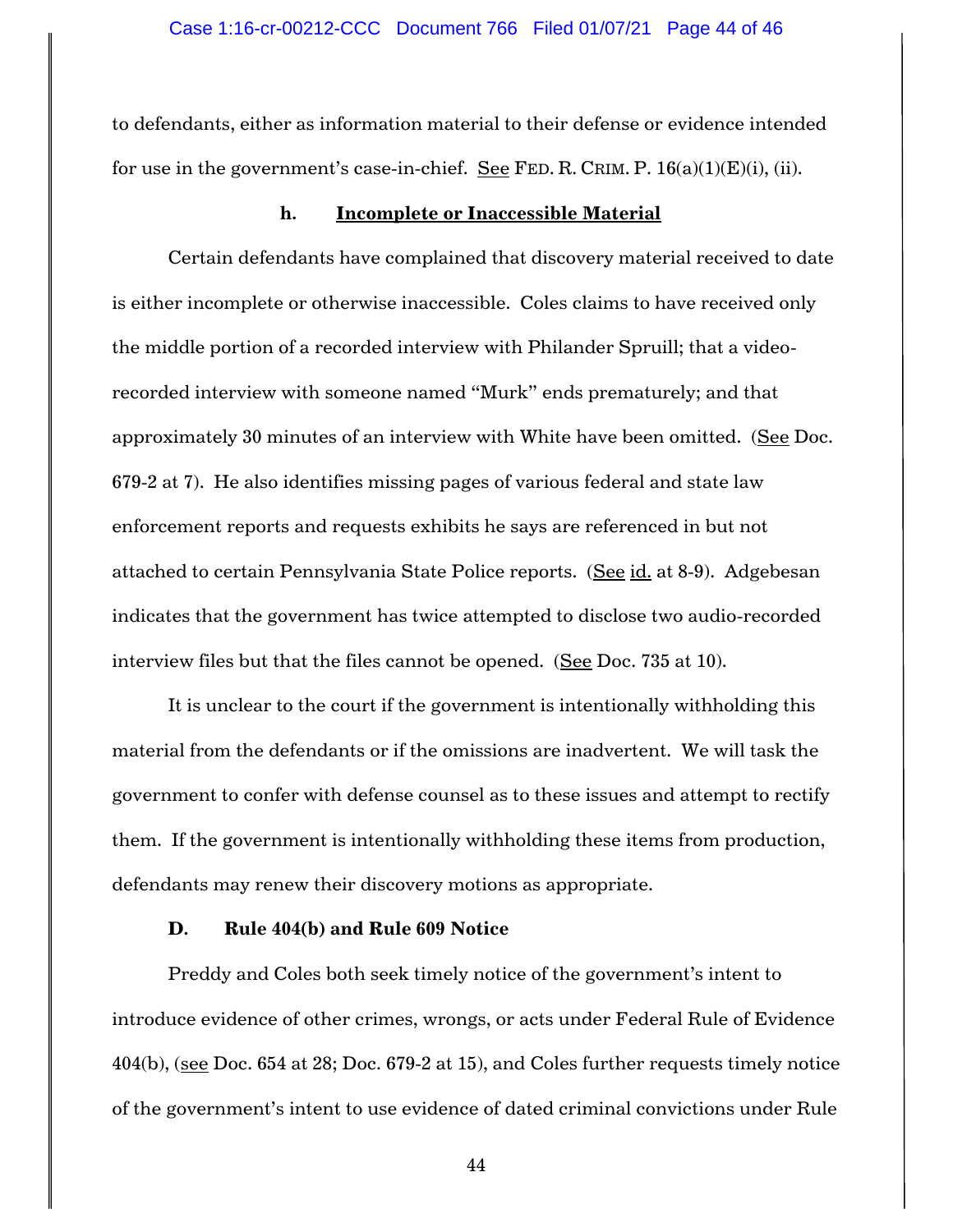609(b), (see Doc. 679-2 at 15). Preddy proposes a notice deadline of 30 days before trial. (See Doc. 654 at 28). Coles does not propose a specific deadline. (See Doc. 679-2 at 15).

Rule 404(b) requires the government to provide "reasonable notice" of evidence of other crimes, wrongs, or acts that it intends to offer at trial to allow the defendant "a fair opportunity to meet it." FED. R. EVID. 404(b)(3). The notice must be in writing and must articulate the permitted purpose for which the government seeks to offer the evidence. See id. Rule 609(b) similarly requires the government to provide "reasonable written notice of the intent to use" a dated criminal conviction under that rule "so that the party has a fair opportunity to contest its use." FED. R. EVID. 609(b)(2). What constitutes reasonable notice is determined by the "circumstances and complexity of the prosecution." See Johnson, 218 F. Supp. 3d at 461-62.

The government raises no meaningful opposition to Preddy's proposal of a 30-day notice deadline, other than to state generally its view that the request is "more appropriately made in the fourth tier of pretrial motions." (See Doc. 724 at 27). We think it illogical to wait until one month before trial to set a deadline for Rule 404(b) and Rule 609(b) notices. Given the circumstances and complexity of this prosecution, and the anticipated volume of motions *in limine*, we will adopt Preddy's proposal and order the government to notify all defendants whether it intends to offer evidence under Rule 404(b) or Rule 609(b) at least 30 days before trial.